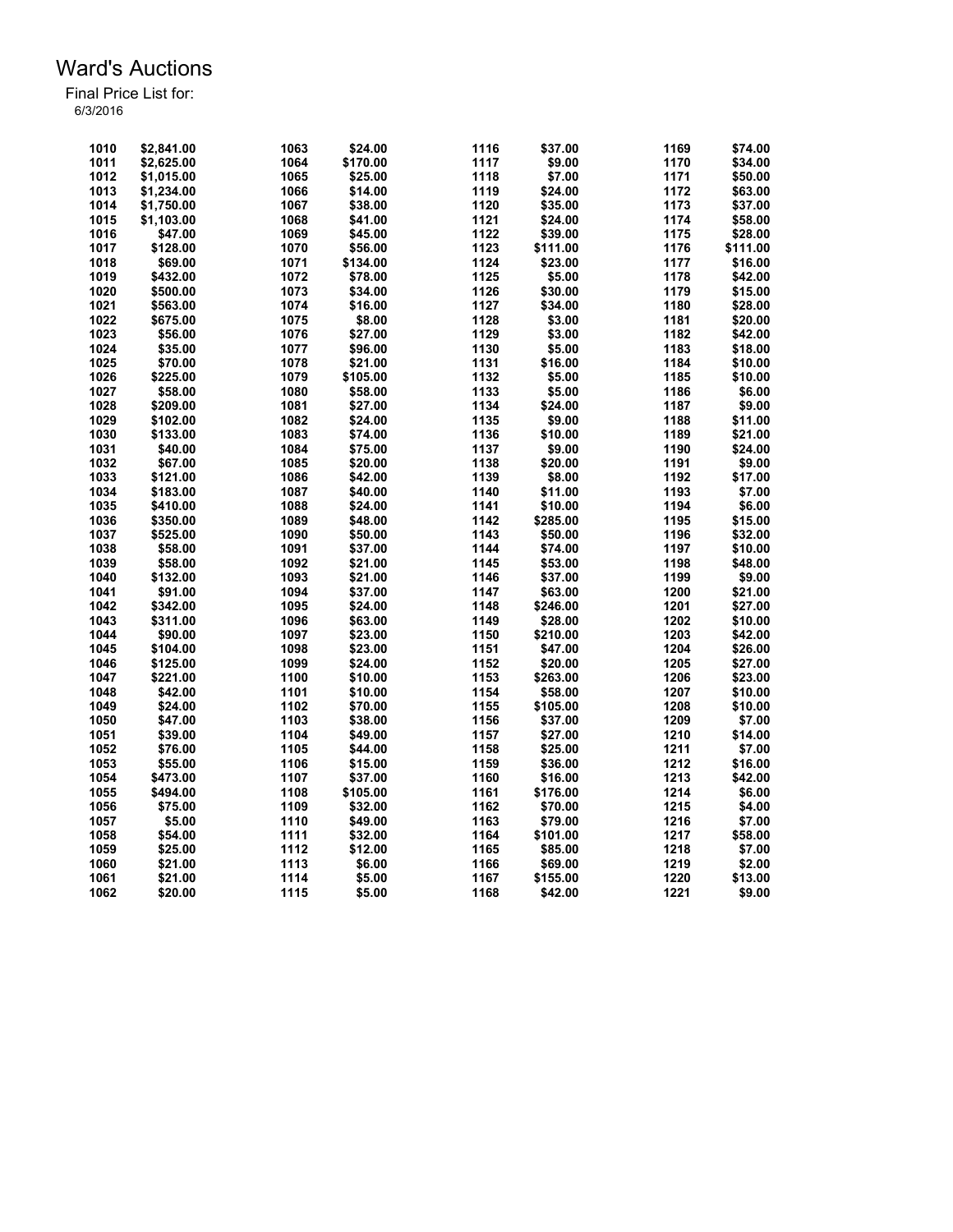| 1222 | \$7.00   | 1275 | \$3.00   | 1328 | \$153.00 | 1381 | \$11.00 |
|------|----------|------|----------|------|----------|------|---------|
| 1223 | \$6.00   | 1276 | \$5.00   | 1329 | \$197.00 | 1382 | \$10.00 |
| 1224 | \$7.00   | 1277 | \$0.00   | 1330 | \$237.00 | 1383 | \$7.00  |
| 1225 | \$5.00   | 1278 | \$16.00  | 1331 | \$105.00 | 1384 | \$10.00 |
| 1226 | \$9.00   | 1279 | \$6.00   | 1332 | \$182.00 | 1385 | \$13.00 |
| 1227 | \$10.00  | 1280 | \$5.00   | 1333 | \$53.00  | 1386 | \$21.00 |
| 1228 | \$8.00   | 1281 | \$9.00   | 1334 | \$23.00  | 1387 | \$11.00 |
| 1229 | \$15.00  | 1282 | \$8.00   | 1335 | \$17.00  | 1388 | \$27.00 |
| 1230 | \$23.00  | 1283 | \$8.00   | 1336 | \$10.00  | 1389 | \$24.00 |
| 1231 | \$9.00   | 1284 | \$7.00   | 1337 | \$79.00  | 1390 | \$41.00 |
| 1232 | \$16.00  | 1285 | \$6.00   | 1338 | \$34.00  | 1391 | \$7.00  |
| 1233 | \$27.00  | 1286 | \$7.00   | 1339 | \$44.00  | 1392 | \$6.00  |
| 1234 | \$9.00   | 1287 | \$27.00  | 1340 | \$15.00  | 1393 | \$8.00  |
| 1235 | \$25.00  | 1288 | \$10.00  | 1341 | \$38.00  | 1394 | \$3.00  |
| 1236 | \$25.00  | 1289 | \$50.00  | 1342 | \$74.00  | 1395 | \$16.00 |
| 1237 | \$27.00  | 1290 | \$18.00  | 1343 | \$75.00  | 1396 | \$21.00 |
| 1238 | \$70.00  | 1291 | \$50.00  | 1344 | \$53.00  | 1397 | \$7.00  |
| 1239 | \$52.00  | 1292 | \$11.00  | 1345 | \$105.00 | 1398 | \$4.00  |
| 1240 | \$63.00  | 1293 | \$5.00   | 1346 | \$23.00  | 1399 | \$6.00  |
| 1241 | \$36.00  | 1294 | \$6.00   | 1347 |          | 1400 | \$21.00 |
|      |          |      |          | 1348 | \$147.00 | 1401 |         |
| 1242 | \$315.00 | 1295 | \$6.00   |      | \$37.00  |      | \$21.00 |
| 1243 | \$19.00  | 1296 | \$8.00   | 1349 | \$74.00  | 1402 | \$32.00 |
| 1244 | \$150.00 | 1297 | \$29.00  | 1350 | \$58.00  | 1403 | \$16.00 |
| 1245 | \$117.00 | 1298 | \$10.00  | 1351 | \$0.00   | 1404 | \$34.00 |
| 1246 | \$19.00  | 1299 | \$12.00  | 1352 | \$0.00   | 1405 | \$11.00 |
| 1247 | \$19.00  | 1300 | \$26.00  | 1353 | \$27.00  | 1406 | \$6.00  |
| 1248 | \$80.00  | 1301 | \$12.00  | 1354 | \$10.00  | 1407 | \$31.00 |
| 1249 | \$125.00 | 1302 | \$16.00  | 1355 | \$10.00  | 1408 | \$21.00 |
| 1250 | \$84.00  | 1303 | \$35.00  | 1356 | \$17.00  | 1409 | \$9.00  |
| 1251 | \$16.00  | 1304 | \$13.00  | 1357 | \$27.00  | 1410 | \$7.00  |
| 1252 | \$15.00  | 1305 | \$11.00  | 1358 | \$54.00  | 1411 | \$23.00 |
| 1253 | \$17.00  | 1306 | \$7.00   | 1359 | \$0.00   | 1412 | \$12.00 |
| 1254 | \$17.00  | 1307 | \$4.00   | 1360 | \$37.00  | 1413 | \$10.00 |
| 1255 | \$45.00  | 1308 | \$5.00   | 1361 | \$327.00 | 1414 | \$11.00 |
| 1256 | \$57.00  | 1309 | \$8.00   | 1362 | \$112.00 | 1415 | \$9.00  |
| 1257 | \$15.00  | 1310 | \$17.00  | 1363 | \$39.00  | 1416 | \$0.00  |
| 1258 | \$73.00  | 1311 | \$7.00   | 1364 | \$27.00  | 1417 | \$19.00 |
| 1259 | \$33.00  | 1312 | \$23.00  | 1365 | \$7.00   | 1418 | \$5.00  |
| 1260 | \$14.00  | 1313 | \$18.00  | 1366 | \$7.00   | 1419 | \$4.00  |
| 1261 | \$31.00  | 1314 | \$21.00  | 1367 | \$5.00   | 1420 | \$12.00 |
| 1262 | \$24.00  | 1315 | \$6.00   | 1368 | \$10.00  | 1421 | \$37.00 |
| 1263 | \$32.00  | 1316 | \$38.00  | 1369 | \$27.00  | 1422 | \$5.00  |
| 1264 | \$59.00  | 1317 | \$53.00  | 1370 | \$20.00  | 1423 | \$0.00  |
| 1265 | \$132.00 | 1318 | \$14.00  | 1371 | \$71.00  | 1424 | \$6.00  |
| 1266 | \$25.00  | 1319 | \$15.00  | 1372 | \$75.00  | 1425 | \$13.00 |
| 1267 | \$28.00  | 1320 | \$210.00 | 1373 | \$31.00  | 1426 | \$25.00 |
| 1268 | \$27.00  | 1321 | \$40.00  | 1374 | \$21.00  | 1427 | \$8.00  |
| 1269 | \$18.00  | 1322 | \$80.00  | 1375 | \$16.00  | 1428 | \$16.00 |
| 1270 | \$8.00   | 1323 | \$228.00 | 1376 | \$13.00  | 1429 | \$21.00 |
| 1271 | \$10.00  | 1324 | \$79.00  | 1377 | \$12.00  | 1430 | \$44.00 |
| 1272 | \$13.00  | 1325 | \$24.00  | 1378 | \$48.00  | 1431 | \$58.00 |
| 1273 | \$28.00  | 1326 | \$79.00  | 1379 |          | 1432 | \$3.00  |
|      |          |      |          |      | \$24.00  |      |         |
| 1274 | \$3.00   | 1327 | \$80.00  | 1380 | \$5.00   | 1433 | \$12.00 |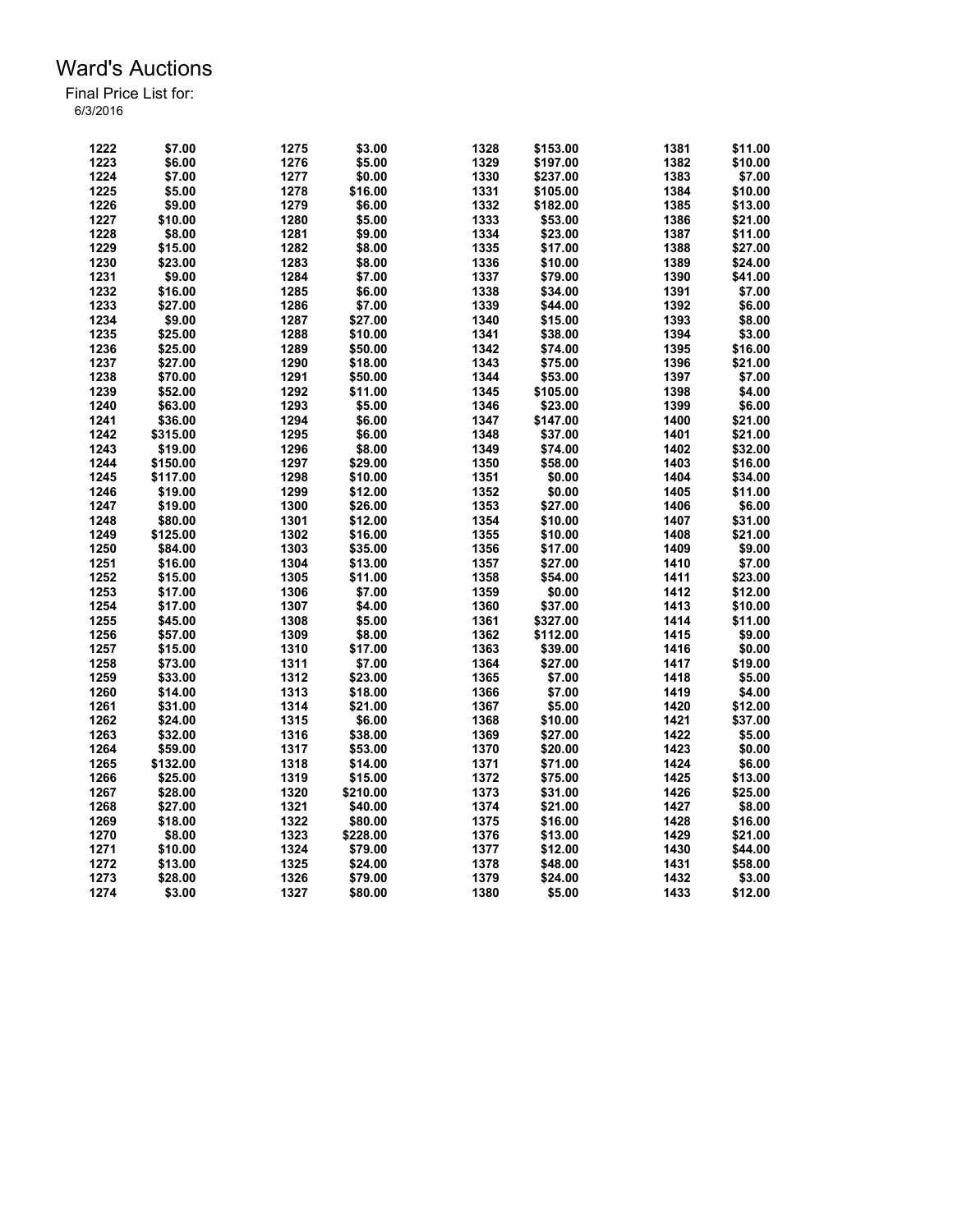| 1434 | \$12.00  | 1487 | \$16.00  | 1540 | \$30.00 | 1593         | \$37.00  |
|------|----------|------|----------|------|---------|--------------|----------|
| 1435 | \$8.00   | 1488 | \$21.00  | 1541 | \$7.00  | 1594         | \$29.00  |
| 1436 | \$11.00  | 1489 | \$24.00  | 1542 | \$10.00 | 1595         | \$12.00  |
| 1437 | \$5.00   | 1490 | \$9.00   | 1543 | \$28.00 | 1596         | \$48.00  |
| 1438 | \$11.00  | 1491 | \$32.00  | 1544 | \$16.00 | 1597         | \$46.00  |
| 1439 | \$422.00 | 1492 | \$31.00  | 1545 | \$25.00 | 1598         | \$7.00   |
| 1440 | \$92.00  | 1493 | \$0.00   | 1546 | \$37.00 | 1599         | \$21.00  |
| 1441 | \$69.00  | 1494 | \$17.00  | 1547 | \$12.00 | 1600         | \$9.00   |
| 1442 | \$92.00  | 1495 | \$4.00   | 1548 | \$86.00 | 1601         | \$5.00   |
| 1443 | \$0.00   | 1496 | \$9.00   | 1549 | \$33.00 | 1602         | \$33.00  |
| 1444 | \$17.00  | 1497 | \$8.00   | 1550 | \$79.00 | 1603         | \$21.00  |
| 1445 | \$30.00  | 1498 | \$13.00  | 1551 | \$39.00 | 1604         | \$21.00  |
| 1446 | \$31.00  | 1499 | \$9.00   | 1552 | \$28.00 | 1605         | \$27.00  |
| 1447 | \$10.00  | 1500 | \$5.00   | 1553 | \$26.00 | 1606         | \$233.00 |
| 1448 | \$16.00  | 1501 | \$12.00  | 1554 | \$23.00 | 1607         | \$329.00 |
| 1449 | \$11.00  | 1502 | \$11.00  | 1555 | \$68.00 | 1608         | \$99.00  |
| 1450 | \$10.00  | 1503 | \$8.00   | 1556 | \$28.00 | 1609         | \$37.00  |
| 1451 | \$10.00  | 1504 | \$9.00   | 1557 | \$17.00 | 1610         | \$8.00   |
| 1452 | \$27.00  | 1505 | \$11.00  | 1558 | \$16.00 | 1611         | \$9.00   |
| 1453 | \$9.00   | 1506 | \$11.00  | 1559 | \$9.00  | 1612         | \$93.00  |
| 1454 | \$6.00   |      |          | 1560 |         |              | \$12.00  |
|      |          | 1507 | \$5.00   |      | \$16.00 | 1613<br>1614 |          |
| 1455 | \$5.00   | 1508 | \$16.00  | 1561 | \$16.00 |              | \$11.00  |
| 1456 | \$8.00   | 1509 | \$5.00   | 1562 | \$49.00 | 1615         | \$6.00   |
| 1457 | \$14.00  | 1510 | \$6.00   | 1563 | \$44.00 | 1616         | \$5.00   |
| 1458 | \$50.00  | 1511 | \$21.00  | 1564 | \$79.00 | 1617         | \$3.00   |
| 1459 | \$53.00  | 1512 | \$7.00   | 1565 | \$5.00  | 1618         | \$10.00  |
| 1460 | \$30.00  | 1513 | \$8.00   | 1566 | \$21.00 | 1619         | \$3.00   |
| 1461 | \$58.00  | 1514 | \$6.00   | 1567 | \$5.00  | 1620         | \$10.00  |
| 1462 | \$25.00  | 1515 | \$5.00   | 1568 | \$10.00 | 1621         | \$6.00   |
| 1463 | \$25.00  | 1516 | \$25.00  | 1569 | \$9.00  | 1622         | \$5.00   |
| 1464 | \$11.00  | 1517 | \$24.00  | 1570 | \$10.00 | 1623         | \$31.00  |
| 1465 | \$29.00  | 1518 | \$49.00  | 1571 | \$5.00  | 1624         | \$21.00  |
| 1466 | \$8.00   | 1519 | \$32.00  | 1572 | \$23.00 | 1625         | \$19.00  |
| 1467 | \$23.00  | 1520 | \$322.00 | 1573 | \$61.00 | 1626         | \$26.00  |
| 1468 | \$96.00  | 1521 | \$58.00  | 1574 | \$7.00  | 1627         | \$0.00   |
| 1469 | \$25.00  | 1522 | \$225.00 | 1575 | \$5.00  | 1628         | \$13.00  |
| 1470 | \$42.00  | 1523 | \$60.00  | 1576 | \$7.00  | 1629         | \$40.00  |
| 1471 | \$37.00  | 1524 | \$431.00 | 1577 | \$11.00 | 1630         | \$17.00  |
| 1472 | \$79.00  | 1525 | \$558.00 | 1578 | \$3.00  | 1631         | \$29.00  |
| 1473 | \$13.00  | 1526 | \$128.00 | 1579 | \$10.00 | 1632         | \$0.00   |
| 1474 | \$90.00  | 1527 | \$96.00  | 1580 | \$16.00 | 1633         | \$0.00   |
| 1475 | \$85.00  | 1528 | \$17.00  | 1581 | \$13.00 | 1634         | \$15.00  |
| 1476 | \$31.00  | 1529 | \$23.00  | 1582 | \$27.00 | 1635         | \$0.00   |
| 1477 | \$17.00  | 1530 | \$32.00  | 1583 | \$10.00 | 1636         | \$3.00   |
| 1478 | \$28.00  | 1531 | \$11.00  | 1584 | \$8.00  | 1637         | \$14.00  |
| 1479 | \$11.00  | 1532 | \$19.00  | 1585 | \$3.00  | 1638         | \$16.00  |
| 1480 | \$5.00   | 1533 | \$15.00  | 1586 | \$21.00 | 1639         | \$9.00   |
| 1481 | \$31.00  | 1534 | \$37.00  | 1587 | \$48.00 | 1640         | \$15.00  |
| 1482 | \$34.00  | 1535 | \$8.00   | 1588 | \$27.00 | 1641         | \$17.00  |
| 1483 | \$26.00  | 1536 | \$48.00  | 1589 | \$13.00 | 1642         | \$158.00 |
|      | \$24.00  |      |          | 1590 |         | 1643         |          |
| 1484 |          | 1537 | \$28.00  |      | \$8.00  |              | \$15.00  |
| 1485 | \$25.00  | 1538 | \$53.00  | 1591 | \$13.00 | 1644         | \$12.00  |
| 1486 | \$17.00  | 1539 | \$42.00  | 1592 | \$21.00 | 1645         | \$2.00   |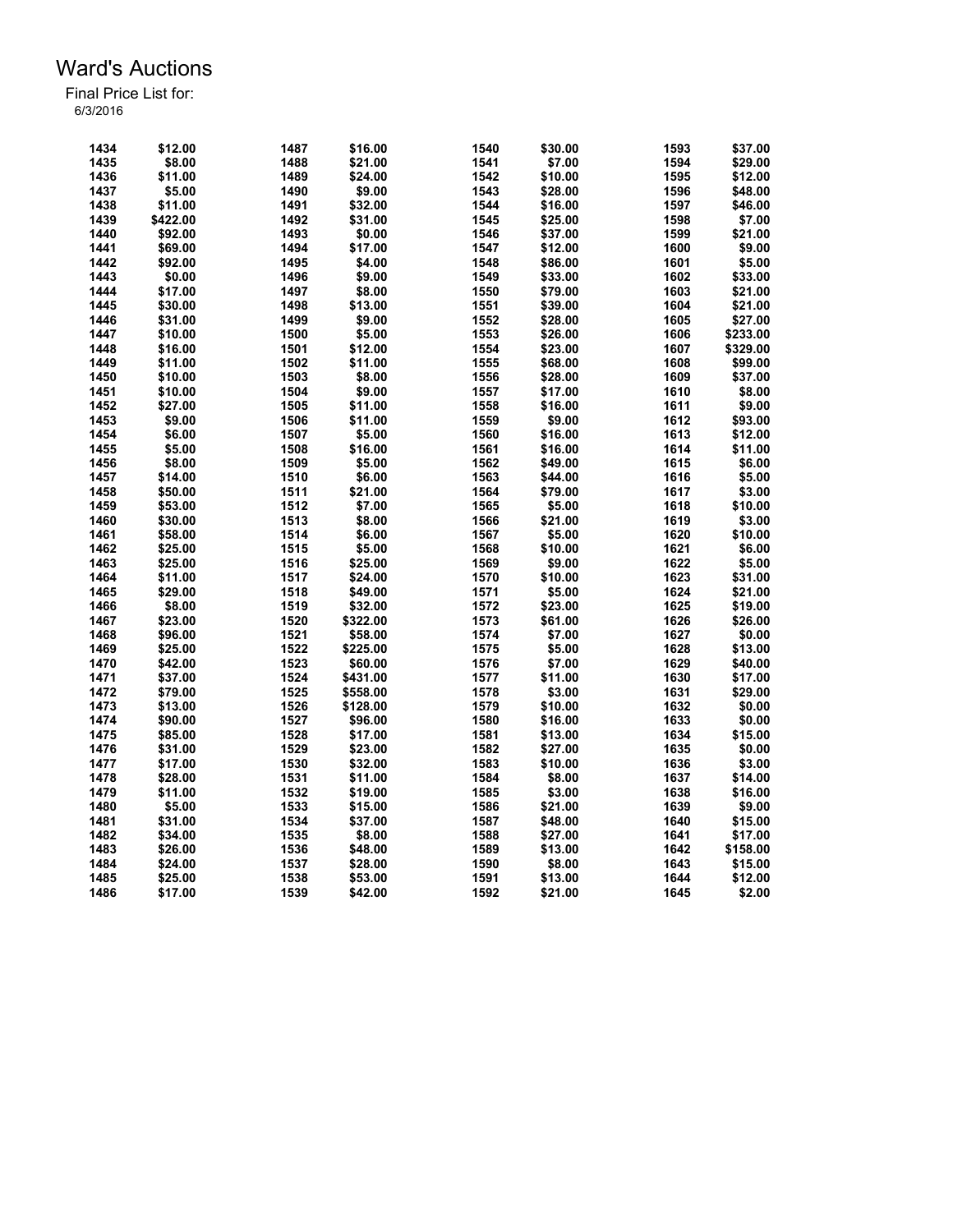| 1646         | \$5.00  | 1699 | \$12.00  | 2051 | \$71.00  | 2104 | \$24.00    |
|--------------|---------|------|----------|------|----------|------|------------|
| 1647         | \$40.00 | 1700 | \$11.00  | 2052 | \$81.00  | 2105 | \$63.00    |
| 1648         | \$3.00  | 1701 | \$0.00   | 2053 | \$17.00  | 2106 | \$36.00    |
| 1649         | \$8.00  | 1702 | \$10.00  | 2054 | \$13.00  | 2107 | \$16.00    |
| 1650         | \$6.00  | 1703 | \$12.00  | 2055 | \$95.00  | 2108 | \$72.00    |
| 1651         | \$16.00 | 1704 | \$25.00  | 2056 | \$17.00  | 2109 | \$11.00    |
| 1652         | \$5.00  | 1705 | \$5.00   | 2057 | \$12.00  | 2110 | \$6.00     |
| 1653         | \$5.00  | 1706 | \$5.00   | 2058 | \$7.00   | 2111 | \$8.00     |
| 1654         | \$19.00 | 1707 | \$86.00  | 2059 | \$17.00  | 2112 | \$18.00    |
| 1655         | \$21.00 | 1708 | \$8.00   | 2060 | \$14.00  | 2113 | \$8.00     |
| 1656         | \$58.00 | 1709 | \$20.00  | 2061 | \$79.00  | 2114 | \$30.00    |
| 1657         | \$0.00  | 1710 | \$6.00   | 2062 | \$63.00  | 2115 | \$13.00    |
| 1658         | \$11.00 | 2010 | \$368.00 | 2063 | \$68.00  | 2116 | \$32.00    |
| 1659         | \$11.00 | 2011 | \$368.00 | 2064 | \$105.00 | 2117 | \$15.00    |
| 1660         | \$21.00 | 2012 | \$473.00 | 2065 | \$76.00  | 2118 | \$21.00    |
| 1661         | \$7.00  | 2013 | \$850.00 | 2066 | \$7.00   | 2119 | \$8.00     |
| 1662         | \$16.00 | 2014 | \$237.00 | 2067 | \$8.00   | 2120 | \$0.00     |
| 1663         | \$13.00 | 2015 | \$150.00 | 2068 | \$8.00   | 2121 | \$723.00   |
| 1664         | \$0.00  | 2016 | \$399.00 | 2069 | \$73.00  | 2122 | \$1,109.00 |
| 1665         | \$11.00 | 2017 | \$42.00  | 2070 | \$42.00  | 2123 | \$95.00    |
|              | \$19.00 | 2018 |          | 2071 |          | 2124 |            |
| 1666<br>1667 |         |      | \$182.00 |      | \$37.00  | 2125 | \$71.00    |
|              | \$10.00 | 2019 | \$116.00 | 2072 | \$14.00  |      | \$132.00   |
| 1668         | \$12.00 | 2020 | \$672.00 | 2073 | \$17.00  | 2126 | \$70.00    |
| 1669         | \$6.00  | 2021 | \$206.00 | 2074 | \$21.00  | 2127 | \$27.00    |
| 1670         | \$8.00  | 2022 | \$42.00  | 2075 | \$93.00  | 2128 | \$184.00   |
| 1671         | \$5.00  | 2023 | \$420.00 | 2076 | \$27.00  | 2129 | \$161.00   |
| 1672         | \$3.00  | 2024 | \$112.00 | 2077 | \$18.00  | 2130 | \$190.00   |
| 1673         | \$5.00  | 2025 | \$52.00  | 2078 | \$119.00 | 2131 | \$70.00    |
| 1674         | \$9.00  | 2026 | \$74.00  | 2079 | \$165.00 | 2132 | \$56.00    |
| 1675         | \$15.00 | 2027 | \$113.00 | 2080 | \$126.00 | 2133 | \$579.00   |
| 1676         | \$54.00 | 2028 | \$78.00  | 2081 | \$429.00 | 2134 | \$60.00    |
| 1677         | \$9.00  | 2029 | \$132.00 | 2082 | \$81.00  | 2135 | \$74.00    |
| 1678         | \$5.00  | 2030 | \$142.00 | 2083 | \$54.00  | 2136 | \$55.00    |
| 1679         | \$5.00  | 2031 | \$160.00 | 2084 | \$76.00  | 2137 | \$140.00   |
| 1680         | \$10.00 | 2032 | \$156.00 | 2085 | \$117.00 | 2138 | \$29.00    |
| 1681         | \$5.00  | 2033 | \$111.00 | 2086 | \$16.00  | 2139 | \$79.00    |
| 1682         | \$5.00  | 2034 | \$34.00  | 2087 | \$152.00 | 2140 | \$210.00   |
| 1683         | \$10.00 | 2035 | \$452.00 | 2088 | \$50.00  | 2141 | \$63.00    |
| 1684         | \$5.00  | 2036 | \$59.00  | 2089 | \$16.00  | 2142 | \$63.00    |
| 1685         | \$21.00 | 2037 | \$42.00  | 2090 | \$21.00  | 2143 | \$303.00   |
| 1686         | \$0.00  | 2038 | \$146.00 | 2091 | \$14.00  | 2144 | \$24.00    |
| 1687         | \$0.00  | 2039 | \$125.00 | 2092 | \$16.00  | 2145 | \$16.00    |
| 1688         | \$84.00 | 2040 | \$81.00  | 2093 | \$10.00  | 2146 | \$30.00    |
| 1689         | \$0.00  | 2041 | \$49.00  | 2094 | \$263.00 | 2147 | \$29.00    |
| 1690         | \$10.00 | 2042 | \$84.00  | 2095 | \$21.00  | 2148 | \$23.00    |
| 1691         | \$0.00  | 2043 | \$155.00 | 2096 | \$8.00   | 2149 | \$11.00    |
| 1692         | \$10.00 | 2044 | \$124.00 | 2097 | \$7.00   | 2150 | \$39.00    |
| 1693         | \$0.00  | 2045 | \$33.00  | 2098 | \$11.00  | 2151 | \$63.00    |
| 1694         | \$0.00  | 2046 | \$53.00  | 2099 | \$14.00  | 2152 | \$10.00    |
| 1695         | \$12.00 | 2047 | \$37.00  | 2100 | \$76.00  | 2153 | \$16.00    |
| 1696         | \$0.00  | 2048 | \$47.00  | 2101 | \$32.00  | 2154 | \$25.00    |
| 1697         | \$8.00  | 2049 | \$22.00  | 2102 | \$15.00  | 2155 | \$16.00    |
| 1698         | \$41.00 | 2050 | \$48.00  | 2103 | \$32.00  | 2156 | \$23.00    |
|              |         |      |          |      |          |      |            |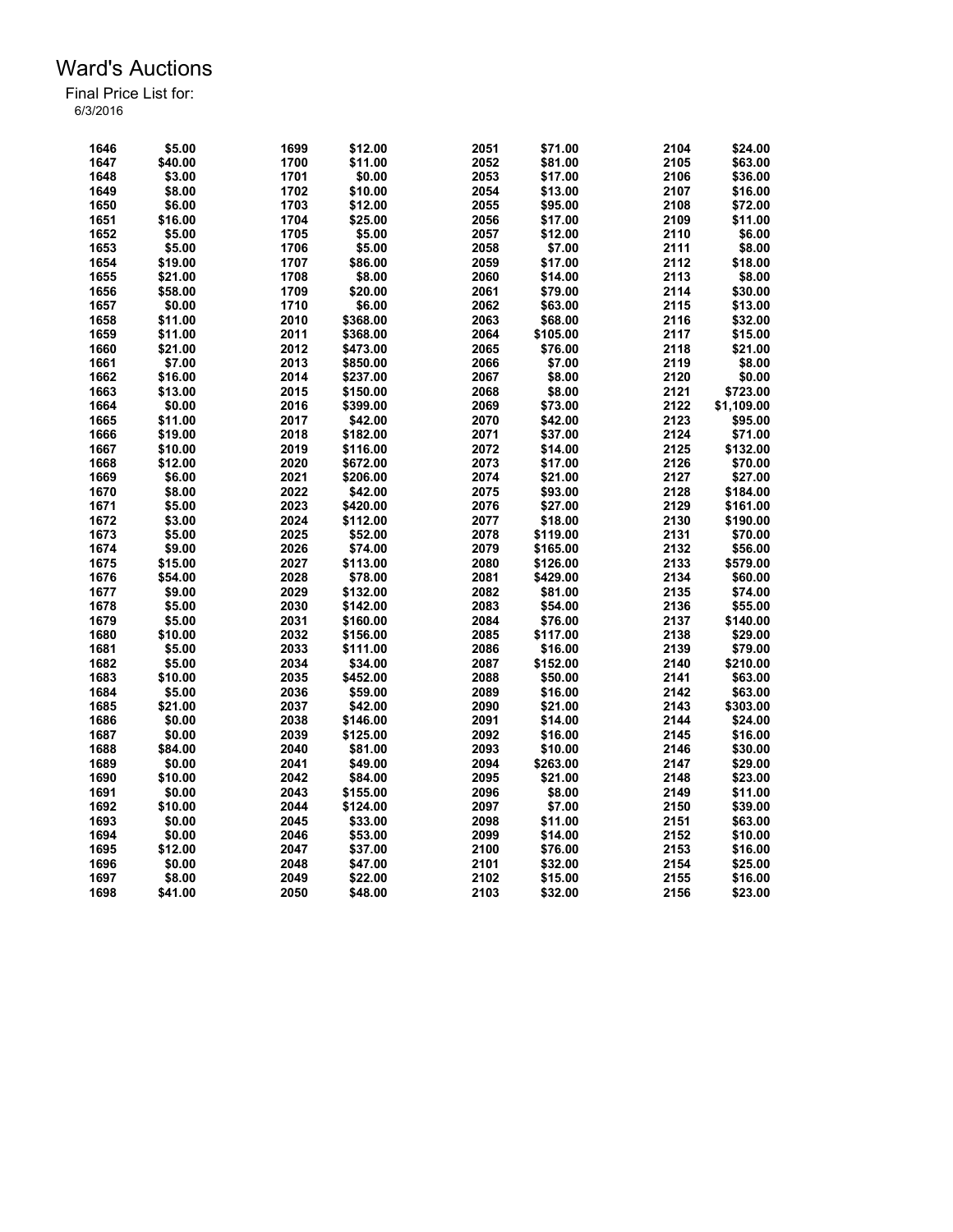| 2157 | \$72.00    | 2210 | \$21.00  | 2263 | \$32.00    | 2316 | \$29.00  |
|------|------------|------|----------|------|------------|------|----------|
| 2158 | \$20.00    | 2211 | \$81.00  | 2264 | \$3.00     | 2317 | \$221.00 |
| 2159 | \$11.00    | 2212 | \$20.00  | 2265 | \$20.00    | 2318 | \$70.00  |
| 2160 | \$35.00    | 2213 | \$51.00  | 2266 | \$18.00    | 2319 | \$28.00  |
| 2161 | \$37.00    | 2214 | \$36.00  | 2267 | \$16.00    | 2320 | \$15.00  |
| 2162 | \$29.00    | 2215 | \$55.00  | 2268 | \$19.00    | 2321 | \$29.00  |
| 2163 | \$651.00   | 2216 | \$81.00  | 2269 | \$8.00     | 2322 | \$70.00  |
| 2164 | \$28.00    | 2217 | \$62.00  | 2270 | \$201.00   | 2323 | \$24.00  |
| 2165 | \$19.00    | 2218 | \$42.00  | 2271 | \$42.00    | 2324 | \$12.00  |
| 2166 | \$21.00    | 2219 | \$16.00  | 2272 | \$44.00    | 2325 | \$27.00  |
| 2167 | \$16.00    | 2220 | \$81.00  | 2273 | \$10.00    | 2326 | \$10.00  |
| 2168 | \$18.00    | 2221 | \$47.00  | 2274 | \$42.00    | 2327 | \$17.00  |
| 2169 | \$14.00    | 2222 | \$70.00  | 2275 | \$47.00    | 2328 | \$21.00  |
| 2170 | \$27.00    | 2223 | \$34.00  | 2276 | \$59.00    | 2329 | \$7.00   |
| 2171 | \$10.00    | 2224 | \$47.00  | 2277 | \$53.00    | 2330 | \$8.00   |
| 2172 | \$27.00    | 2225 | \$15.00  | 2278 | \$39.00    | 2331 | \$9.00   |
| 2173 | \$48.00    | 2226 | \$152.00 | 2279 | \$47.00    | 2332 | \$18.00  |
| 2174 | \$47.00    | 2227 | \$79.00  | 2280 | \$29.00    | 2333 | \$27.00  |
|      |            | 2228 | \$63.00  | 2281 |            | 2334 |          |
| 2175 | \$70.00    | 2229 |          | 2282 | \$29.00    | 2335 | \$11.00  |
| 2176 | \$25.00    |      | \$53.00  |      | \$23.00    |      | \$21.00  |
| 2177 | \$27.00    | 2230 | \$68.00  | 2283 | \$21.00    | 2336 | \$24.00  |
| 2178 | \$58.00    | 2231 | \$13.00  | 2284 | \$21.00    | 2337 | \$24.00  |
| 2179 | \$933.00   | 2232 | \$58.00  | 2285 | \$41.00    | 2338 | \$48.00  |
| 2180 | \$52.00    | 2233 | \$13.00  | 2286 | \$32.00    | 2339 | \$46.00  |
| 2181 | \$168.00   | 2234 | \$55.00  | 2287 | \$31.00    | 2340 | \$21.00  |
| 2182 | \$3.00     | 2235 | \$59.00  | 2288 | \$25.00    | 2341 | \$24.00  |
| 2183 | \$9.00     | 2236 | \$37.00  | 2289 | \$10.00    | 2342 | \$27.00  |
| 2184 | \$14.00    | 2237 | \$74.00  | 2290 | \$18.00    | 2343 | \$21.00  |
| 2185 | \$11.00    | 2238 | \$35.00  | 2291 | \$23.00    | 2344 | \$21.00  |
| 2186 | \$57.00    | 2239 | \$53.00  | 2292 | \$15.00    | 2345 | \$25.00  |
| 2187 | \$198.00   | 2240 | \$21.00  | 2293 | \$21.00    | 2346 | \$46.00  |
| 2188 | \$32.00    | 2241 | \$7.00   | 2294 | \$16.00    | 2347 | \$65.00  |
| 2189 | \$49.00    | 2242 | \$74.00  | 2295 | \$3.00     | 2348 | \$11.00  |
| 2190 | \$14.00    | 2243 | \$38.00  | 2296 | \$11.00    | 2349 | \$37.00  |
| 2191 | \$63.00    | 2244 | \$47.00  | 2297 | \$35.00    | 2350 | \$37.00  |
| 2192 | \$23.00    | 2245 | \$33.00  | 2298 | \$12.00    | 2351 | \$12.00  |
| 2193 | \$19.00    | 2246 | \$34.00  | 2299 | \$16.00    | 2352 | \$5.00   |
| 2194 | \$8.00     | 2247 | \$23.00  | 2300 | \$15.00    | 2353 | \$9.00   |
| 2195 | \$29.00    | 2248 | \$75.00  | 2301 | \$11.00    | 2354 | \$16.00  |
| 2196 | \$99.00    | 2249 | \$30.00  | 2302 | \$13.00    | 2355 | \$48.00  |
| 2197 | \$39.00    | 2250 | \$21.00  | 2303 | \$21.00    | 2356 | \$8.00   |
| 2198 | \$84.00    | 2251 | \$15.00  | 2304 | \$16.00    | 2357 | \$17.00  |
| 2199 | \$17.00    | 2252 | \$27.00  | 2305 | \$13.00    | 2358 | \$5.00   |
| 2200 | \$28.00    | 2253 | \$6.00   | 2306 | \$25.00    | 2359 | \$8.00   |
| 2201 | \$23.00    | 2254 | \$37.00  | 2307 | \$14.00    | 2360 | \$5.00   |
| 2202 | \$50.00    | 2255 | \$11.00  | 2308 | \$11.00    | 2361 | \$10.00  |
| 2203 | \$394.00   | 2256 | \$50.00  | 2309 | \$23.00    | 2362 | \$2.00   |
| 2204 | \$1,575.00 | 2257 | \$79.00  | 2310 | \$40.00    | 2363 | \$9.00   |
| 2205 | \$81.00    | 2258 | \$27.00  | 2311 | \$61.00    | 2364 | \$7.00   |
| 2206 | \$712.00   | 2259 | \$60.00  | 2312 | \$17.00    | 2365 | \$8.00   |
| 2207 | \$84.00    | 2260 | \$70.00  | 2313 | \$37.00    | 2366 | \$9.00   |
| 2208 | \$81.00    | 2261 | \$32.00  | 2314 | \$1,300.00 | 2367 | \$27.00  |
|      |            |      |          |      |            |      |          |
| 2209 | \$81.00    | 2262 | \$27.00  | 2315 | \$250.00   | 2368 | \$21.00  |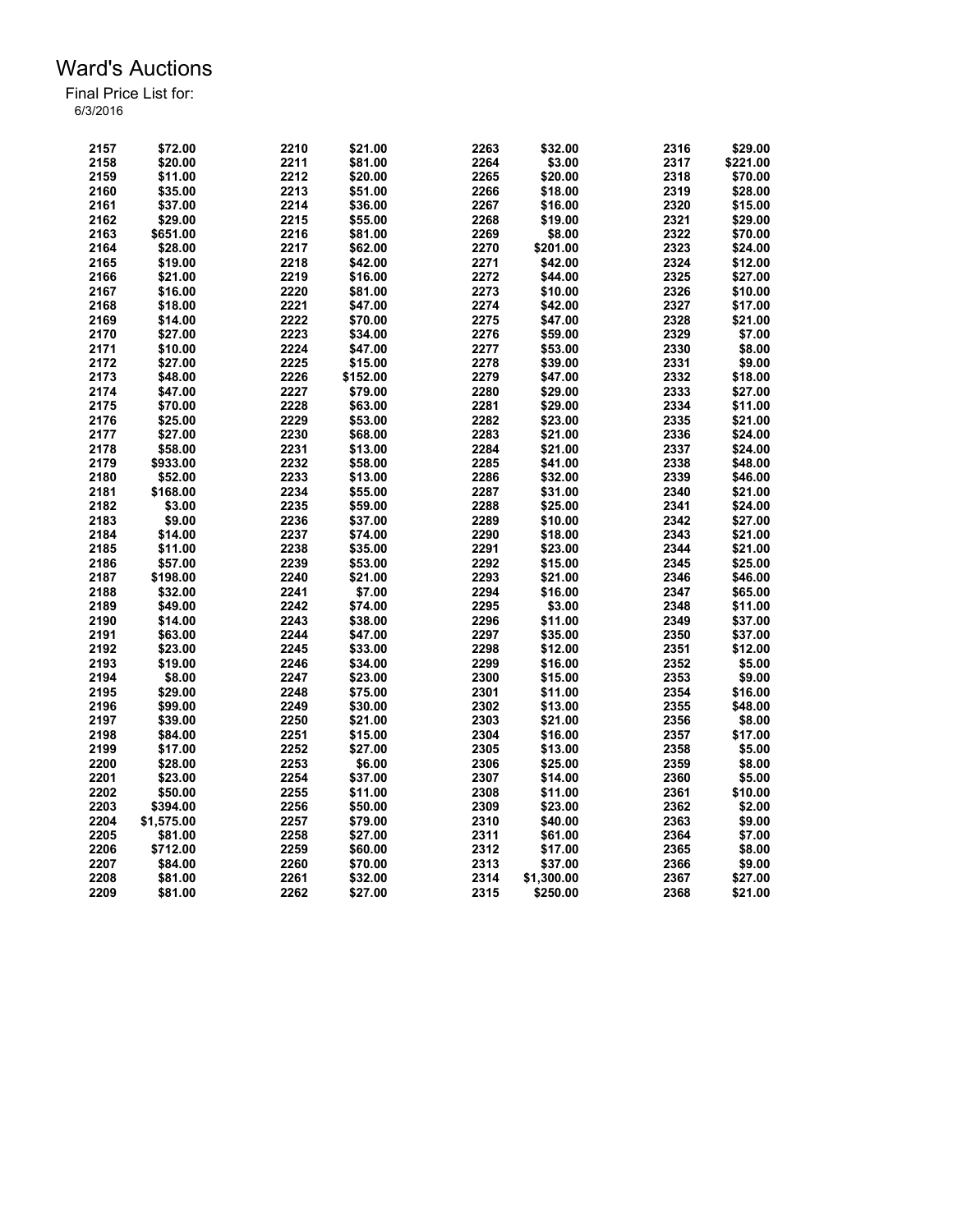| 2369 | \$9.00   | 2422 | \$21.00 | 2475 | \$23.00  | 2528 | \$34.00 |
|------|----------|------|---------|------|----------|------|---------|
| 2370 | \$7.00   | 2423 | \$16.00 | 2476 | \$12.00  | 2529 | \$15.00 |
| 2371 | \$81.00  | 2424 | \$15.00 | 2477 | \$19.00  | 2530 | \$27.00 |
| 2372 | \$9.00   | 2425 | \$35.00 | 2478 | \$42.00  | 2531 | \$9.00  |
| 2373 | \$34.00  | 2426 | \$14.00 | 2479 | \$7.00   | 2532 | \$29.00 |
| 2374 | \$32.00  | 2427 | \$8.00  | 2480 | \$9.00   | 2533 | \$39.00 |
| 2375 | \$54.00  | 2428 | \$16.00 | 2481 | \$168.00 | 2534 | \$32.00 |
| 2376 | \$21.00  | 2429 | \$16.00 | 2482 | \$34.00  | 2535 | \$13.00 |
| 2377 | \$11.00  | 2430 | \$51.00 | 2483 | \$18.00  | 2536 | \$11.00 |
| 2378 | \$4.00   | 2431 | \$13.00 | 2484 | \$12.00  | 2537 | \$40.00 |
| 2379 | \$11.00  | 2432 | \$16.00 | 2485 | \$10.00  | 2538 | \$10.00 |
| 2380 | \$13.00  | 2433 | \$16.00 | 2486 | \$17.00  | 2539 | \$10.00 |
| 2381 | \$10.00  | 2434 | \$16.00 | 2487 | \$11.00  | 2540 | \$19.00 |
| 2382 | \$6.00   | 2435 | \$21.00 | 2488 | \$10.00  | 2541 | \$13.00 |
| 2383 | \$36.00  | 2436 | \$19.00 | 2489 | \$24.00  | 2542 | \$42.00 |
| 2384 | \$14.00  | 2437 | \$13.00 | 2490 | \$10.00  | 2543 | \$13.00 |
| 2385 | \$5.00   | 2438 | \$19.00 | 2491 | \$18.00  | 2544 | \$26.00 |
| 2386 | \$13.00  | 2439 |         | 2492 |          | 2545 | \$23.00 |
|      |          |      | \$16.00 |      | \$17.00  |      |         |
| 2387 | \$5.00   | 2440 | \$16.00 | 2493 | \$12.00  | 2546 | \$13.00 |
| 2388 | \$15.00  | 2441 | \$17.00 | 2494 | \$24.00  | 2547 | \$30.00 |
| 2389 | \$17.00  | 2442 | \$11.00 | 2495 | \$15.00  | 2548 | \$16.00 |
| 2390 | \$140.00 | 2443 | \$23.00 | 2496 | \$16.00  | 2549 | \$38.00 |
| 2391 | \$217.00 | 2444 | \$11.00 | 2497 | \$16.00  | 2550 | \$14.00 |
| 2392 | \$46.00  | 2445 | \$25.00 | 2498 | \$23.00  | 2551 | \$20.00 |
| 2393 | \$16.00  | 2446 | \$35.00 | 2499 | \$23.00  | 2552 | \$21.00 |
| 2394 | \$9.00   | 2447 | \$16.00 | 2500 | \$23.00  | 2553 | \$19.00 |
| 2395 | \$24.00  | 2448 | \$15.00 | 2501 | \$48.00  | 2554 | \$14.00 |
| 2396 | \$11.00  | 2449 | \$17.00 | 2502 | \$14.00  | 2555 | \$24.00 |
| 2397 | \$27.00  | 2450 | \$19.00 | 2503 | \$17.00  | 2556 | \$32.00 |
| 2398 | \$26.00  | 2451 | \$27.00 | 2504 | \$17.00  | 2557 | \$27.00 |
| 2399 | \$38.00  | 2452 | \$58.00 | 2505 | \$16.00  | 2558 | \$24.00 |
| 2400 | \$25.00  | 2453 | \$27.00 | 2506 | \$14.00  | 2559 | \$63.00 |
| 2401 | \$12.00  | 2454 | \$19.00 | 2507 | \$20.00  | 2560 | \$25.00 |
| 2402 | \$16.00  | 2455 | \$23.00 | 2508 | \$33.00  | 2561 | \$65.00 |
| 2403 | \$11.00  | 2456 | \$15.00 | 2509 | \$10.00  | 2562 | \$27.00 |
| 2404 | \$9.00   | 2457 | \$25.00 | 2510 | \$42.00  | 2563 | \$48.00 |
| 2405 | \$27.00  | 2458 | \$7.00  | 2511 | \$20.00  | 2564 | \$47.00 |
| 2406 | \$28.00  | 2459 | \$12.00 | 2512 | \$11.00  | 2565 | \$45.00 |
| 2407 | \$11.00  | 2460 | \$7.00  | 2513 | \$21.00  | 2566 | \$16.00 |
| 2408 | \$18.00  | 2461 | \$10.00 | 2514 | \$29.00  | 2567 | \$11.00 |
| 2409 | \$35.00  | 2462 | \$7.00  | 2515 | \$16.00  | 2568 | \$9.00  |
| 2410 | \$61.00  | 2463 | \$5.00  | 2516 | \$20.00  | 2569 | \$32.00 |
| 2411 | \$23.00  | 2464 | \$7.00  | 2517 | \$23.00  | 2570 | \$15.00 |
| 2412 | \$16.00  | 2465 | \$8.00  | 2518 | \$27.00  | 2571 | \$26.00 |
| 2413 | \$21.00  | 2466 | \$6.00  | 2519 | \$92.00  | 2572 | \$9.00  |
| 2414 | \$33.00  | 2467 | \$9.00  | 2520 | \$32.00  | 2573 | \$9.00  |
| 2415 | \$21.00  | 2468 | \$50.00 | 2521 | \$42.00  | 2574 | \$51.00 |
| 2416 | \$17.00  | 2469 | \$9.00  | 2522 | \$20.00  | 2575 | \$11.00 |
| 2417 | \$19.00  | 2470 | \$7.00  | 2523 | \$23.00  | 2576 | \$16.00 |
| 2418 | \$25.00  | 2471 | \$11.00 | 2524 | \$25.00  | 2577 | \$18.00 |
| 2419 | \$21.00  | 2472 | \$9.00  | 2525 | \$9.00   | 2578 | \$19.00 |
| 2420 | \$19.00  | 2473 | \$9.00  | 2526 | \$35.00  | 2579 | \$27.00 |
| 2421 | \$8.00   | 2474 | \$9.00  | 2527 | \$13.00  | 2580 | \$11.00 |
|      |          |      |         |      |          |      |         |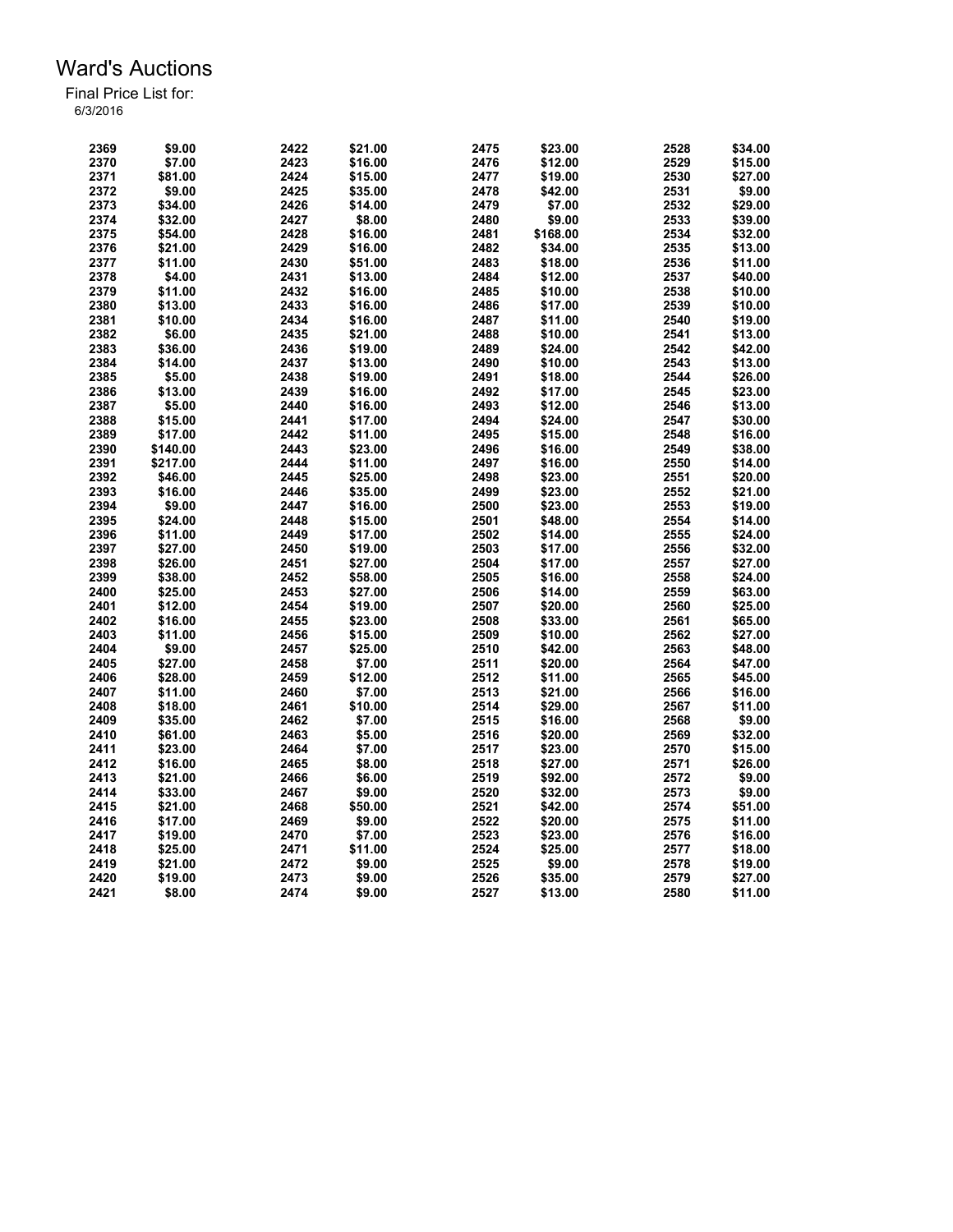| 2581 | \$25.00 | 2634 | \$41.00  | 2687 | \$12.00 | 2740 | \$41.00    |
|------|---------|------|----------|------|---------|------|------------|
| 2582 | \$13.00 | 2635 | \$27.00  | 2688 | \$5.00  | 2741 | \$13.00    |
| 2583 | \$12.00 | 2636 | \$32.00  | 2689 | \$12.00 | 2742 | \$25.00    |
| 2584 | \$16.00 | 2637 | \$37.00  | 2690 | \$25.00 | 2743 | \$47.00    |
| 2585 | \$12.00 | 2638 | \$165.00 | 2691 | \$35.00 | 2744 | \$49.00    |
| 2586 | \$11.00 | 2639 | \$47.00  | 2692 | \$29.00 | 2745 | \$40.00    |
|      |         |      |          |      |         |      |            |
| 2587 | \$16.00 | 2640 | \$28.00  | 2693 | \$21.00 | 2746 | \$83.00    |
| 2588 | \$16.00 | 2641 | \$33.00  | 2694 | \$5.00  | 2747 | \$12.00    |
| 2589 | \$26.00 | 2642 | \$42.00  | 2695 | \$27.00 | 2748 | \$62.00    |
| 2590 | \$12.00 | 2643 | \$59.00  | 2696 | \$8.00  | 2749 | \$13.00    |
| 2591 | \$13.00 | 2644 | \$32.00  | 2697 | \$10.00 | 2750 | \$13.00    |
| 2592 | \$12.00 | 2645 | \$23.00  | 2698 | \$11.00 | 2751 | \$27.00    |
| 2593 | \$19.00 | 2646 | \$18.00  | 2699 | \$95.00 | 2752 | \$21.00    |
| 2594 | \$53.00 | 2647 | \$19.00  | 2700 | \$51.00 | 2753 | \$27.00    |
| 2595 | \$13.00 | 2648 | \$27.00  | 2701 | \$9.00  | 2754 | \$16.00    |
| 2596 | \$63.00 | 2649 | \$17.00  | 2702 | \$9.00  | 2755 | \$10.00    |
| 2597 | \$13.00 | 2650 | \$19.00  | 2703 | \$31.00 | 2756 | \$23.00    |
|      |         |      |          |      |         |      |            |
| 2598 | \$37.00 | 2651 | \$25.00  | 2704 | \$8.00  | 2757 | \$7.00     |
| 2599 | \$13.00 | 2652 | \$16.00  | 2705 | \$18.00 | 2758 | \$13.00    |
| 2600 | \$42.00 | 2653 | \$15.00  | 2706 | \$16.00 | 2759 | \$11.00    |
| 2601 | \$16.00 | 2654 | \$15.00  | 2707 | \$35.00 | 2760 | \$15.00    |
| 2602 | \$15.00 | 2655 | \$27.00  | 2708 | \$12.00 | 2761 | \$10.00    |
| 2603 | \$15.00 | 2656 | \$6.00   | 2709 | \$18.00 | 2762 | \$28.00    |
| 2604 | \$37.00 | 2657 | \$5.00   | 2710 | \$11.00 | 2763 | \$23.00    |
| 2605 | \$12.00 | 2658 | \$5.00   | 2711 | \$70.00 | 2764 | \$420.00   |
| 2606 | \$37.00 | 2659 | \$35.00  | 2712 | \$23.00 | 2765 | \$2,057.00 |
| 2607 | \$49.00 | 2660 | \$5.00   | 2713 | \$9.00  | 2766 | \$183.00   |
|      | \$14.00 | 2661 | \$13.00  |      |         |      |            |
| 2608 |         |      |          | 2714 | \$17.00 | 2767 | \$175.00   |
| 2609 | \$13.00 | 2662 | \$11.00  | 2715 | \$13.00 | 2768 | \$231.00   |
| 2610 | \$7.00  | 2663 | \$19.00  | 2716 | \$7.00  | 2769 | \$94.00    |
| 2611 | \$8.00  | 2664 | \$16.00  | 2717 | \$16.00 | 2770 | \$47.00    |
| 2612 | \$9.00  | 2665 | \$17.00  | 2718 | \$9.00  | 2771 | \$221.00   |
| 2613 | \$11.00 | 2666 | \$13.00  | 2719 | \$8.00  | 2772 | \$216.00   |
| 2614 | \$19.00 | 2667 | \$9.00   | 2720 | \$42.00 | 2773 | \$53.00    |
| 2615 | \$12.00 | 2668 | \$18.00  | 2721 | \$29.00 | 2774 | \$55.00    |
| 2616 | \$13.00 | 2669 | \$13.00  | 2722 | \$19.00 | 2775 | \$57.00    |
| 2617 | \$9.00  | 2670 | \$7.00   | 2723 | \$10.00 | 2776 | \$95.00    |
| 2618 | \$12.00 | 2671 | \$13.00  | 2724 | \$53.00 | 2777 | \$81.00    |
|      |         |      |          | 2725 |         | 2778 |            |
| 2619 | \$24.00 | 2672 | \$20.00  |      | \$28.00 |      | \$78.00    |
| 2620 | \$11.00 | 2673 | \$33.00  | 2726 | \$30.00 | 2779 | \$116.00   |
| 2621 | \$13.00 | 2674 | \$26.00  | 2727 | \$25.00 | 2780 | \$49.00    |
| 2622 | \$24.00 | 2675 | \$11.00  | 2728 | \$28.00 | 2781 | \$54.00    |
| 2623 | \$36.00 | 2676 | \$14.00  | 2729 | \$8.00  | 2782 | \$55.00    |
| 2624 | \$21.00 | 2677 | \$25.00  | 2730 | \$8.00  | 2783 | \$49.00    |
| 2625 | \$21.00 | 2678 | \$16.00  | 2731 | \$12.00 | 2784 | \$74.00    |
| 2626 | \$44.00 | 2679 | \$16.00  | 2732 | \$17.00 | 2785 | \$72.00    |
| 2627 | \$9.00  | 2680 | \$11.00  | 2733 | \$23.00 | 2786 | \$67.00    |
| 2628 | \$40.00 | 2681 | \$6.00   | 2734 | \$50.00 | 2787 | \$69.00    |
| 2629 | \$26.00 | 2682 | \$5.00   | 2735 | \$10.00 | 2788 | \$69.00    |
|      |         |      |          |      |         |      |            |
| 2630 | \$15.00 | 2683 | \$15.00  | 2736 | \$36.00 | 2789 | \$140.00   |
| 2631 | \$21.00 | 2684 | \$13.00  | 2737 | \$37.00 | 2790 | \$41.00    |
| 2632 | \$17.00 | 2685 | \$5.00   | 2738 | \$19.00 | 2791 | \$79.00    |
| 2633 | \$15.00 | 2686 | \$53.00  | 2739 | \$21.00 | 2792 | \$40.00    |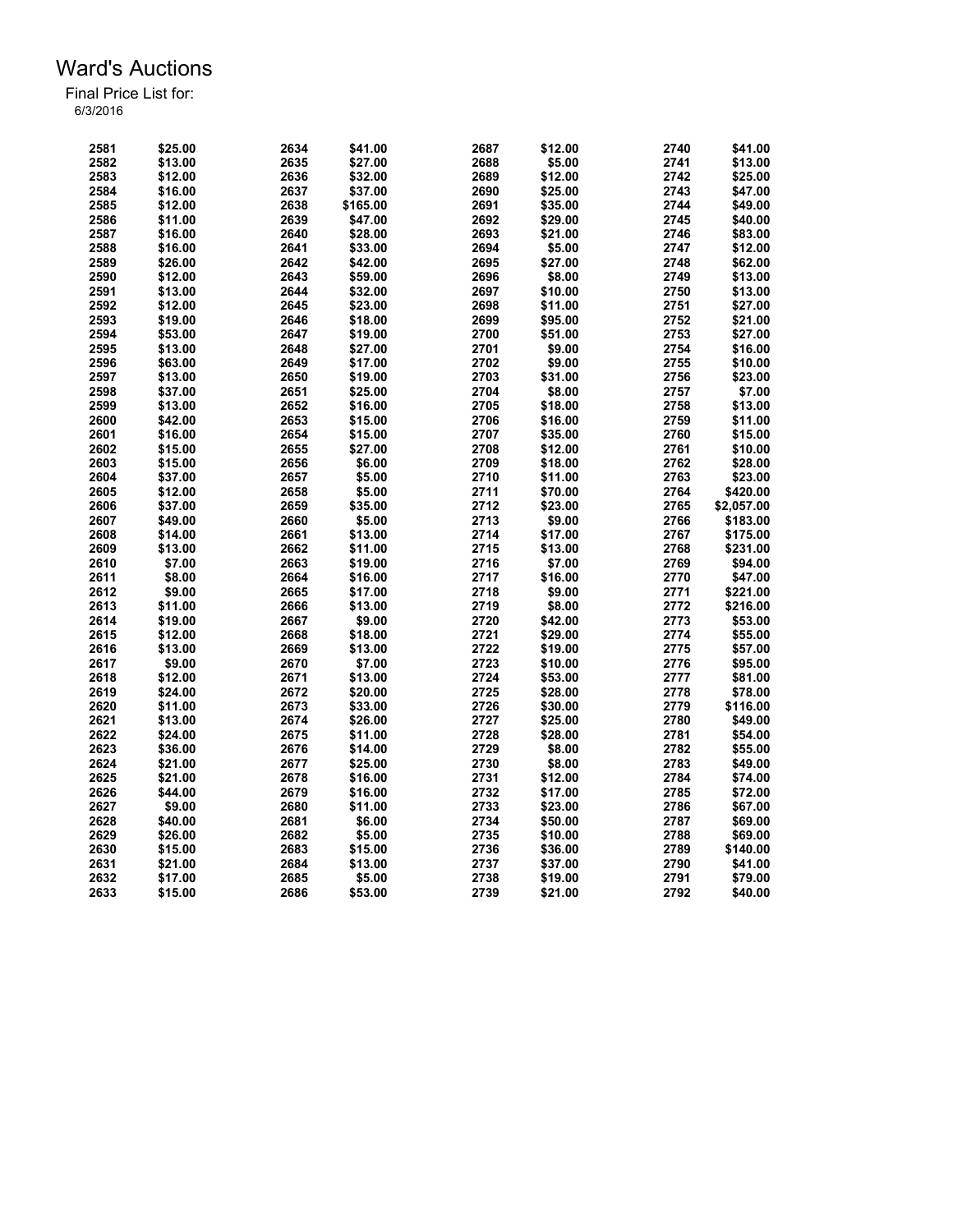| 2793 | \$40.00  | 2846 | \$40.00  | 2899 | \$40.00  | 2952 | \$33.00  |
|------|----------|------|----------|------|----------|------|----------|
| 2794 | \$53.00  | 2847 | \$42.00  | 2900 | \$42.00  | 2953 | \$50.00  |
| 2795 | \$58.00  | 2848 | \$51.00  | 2901 | \$19.00  | 2954 | \$683.00 |
| 2796 | \$79.00  | 2849 | \$47.00  | 2902 | \$88.00  | 2955 | \$60.00  |
| 2797 | \$53.00  | 2850 | \$31.00  | 2903 | \$10.00  | 2956 | \$94.00  |
| 2798 | \$53.00  | 2851 | \$55.00  | 2904 | \$60.00  | 2957 | \$38.00  |
| 2799 | \$21.00  | 2852 | \$65.00  | 2905 | \$25.00  | 2958 | \$48.00  |
| 2800 | \$60.00  | 2853 | \$73.00  | 2906 | \$65.00  | 2959 | \$39.00  |
| 2801 | \$150.00 | 2854 | \$37.00  | 2907 | \$75.00  | 2960 | \$33.00  |
| 2802 | \$137.00 | 2855 | \$21.00  | 2908 | \$83.00  | 2961 | \$16.00  |
| 2803 | \$110.00 | 2856 | \$29.00  | 2909 | \$58.00  | 2962 | \$8.00   |
| 2804 | \$110.00 | 2857 | \$101.00 | 2910 | \$74.00  | 2963 | \$27.00  |
| 2805 | \$51.00  | 2858 | \$101.00 | 2911 | \$90.00  | 2964 | \$5.00   |
| 2806 | \$102.00 | 2859 | \$51.00  | 2912 | \$69.00  | 2965 | \$5.00   |
| 2807 | \$76.00  | 2860 | \$74.00  | 2913 | \$69.00  | 2966 | \$27.00  |
| 2808 | \$69.00  | 2861 | \$105.00 | 2914 | \$48.00  | 2967 | \$21.00  |
| 2809 | \$69.00  | 2862 | \$53.00  | 2915 | \$95.00  | 2968 | \$10.00  |
| 2810 | \$73.00  | 2863 | \$588.00 | 2916 |          | 2969 | \$7.00   |
|      |          |      |          |      | \$66.00  |      |          |
| 2811 | \$74.00  | 2864 | \$69.00  | 2917 | \$41.00  | 2970 | \$9.00   |
| 2812 | \$81.00  | 2865 | \$65.00  | 2918 | \$40.00  | 3010 | \$450.00 |
| 2813 | \$48.00  | 2866 | \$42.00  | 2919 | \$42.00  | 3011 | \$0.00   |
| 2814 | \$50.00  | 2867 | \$40.00  | 2920 | \$58.00  | 3012 | \$126.00 |
| 2815 | \$42.00  | 2868 | \$48.00  | 2921 | \$48.00  | 3013 | \$158.00 |
| 2816 | \$55.00  | 2869 | \$28.00  | 2922 | \$42.00  | 3014 | \$47.00  |
| 2817 | \$42.00  | 2870 | \$42.00  | 2923 | \$19.00  | 3015 | \$145.00 |
| 2818 | \$46.00  | 2871 | \$24.00  | 2924 | \$16.00  | 3016 | \$33.00  |
| 2819 | \$44.00  | 2872 | \$79.00  | 2925 | \$19.00  | 3017 | \$67.00  |
| 2820 | \$58.00  | 2873 | \$13.00  | 2926 | \$16.00  | 3018 | \$90.00  |
| 2821 | \$46.00  | 2874 | \$111.00 | 2927 | \$19.00  | 3019 | \$105.00 |
| 2822 | \$32.00  | 2875 | \$163.00 | 2928 | \$20.00  | 3020 | \$83.00  |
| 2823 | \$61.00  | 2876 | \$221.00 | 2929 | \$14.00  | 3021 | \$198.00 |
| 2824 | \$68.00  | 2877 | \$65.00  | 2930 | \$448.00 | 3022 | \$61.00  |
| 2825 | \$176.00 | 2878 | \$204.00 | 2931 | \$74.00  | 3023 | \$987.00 |
| 2826 | \$70.00  | 2879 | \$74.00  | 2932 | \$81.00  | 3024 | \$300.00 |
| 2827 | \$51.00  | 2880 | \$185.00 | 2933 | \$58.00  | 3025 | \$263.00 |
| 2828 | \$118.00 | 2881 | \$98.00  | 2934 | \$193.00 | 3026 | \$175.00 |
| 2829 | \$32.00  | 2882 | \$42.00  | 2935 | \$91.00  | 3027 | \$47.00  |
| 2830 | \$97.00  | 2883 | \$42.00  | 2936 | \$123.00 | 3028 | \$294.00 |
| 2831 | \$618.00 | 2884 | \$44.00  | 2937 | \$72.00  | 3029 | \$93.00  |
| 2832 | \$69.00  | 2885 | \$42.00  | 2938 | \$34.00  | 3030 | \$147.00 |
| 2833 | \$159.00 | 2886 | \$13.00  | 2939 | \$42.00  | 3031 | \$44.00  |
| 2834 | \$158.00 | 2887 | \$44.00  | 2940 | \$34.00  | 3032 | \$93.00  |
| 2835 | \$51.00  | 2888 | \$41.00  | 2941 | \$21.00  | 3033 | \$184.00 |
| 2836 | \$53.00  | 2889 | \$44.00  | 2942 | \$99.00  | 3034 | \$184.00 |
| 2837 | \$48.00  | 2890 | \$52.00  | 2943 | \$51.00  | 3035 | \$140.00 |
| 2838 | \$49.00  | 2891 | \$132.00 | 2944 | \$45.00  | 3036 | \$549.00 |
| 2839 | \$77.00  | 2892 | \$51.00  | 2945 | \$51.00  | 3037 | \$552.00 |
| 2840 | \$45.00  | 2893 | \$66.00  | 2946 | \$37.00  | 3038 | \$42.00  |
| 2841 | \$46.00  | 2894 | \$42.00  | 2947 | \$40.00  | 3039 | \$32.00  |
| 2842 | \$61.00  | 2895 | \$80.00  | 2948 | \$40.00  | 3040 | \$10.00  |
| 2843 | \$48.00  | 2896 | \$77.00  | 2949 | \$16.00  | 3041 | \$53.00  |
| 2844 | \$11.00  | 2897 | \$128.00 | 2950 | \$51.00  | 3042 | \$37.00  |
| 2845 | \$21.00  | 2898 | \$47.00  | 2951 | \$94.00  | 3043 | \$10.00  |
|      |          |      |          |      |          |      |          |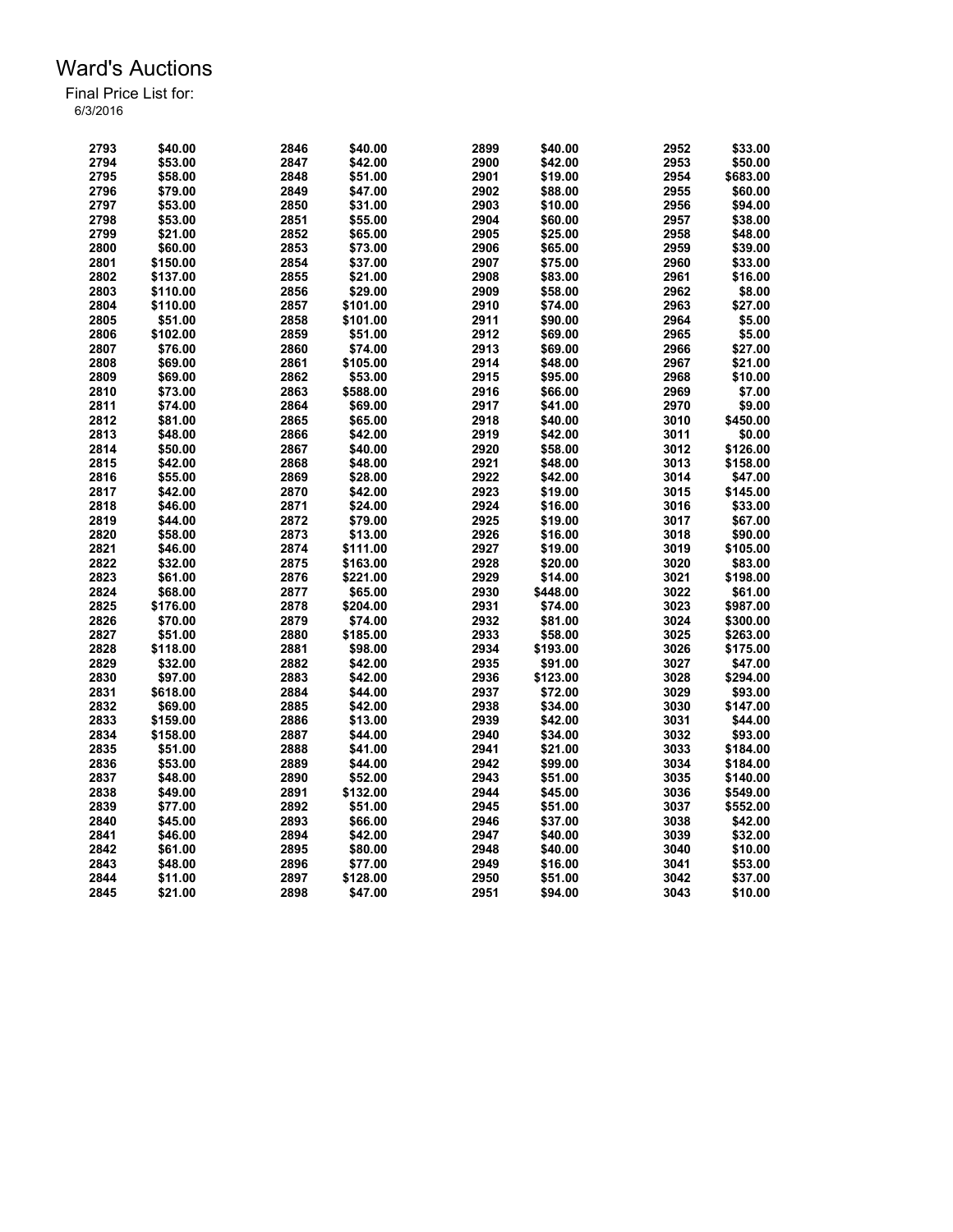| 3044 | \$39.00  | 3097 | \$132.00 | 3150 | \$37.00  | 3203 | \$68.00  |
|------|----------|------|----------|------|----------|------|----------|
| 3045 | \$246.00 | 3098 | \$71.00  | 3151 | \$77.00  | 3204 | \$8.00   |
| 3046 | \$784.00 | 3099 | \$277.00 | 3152 | \$16.00  | 3205 | \$27.00  |
| 3047 | \$185.00 | 3100 | \$34.00  | 3153 | \$65.00  | 3206 | \$24.00  |
| 3048 | \$153.00 | 3101 | \$36.00  | 3154 | \$52.00  | 3207 | \$81.00  |
| 3049 | \$223.00 | 3102 | \$26.00  | 3155 | \$66.00  | 3208 | \$37.00  |
|      |          |      |          |      |          |      |          |
| 3050 | \$117.00 | 3103 | \$11.00  | 3156 | \$51.00  | 3209 | \$44.00  |
| 3051 | \$60.00  | 3104 | \$8.00   | 3157 | \$33.00  | 3210 | \$194.00 |
| 3052 | \$29.00  | 3105 | \$79.00  | 3158 | \$80.00  | 3211 | \$555.00 |
| 3053 | \$182.00 | 3106 | \$68.00  | 3159 | \$177.00 | 3212 | \$40.00  |
| 3054 | \$81.00  | 3107 | \$125.00 | 3160 | \$93.00  | 3213 | \$53.00  |
| 3055 | \$42.00  | 3108 | \$35.00  | 3161 | \$90.00  | 3214 | \$792.00 |
| 3056 | \$154.00 | 3109 | \$10.00  | 3162 | \$136.00 | 3215 | \$137.00 |
| 3057 | \$45.00  | 3110 | \$11.00  | 3163 | \$90.00  | 3216 | \$132.00 |
| 3058 | \$67.00  | 3111 | \$77.00  | 3164 | \$21.00  | 3217 | \$34.00  |
| 3059 | \$63.00  | 3112 | \$21.00  | 3165 | \$15.00  | 3218 | \$50.00  |
| 3060 | \$38.00  | 3113 | \$5.00   | 3166 | \$34.00  | 3219 | \$235.00 |
| 3061 | \$27.00  | 3114 | \$26.00  | 3167 | \$19.00  | 3220 | \$363.00 |
| 3062 | \$938.00 | 3115 | \$5.00   | 3168 | \$18.00  | 3221 | \$44.00  |
| 3063 | \$302.00 | 3116 | \$11.00  | 3169 | \$24.00  | 3222 | \$35.00  |
| 3064 | \$47.00  | 3117 | \$11.00  | 3170 | \$16.00  | 3223 | \$34.00  |
| 3065 | \$35.00  | 3118 | \$27.00  | 3171 | \$18.00  | 3224 | \$35.00  |
| 3066 | \$53.00  | 3119 | \$27.00  | 3172 | \$32.00  | 3225 | \$55.00  |
| 3067 | \$55.00  | 3120 | \$21.00  | 3173 | \$66.00  | 3226 | \$42.00  |
| 3068 | \$84.00  | 3121 | \$34.00  | 3174 | \$53.00  | 3227 | \$42.00  |
| 3069 | \$80.00  | 3122 | \$23.00  | 3175 | \$18.00  | 3228 | \$53.00  |
| 3070 | \$7.00   | 3123 | \$20.00  | 3176 | \$17.00  | 3229 | \$34.00  |
| 3071 | \$98.00  | 3124 | \$27.00  | 3177 | \$10.00  | 3230 | \$39.00  |
|      |          |      |          |      |          |      |          |
| 3072 | \$31.00  | 3125 | \$81.00  | 3178 | \$25.00  | 3231 | \$36.00  |
| 3073 | \$75.00  | 3126 | \$87.00  | 3179 | \$16.00  | 3232 | \$34.00  |
| 3074 | \$117.00 | 3127 | \$90.00  | 3180 | \$17.00  | 3233 | \$100.00 |
| 3075 | \$34.00  | 3128 | \$49.00  | 3181 | \$60.00  | 3234 | \$40.00  |
| 3076 | \$35.00  | 3129 | \$24.00  | 3182 | \$39.00  | 3235 | \$50.00  |
| 3077 | \$714.00 | 3130 | \$28.00  | 3183 | \$69.00  | 3236 | \$28.00  |
| 3078 | \$46.00  | 3131 | \$58.00  | 3184 | \$36.00  | 3237 | \$21.00  |
| 3079 | \$32.00  | 3132 | \$15.00  | 3185 | \$33.00  | 3238 | \$27.00  |
| 3080 | \$45.00  | 3133 | \$13.00  | 3186 | \$10.00  | 3239 | \$105.00 |
| 3081 | \$44.00  | 3134 | \$67.00  | 3187 | \$47.00  | 3240 | \$70.00  |
| 3082 | \$62.00  | 3135 | \$34.00  | 3188 | \$15.00  | 3241 | \$30.00  |
| 3083 | \$44.00  | 3136 | \$17.00  | 3189 | \$116.00 | 3242 | \$27.00  |
| 3084 | \$47.00  | 3137 | \$22.00  | 3190 | \$25.00  | 3243 | \$55.00  |
| 3085 | \$15.00  | 3138 | \$176.00 | 3191 | \$27.00  | 3244 | \$105.00 |
| 3086 | \$50.00  | 3139 | \$79.00  | 3192 | \$20.00  | 3245 | \$117.00 |
| 3087 | \$49.00  | 3140 | \$117.00 | 3193 | \$39.00  | 3246 | \$75.00  |
| 3088 | \$221.00 | 3141 | \$37.00  | 3194 | \$56.00  | 3247 | \$21.00  |
| 3089 | \$368.00 | 3142 | \$69.00  | 3195 | \$19.00  | 3248 | \$54.00  |
| 3090 | \$30.00  | 3143 | \$32.00  | 3196 | \$27.00  | 3249 | \$48.00  |
| 3091 | \$386.00 | 3144 | \$71.00  | 3197 | \$21.00  | 3250 | \$8.00   |
| 3092 | \$34.00  | 3145 | \$61.00  | 3198 | \$53.00  | 3251 | \$71.00  |
| 3093 | \$28.00  | 3146 | \$63.00  | 3199 | \$69.00  | 3252 | \$73.00  |
| 3094 | \$115.00 | 3147 | \$111.00 | 3200 | \$11.00  | 3253 | \$35.00  |
| 3095 | \$89.00  | 3148 | \$88.00  | 3201 | \$79.00  | 3254 | \$40.00  |
|      |          |      |          |      |          |      |          |
| 3096 | \$203.00 | 3149 | \$53.00  | 3202 | \$27.00  | 3255 | \$71.00  |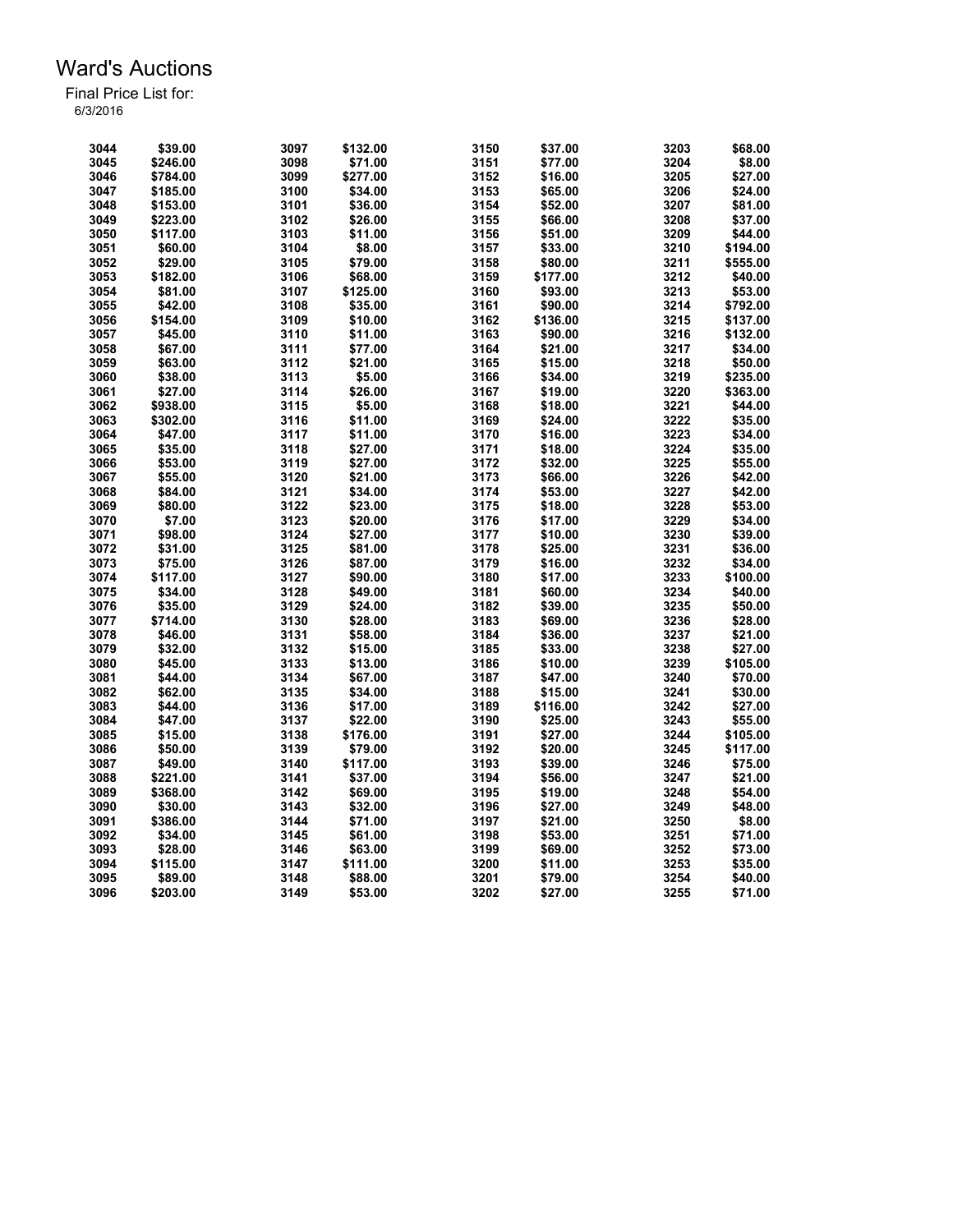| 3256 | \$24.00  | 3309 | \$60.00  | 3362 | \$53.00  | 3415 | \$105.00 |
|------|----------|------|----------|------|----------|------|----------|
| 3257 | \$79.00  | 3310 | \$32.00  | 3363 | \$18.00  | 3416 | \$158.00 |
| 3258 | \$19.00  | 3311 | \$26.00  | 3364 | \$111.00 | 3417 | \$35.00  |
| 3259 | \$79.00  | 3312 | \$37.00  | 3365 | \$67.00  | 3418 | \$40.00  |
| 3260 | \$30.00  | 3313 | \$59.00  | 3366 | \$32.00  | 3419 | \$50.00  |
| 3261 | \$42.00  | 3314 | \$38.00  | 3367 | \$84.00  | 3420 | \$93.00  |
| 3262 | \$73.00  | 3315 | \$32.00  | 3368 | \$20.00  | 3421 | \$210.00 |
| 3263 | \$80.00  | 3316 | \$37.00  | 3369 | \$15.00  | 3422 | \$60.00  |
| 3264 | \$12.00  | 3317 | \$31.00  | 3370 | \$80.00  | 3423 | \$16.00  |
| 3265 | \$16.00  | 3318 | \$18.00  | 3371 | \$19.00  | 3424 | \$19.00  |
| 3266 | \$158.00 | 3319 | \$30.00  | 3372 | \$70.00  | 3425 | \$53.00  |
| 3267 | \$65.00  | 3320 | \$16.00  | 3373 | \$78.00  | 3426 | \$11.00  |
| 3268 | \$36.00  | 3321 | \$20.00  | 3374 | \$28.00  | 3427 | \$21.00  |
|      |          |      |          |      |          |      |          |
| 3269 | \$30.00  | 3322 | \$18.00  | 3375 | \$61.00  | 3428 | \$15.00  |
| 3270 | \$60.00  | 3323 | \$38.00  | 3376 | \$13.00  | 3429 | \$15.00  |
| 3271 | \$75.00  | 3324 | \$16.00  | 3377 | \$57.00  | 3430 | \$14.00  |
| 3272 | \$54.00  | 3325 | \$16.00  | 3378 | \$80.00  | 3431 | \$18.00  |
| 3273 | \$32.00  | 3326 | \$15.00  | 3379 | \$48.00  | 3432 | \$39.00  |
| 3274 | \$73.00  | 3327 | \$18.00  | 3380 | \$48.00  | 3433 | \$18.00  |
| 3275 | \$28.00  | 3328 | \$19.00  | 3381 | \$53.00  | 3434 | \$13.00  |
| 3276 | \$26.00  | 3329 | \$69.00  | 3382 | \$37.00  | 3435 | \$56.00  |
| 3277 | \$20.00  | 3330 | \$71.00  | 3383 | \$53.00  | 3436 | \$92.00  |
| 3278 | \$72.00  | 3331 | \$12.00  | 3384 | \$58.00  | 3437 | \$31.00  |
| 3279 | \$41.00  | 3332 | \$23.00  | 3385 | \$37.00  | 3438 | \$39.00  |
| 3280 | \$21.00  | 3333 | \$19.00  | 3386 | \$27.00  | 3439 | \$27.00  |
| 3281 | \$19.00  | 3334 | \$16.00  | 3387 | \$29.00  | 3440 | \$56.00  |
| 3282 | \$23.00  | 3335 | \$16.00  | 3388 | \$21.00  | 3441 | \$27.00  |
| 3283 | \$15.00  | 3336 | \$16.00  | 3389 | \$46.00  | 3442 | \$20.00  |
| 3284 | \$46.00  | 3337 | \$55.00  | 3390 | \$25.00  | 3443 | \$48.00  |
| 3285 | \$37.00  | 3338 | \$264.00 | 3391 | \$21.00  | 3444 | \$49.00  |
| 3286 | \$32.00  | 3339 | \$100.00 | 3392 | \$21.00  | 3445 | \$21.00  |
| 3287 | \$17.00  | 3340 | \$69.00  | 3393 | \$95.00  | 3446 | \$17.00  |
| 3288 | \$21.00  | 3341 | \$155.00 | 3394 | \$58.00  | 3447 | \$21.00  |
| 3289 | \$54.00  | 3342 | \$75.00  | 3395 | \$21.00  | 3448 | \$133.00 |
| 3290 | \$58.00  | 3343 |          | 3396 |          | 3449 |          |
|      |          |      | \$38.00  |      | \$16.00  |      | \$102.00 |
| 3291 | \$105.00 | 3344 | \$12.00  | 3397 | \$23.00  | 3450 | \$59.00  |
| 3292 | \$71.00  | 3345 | \$258.00 | 3398 | \$13.00  | 3451 | \$32.00  |
| 3293 | \$36.00  | 3346 | \$24.00  | 3399 | \$133.00 | 3452 | \$32.00  |
| 3294 | \$68.00  | 3347 | \$30.00  | 3400 | \$15.00  | 3453 | \$30.00  |
| 3295 | \$74.00  | 3348 | \$67.00  | 3401 | \$69.00  | 3454 | \$48.00  |
| 3296 | \$74.00  | 3349 | \$101.00 | 3402 | \$54.00  | 3455 | \$21.00  |
| 3297 | \$10.00  | 3350 | \$44.00  | 3403 | \$100.00 | 3456 | \$28.00  |
| 3298 | \$32.00  | 3351 | \$74.00  | 3404 | \$135.00 | 3457 | \$16.00  |
| 3299 | \$18.00  | 3352 | \$170.00 | 3405 | \$50.00  | 3458 | \$24.00  |
| 3300 | \$33.00  | 3353 | \$45.00  | 3406 | \$92.00  | 3459 | \$23.00  |
| 3301 | \$28.00  | 3354 | \$90.00  | 3407 | \$168.00 | 3460 | \$28.00  |
| 3302 | \$40.00  | 3355 | \$48.00  | 3408 | \$286.00 | 3461 | \$34.00  |
| 3303 | \$21.00  | 3356 | \$24.00  | 3409 | \$37.00  | 3462 | \$27.00  |
| 3304 | \$20.00  | 3357 | \$33.00  | 3410 | \$35.00  | 3463 | \$127.00 |
| 3305 | \$20.00  | 3358 | \$15.00  | 3411 | \$132.00 | 3464 | \$128.00 |
| 3306 | \$32.00  | 3359 | \$23.00  | 3412 | \$153.00 | 3465 | \$21.00  |
| 3307 | \$60.00  | 3360 | \$63.00  | 3413 | \$238.00 | 3466 | \$21.00  |
| 3308 | \$30.00  | 3361 | \$35.00  | 3414 | \$79.00  | 3467 | \$16.00  |
|      |          |      |          |      |          |      |          |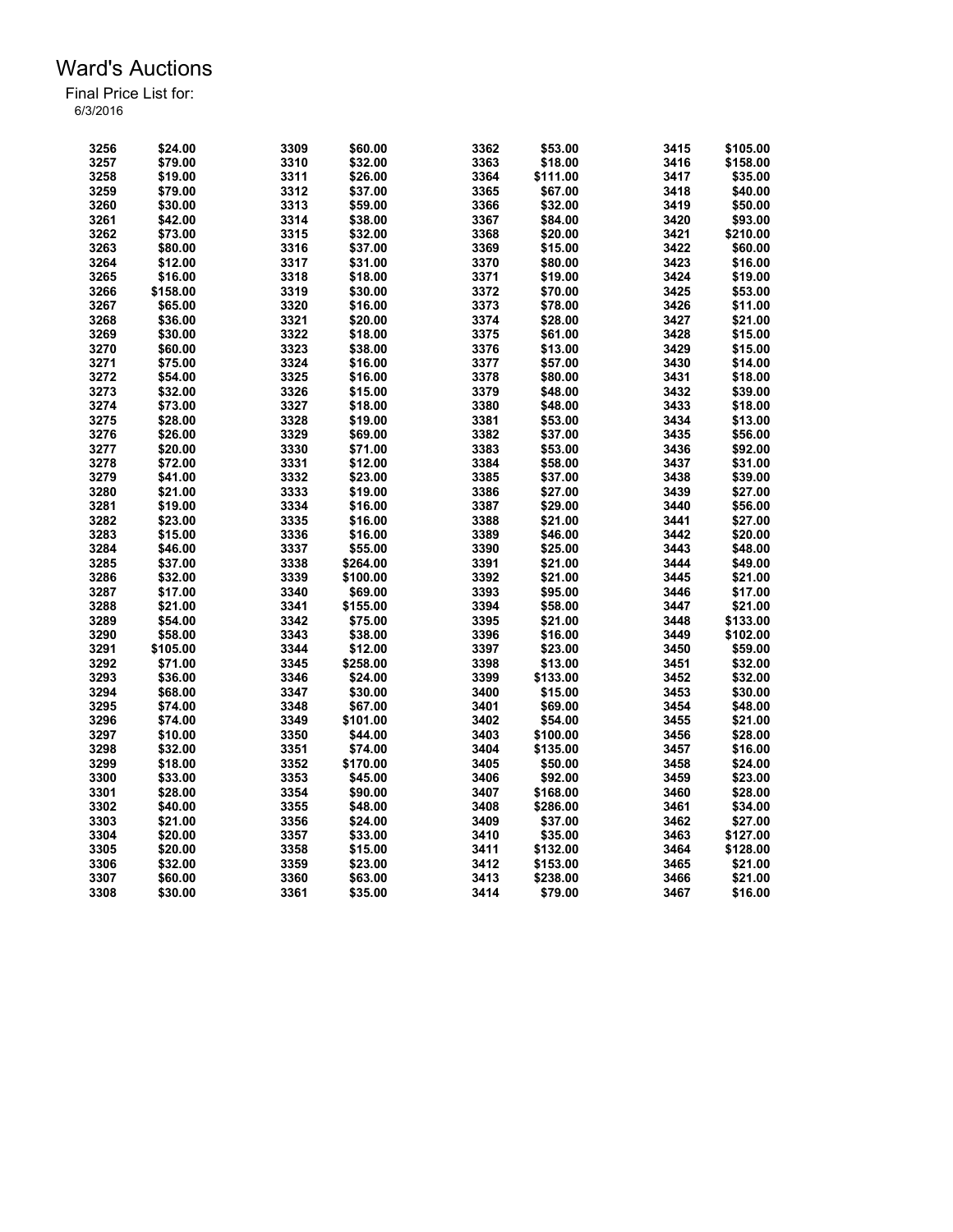| 3468 | \$21.00  | 3521 | \$132.00 | 3574 | \$37.00  | 3627 | \$16.00  |
|------|----------|------|----------|------|----------|------|----------|
| 3469 | \$15.00  | 3522 | \$86.00  | 3575 | \$116.00 | 3628 | \$11.00  |
| 3470 | \$9.00   | 3523 | \$168.00 | 3576 | \$29.00  | 3629 | \$19.00  |
| 3471 | \$14.00  | 3524 | \$48.00  | 3577 | \$32.00  | 3630 | \$62.00  |
| 3472 | \$25.00  | 3525 | \$46.00  | 3578 | \$32.00  | 3631 | \$44.00  |
| 3473 | \$17.00  | 3526 | \$24.00  | 3579 | \$64.00  | 3632 | \$36.00  |
| 3474 | \$14.00  | 3527 | \$263.00 | 3580 | \$96.00  | 3633 | \$32.00  |
| 3475 | \$1.00   | 3528 | \$76.00  | 3581 | \$66.00  | 3634 | \$0.00   |
| 3476 | \$81.00  | 3529 | \$221.00 | 3582 | \$16.00  | 3635 | \$66.00  |
| 3477 | \$34.00  | 3530 | \$40.00  | 3583 | \$16.00  | 3636 | \$38.00  |
| 3478 | \$23.00  | 3531 | \$13.00  | 3584 | \$71.00  | 3637 | \$93.00  |
| 3479 | \$23.00  | 3532 | \$16.00  | 3585 | \$33.00  | 3638 | \$16.00  |
| 3480 | \$21.00  | 3533 | \$25.00  | 3586 | \$34.00  | 3639 | \$17.00  |
| 3481 | \$69.00  | 3534 | \$117.00 | 3587 | \$21.00  | 3640 | \$59.00  |
| 3482 | \$41.00  | 3535 | \$47.00  | 3588 | \$32.00  | 3641 | \$35.00  |
| 3483 | \$47.00  | 3536 | \$14.00  | 3589 | \$35.00  | 3642 | \$43.00  |
| 3484 | \$11.00  | 3537 | \$16.00  | 3590 | \$25.00  | 3643 | \$29.00  |
| 3485 | \$21.00  | 3538 | \$35.00  | 3591 | \$21.00  | 3644 | \$25.00  |
| 3486 | \$0.00   | 3539 | \$17.00  | 3592 | \$17.00  | 3645 | \$80.00  |
| 3487 | \$0.00   | 3540 |          | 3593 |          | 3646 |          |
|      |          |      | \$77.00  |      | \$17.00  |      | \$96.00  |
| 3488 | \$11.00  | 3541 | \$38.00  | 3594 | \$33.00  | 3647 | \$33.00  |
| 3489 | \$7.00   | 3542 | \$44.00  | 3595 | \$18.00  | 3648 | \$7.00   |
| 3490 | \$7.00   | 3543 | \$47.00  | 3596 | \$37.00  | 3649 | \$71.00  |
| 3491 | \$111.00 | 3544 | \$321.00 | 3597 | \$37.00  | 3650 | \$44.00  |
| 3492 | \$164.00 | 3545 | \$90.00  | 3598 | \$35.00  | 3651 | \$19.00  |
| 3493 | \$176.00 | 3546 | \$164.00 | 3599 | \$34.00  | 3652 | \$47.00  |
| 3494 | \$47.00  | 3547 | \$33.00  | 3600 | \$73.00  | 3653 | \$65.00  |
| 3495 | \$93.00  | 3548 | \$50.00  | 3601 | \$37.00  | 3654 | \$315.00 |
| 3496 | \$84.00  | 3549 | \$24.00  | 3602 | \$62.00  | 3655 | \$0.00   |
| 3497 | \$44.00  | 3550 | \$70.00  | 3603 | \$11.00  | 3656 | \$0.00   |
| 3498 | \$210.00 | 3551 | \$143.00 | 3604 | \$15.00  | 3657 | \$0.00   |
| 3499 | \$315.00 | 3552 | \$12.00  | 3605 | \$18.00  | 3658 | \$0.00   |
| 3500 | \$238.00 | 3553 | \$17.00  | 3606 | \$32.00  | 3659 | \$41.00  |
| 3501 | \$57.00  | 3554 | \$111.00 | 3607 | \$66.00  | 3660 | \$53.00  |
| 3502 | \$93.00  | 3555 | \$17.00  | 3608 | \$24.00  | 3661 | \$48.00  |
| 3503 | \$74.00  | 3556 | \$100.00 | 3609 | \$70.00  | 3662 | \$42.00  |
| 3504 | \$41.00  | 3557 | \$79.00  | 3610 | \$12.00  | 3663 | \$77.00  |
| 3505 | \$62.00  | 3558 | \$90.00  | 3611 | \$53.00  | 3664 | \$27.00  |
| 3506 | \$135.00 | 3559 | \$105.00 | 3612 | \$17.00  | 3665 | \$18.00  |
| 3507 | \$32.00  | 3560 | \$70.00  | 3613 | \$15.00  | 3666 | \$177.00 |
| 3508 | \$467.00 | 3561 | \$48.00  | 3614 | \$16.00  | 3667 | \$60.00  |
| 3509 | \$133.00 | 3562 | \$27.00  | 3615 | \$9.00   | 3668 | \$37.00  |
| 3510 | \$111.00 | 3563 | \$19.00  | 3616 | \$50.00  | 3669 | \$32.00  |
| 3511 | \$92.00  | 3564 | \$45.00  | 3617 | \$36.00  | 3670 | \$18.00  |
| 3512 | \$19.00  | 3565 | \$41.00  | 3618 | \$62.00  | 3671 | \$37.00  |
| 3513 | \$0.00   | 3566 | \$41.00  | 3619 | \$18.00  | 3672 | \$15.00  |
| 3514 | \$15.00  | 3567 | \$37.00  | 3620 | \$19.00  | 3673 | \$0.00   |
| 3515 | \$0.00   | 3568 | \$53.00  | 3621 | \$48.00  | 3674 | \$63.00  |
| 3516 | \$152.00 | 3569 | \$18.00  | 3622 | \$17.00  | 3675 | \$63.00  |
| 3517 | \$35.00  | 3570 | \$24.00  | 3623 | \$16.00  | 3676 | \$16.00  |
| 3518 | \$21.00  | 3571 | \$10.00  | 3624 | \$21.00  | 3677 | \$17.00  |
| 3519 | \$45.00  | 3572 | \$15.00  | 3625 | \$21.00  | 3678 | \$17.00  |
| 3520 | \$225.00 | 3573 | \$15.00  | 3626 | \$79.00  | 3679 | \$88.00  |
|      |          |      |          |      |          |      |          |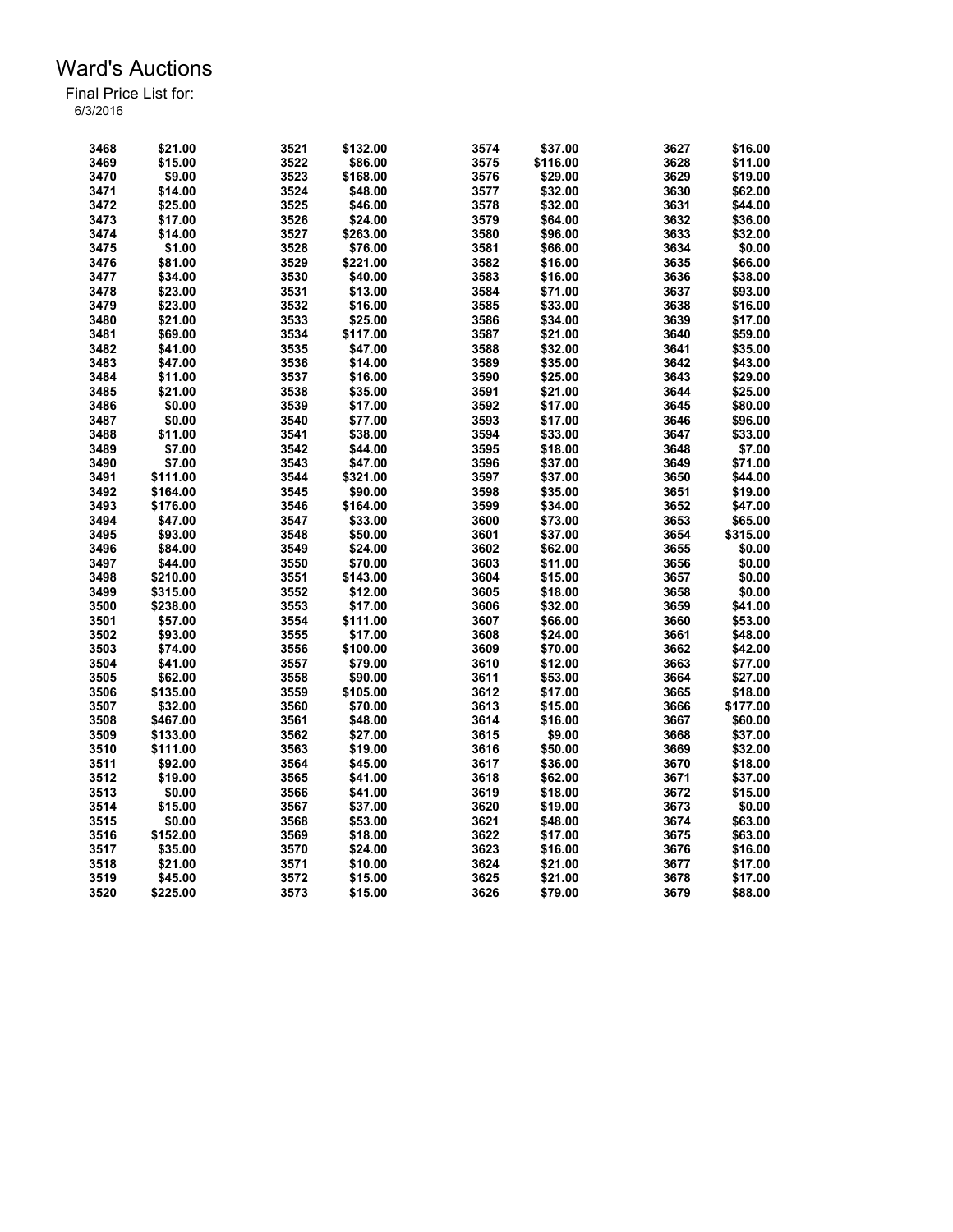| 3680 | \$37.00  | 4010 | \$8,986.00 | 4063 | \$357.00   | 4116 | \$1,679.00 |
|------|----------|------|------------|------|------------|------|------------|
| 3681 | \$69.00  | 4011 | \$3,750.00 | 4064 | \$725.00   | 4117 | \$2,190.00 |
| 3682 | \$40.00  | 4012 | \$5,000.00 | 4065 | \$359.00   | 4118 | \$2,625.00 |
| 3683 | \$26.00  | 4013 | \$1,838.00 | 4066 | \$647.00   | 4119 | \$1,844.00 |
| 3684 | \$20.00  | 4014 | \$1,497.00 | 4067 | \$9,047.00 | 4120 | \$1,500.00 |
| 3685 | \$23.00  | 4015 | \$1,015.00 | 4068 | \$525.00   | 4121 | \$2,095.00 |
| 3686 | \$175.00 | 4016 | \$817.00   | 4069 | \$263.00   | 4122 | \$1,714.00 |
| 3687 | \$34.00  | 4017 | \$3,413.00 | 4070 | \$0.00     | 4123 | \$726.00   |
| 3688 | \$19.00  | 4018 | \$2,153.00 | 4071 | \$233.00   | 4124 | \$636.00   |
| 3689 | \$17.00  | 4019 |            | 4072 | \$2,686.00 | 4125 | \$394.00   |
| 3690 |          | 4020 | \$3,333.00 | 4073 |            | 4126 |            |
|      | \$100.00 |      | \$3,262.00 |      | \$415.00   |      | \$377.00   |
| 3691 | \$5.00   | 4021 | \$2,457.00 | 4074 | \$475.00   | 4127 | \$532.00   |
| 3692 | \$17.00  | 4022 | \$1,775.00 | 4075 | \$958.00   | 4128 | \$123.00   |
| 3693 | \$10.00  | 4023 | \$2,625.00 | 4076 | \$839.00   | 4129 | \$63.00    |
| 3694 | \$16.00  | 4024 | \$2,729.00 | 4077 | \$900.00   | 4130 | \$858.00   |
| 3695 | \$11.00  | 4025 | \$1,314.00 | 4078 | \$571.00   | 4131 | \$825.00   |
| 3696 | \$31.00  | 4026 | \$1,802.00 | 4079 | \$348.00   | 4132 | \$300.00   |
| 3697 | \$10.00  | 4027 | \$1,400.00 | 4080 | \$505.00   | 4133 | \$825.00   |
| 3698 | \$10.00  | 4028 | \$5,464.00 | 4081 | \$583.00   | 4134 | \$607.00   |
| 3699 | \$13.00  | 4029 | \$4,800.00 | 4082 | \$422.00   | 4135 | \$75.00    |
| 3700 | \$38.00  | 4030 | \$3,589.00 | 4083 | \$231.00   | 4136 | \$378.00   |
| 3701 | \$9.00   | 4031 | \$2,857.00 | 4084 | \$144.00   | 4137 | \$618.00   |
| 3702 | \$53.00  | 4032 | \$1,190.00 | 4085 | \$174.00   | 4138 | \$895.00   |
| 3703 | \$25.00  | 4033 | \$578.00   | 4086 | \$141.00   | 4139 | \$306.00   |
| 3704 | \$90.00  | 4034 | \$638.00   | 4087 | \$83.00    | 4140 | \$195.00   |
| 3705 | \$16.00  | 4035 | \$368.00   | 4088 | \$258.00   | 4141 | \$132.00   |
| 3706 | \$42.00  | 4036 | \$500.00   | 4089 | \$476.00   | 4142 | \$357.00   |
| 3707 | \$60.00  | 4037 | \$630.00   | 4090 | \$420.00   | 4143 | \$210.00   |
| 3708 | \$273.00 | 4038 | \$550.00   | 4091 | \$1,238.00 | 4144 | \$0.00     |
| 3709 | \$5.00   | 4039 | \$550.00   | 4092 | \$630.00   | 4145 | \$138.00   |
| 3710 | \$12.00  | 4040 | \$635.00   | 4093 | \$4,250.00 | 4146 | \$375.00   |
| 3711 | \$16.00  | 4041 | \$600.00   | 4094 | \$260.00   | 4147 | \$308.00   |
| 3712 | \$10.00  | 4042 |            | 4095 | \$580.00   | 4148 |            |
|      |          |      | \$1,291.00 |      |            |      | \$210.00   |
| 3713 | \$7.00   | 4043 | \$1,266.00 | 4096 | \$1,323.00 | 4149 | \$613.00   |
| 3714 | \$8.00   | 4044 | \$1,000.00 | 4097 | \$1,990.00 | 4150 | \$595.00   |
| 3715 | \$5.00   | 4045 | \$1,500.00 | 4098 | \$2,804.00 | 4151 | \$15.00    |
| 3716 | \$9.00   | 4046 | \$734.00   | 4099 | \$1,428.00 | 4152 | \$281.00   |
| 3717 | \$27.00  | 4047 | \$1,260.00 | 4100 | \$1,500.00 | 4153 | \$506.00   |
| 3718 | \$40.00  | 4048 | \$1,470.00 | 4101 | \$637.00   | 4154 | \$312.00   |
| 3719 | \$3.00   | 4049 | \$1,944.00 | 4102 | \$1,650.00 | 4155 | \$42.00    |
| 3720 | \$5.00   | 4050 | \$637.00   | 4103 | \$499.00   | 4156 | \$90.00    |
| 3721 | \$0.00   | 4051 | \$183.00   | 4104 | \$339.00   | 4157 | \$50.00    |
| 3722 | \$5.00   | 4052 | \$800.00   | 4105 | \$285.00   | 4158 | \$21.00    |
| 3723 | \$5.00   | 4053 | \$459.00   | 4106 | \$117.00   | 4159 | \$25.00    |
| 3724 | \$16.00  | 4054 | \$408.00   | 4107 | \$163.00   | 4160 | \$20.00    |
| 3725 | \$0.00   | 4055 | \$562.00   | 4108 | \$662.00   | 4161 | \$103.00   |
| 3726 | \$23.00  | 4056 | \$163.00   | 4109 | \$394.00   | 4162 | \$200.00   |
| 3727 | \$0.00   | 4057 | \$1,418.00 | 4110 | \$1,176.00 | 4163 | \$24.00    |
| 3728 | \$0.00   | 4058 | \$158.00   | 4111 | \$341.00   | 4164 | \$25.00    |
| 3729 | \$0.00   | 4059 | \$176.00   | 4112 | \$289.00   | 4165 | \$10.00    |
| 3730 | \$5.00   | 4060 | \$420.00   | 4113 | \$158.00   | 4166 | \$13.00    |
| 3731 | \$13.00  | 4061 | \$394.00   | 4114 | \$525.00   | 4167 | \$16.00    |
| 3732 | \$5.00   | 4062 | \$473.00   | 4115 | \$525.00   | 4168 | \$0.00     |
|      |          |      |            |      |            |      |            |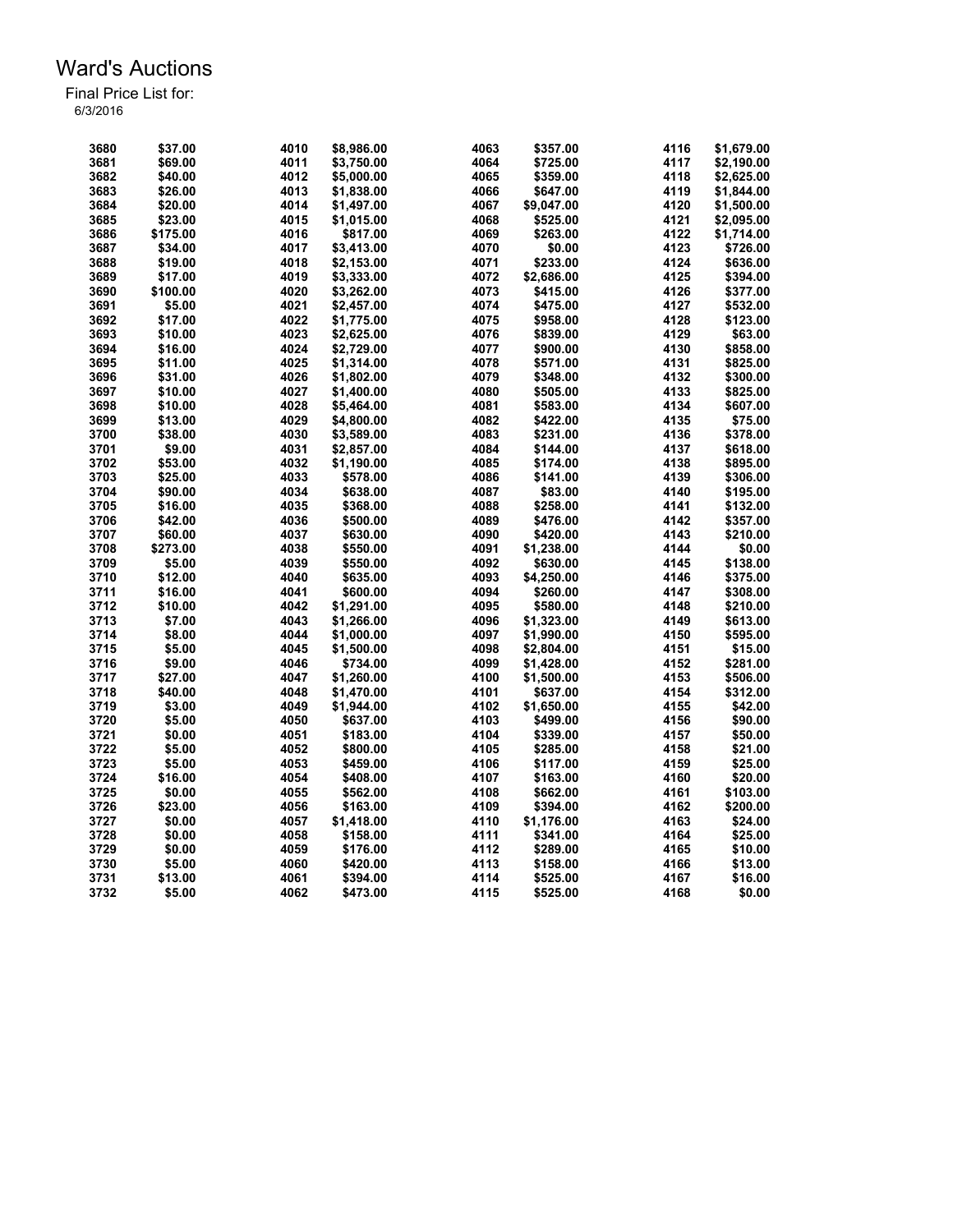| 4169 | \$179.00 | 4222 | \$3.00   | 4275 | \$4.00   | 4328 | \$12.00  |
|------|----------|------|----------|------|----------|------|----------|
| 4170 | \$102.00 | 4223 | \$23.00  | 4276 | \$7.00   | 4329 | \$10.00  |
| 4171 | \$55.00  | 4224 | \$525.00 | 4277 | \$1.00   | 4330 | \$13.00  |
| 4172 | \$30.00  | 4225 | \$51.00  | 4278 | \$2.00   | 4331 | \$4.00   |
| 4173 | \$25.00  | 4226 | \$53.00  | 4279 | \$11.00  | 4332 | \$6.00   |
| 4174 | \$48.00  | 4227 | \$105.00 | 4280 | \$2.00   | 4333 | \$23.00  |
| 4175 | \$130.00 | 4228 | \$98.00  | 4281 | \$11.00  | 4334 | \$3.00   |
| 4176 | \$17.00  | 4229 | \$48.00  | 4282 | \$3.00   | 4335 | \$9.00   |
| 4177 | \$105.00 | 4230 | \$6.00   | 4283 | \$6.00   | 4336 | \$58.00  |
| 4178 | \$17.00  | 4231 | \$0.00   | 4284 | \$2.00   | 4337 | \$9.00   |
| 4179 | \$20.00  | 4232 | \$10.00  | 4285 | \$4.00   | 4338 | \$12.00  |
| 4180 | \$66.00  | 4233 | \$5.00   | 4286 | \$4.00   | 4339 | \$4.00   |
| 4181 | \$10.00  | 4234 | \$4.00   | 4287 | \$3.00   | 4340 | \$34.00  |
| 4182 | \$40.00  | 4235 | \$3.00   | 4288 | \$2.00   | 4341 | \$11.00  |
| 4183 | \$39.00  | 4236 | \$0.00   | 4289 | \$2.00   | 4342 | \$7.00   |
| 4184 | \$0.00   | 4237 | \$3.00   | 4290 | \$2.00   | 4343 | \$4.00   |
| 4185 | \$58.00  | 4238 | \$2.00   | 4291 | \$0.00   | 4344 | \$105.00 |
| 4186 | \$30.00  | 4239 | \$3.00   | 4292 | \$2.00   | 4345 | \$179.00 |
| 4187 | \$13.00  | 4240 | \$4.00   | 4293 | \$2.00   | 4346 | \$50.00  |
| 4188 | \$21.00  | 4241 | \$3.00   | 4294 | \$15.00  | 4347 | \$3.00   |
| 4189 | \$20.00  | 4242 | \$3.00   | 4295 | \$13.00  | 4348 | \$12.00  |
| 4190 | \$55.00  | 4243 |          | 4296 | \$15.00  | 4349 |          |
|      |          |      | \$1.00   |      |          |      | \$14.00  |
| 4191 | \$40.00  | 4244 | \$1.00   | 4297 | \$3.00   | 4350 | \$15.00  |
| 4192 | \$27.00  | 4245 | \$10.00  | 4298 | \$23.00  | 4351 | \$2.00   |
| 4193 | \$41.00  | 4246 | \$6.00   | 4299 | \$4.00   | 4352 | \$2.00   |
| 4194 | \$25.00  | 4247 | \$4.00   | 4300 | \$24.00  | 4353 | \$2.00   |
| 4195 | \$27.00  | 4248 | \$1.00   | 4301 | \$1.00   | 4354 | \$7.00   |
| 4196 | \$27.00  | 4249 | \$3.00   | 4302 | \$24.00  | 4355 | \$45.00  |
| 4197 | \$21.00  | 4250 | \$5.00   | 4303 | \$4.00   | 4356 | \$2.00   |
| 4198 | \$21.00  | 4251 | \$1.00   | 4304 | \$5.00   | 4357 | \$3.00   |
| 4199 | \$16.00  | 4252 | \$9.00   | 4305 | \$5.00   | 4358 | \$13.00  |
| 4200 | \$27.00  | 4253 | \$1.00   | 4306 | \$0.00   | 4359 | \$13.00  |
| 4201 | \$81.00  | 4254 | \$3.00   | 4307 | \$2.00   | 4360 | \$4.00   |
| 4202 | \$16.00  | 4255 | \$2.00   | 4308 | \$0.00   | 4361 | \$6.00   |
| 4203 | \$7.00   | 4256 | \$4.00   | 4309 | \$2.00   | 4362 | \$11.00  |
| 4204 | \$53.00  | 4257 | \$9.00   | 4310 | \$3.00   | 4363 | \$48.00  |
| 4205 | \$35.00  | 4258 | \$2.00   | 4311 | \$3.00   | 4364 | \$14.00  |
| 4206 | \$27.00  | 4259 | \$10.00  | 4312 | \$0.00   | 4365 | \$3.00   |
| 4207 | \$13.00  | 4260 | \$113.00 | 4313 | \$0.00   | 4366 | \$8.00   |
| 4208 | \$16.00  | 4261 | \$0.00   | 4314 | \$8.00   | 4367 | \$3.00   |
| 4209 | \$0.00   | 4262 | \$12.00  | 4315 | \$3.00   | 4368 | \$13.00  |
| 4210 | \$53.00  | 4263 | \$11.00  | 4316 | \$3.00   | 4369 | \$19.00  |
| 4211 | \$40.00  | 4264 | \$8.00   | 4317 | \$4.00   | 4370 | \$3.00   |
| 4212 | \$71.00  | 4265 | \$2.00   | 4318 | \$5.00   | 4371 | \$2.00   |
| 4213 | \$23.00  | 4266 | \$3.00   | 4319 | \$16.00  | 4372 | \$18.00  |
| 4214 | \$54.00  | 4267 | \$8.00   | 4320 | \$8.00   | 4373 | \$5.00   |
| 4215 | \$5.00   | 4268 | \$3.00   | 4321 | \$8.00   | 4374 | \$2.00   |
| 4216 | \$12.00  | 4269 | \$1.00   | 4322 | \$5.00   | 4375 | \$18.00  |
| 4217 | \$40.00  | 4270 | \$8.00   | 4323 | \$12.00  | 4376 | \$3.00   |
| 4218 | \$6.00   | 4271 | \$3.00   | 4324 | \$8.00   | 4377 | \$11.00  |
| 4219 | \$5.00   | 4272 | \$1.00   | 4325 | \$95.00  | 4378 | \$7.00   |
| 4220 | \$23.00  | 4273 | \$11.00  | 4326 | \$10.00  | 4379 | \$4.00   |
| 4221 | \$13.00  | 4274 | \$0.00   | 4327 | \$280.00 | 4380 | \$0.00   |
|      |          |      |          |      |          |      |          |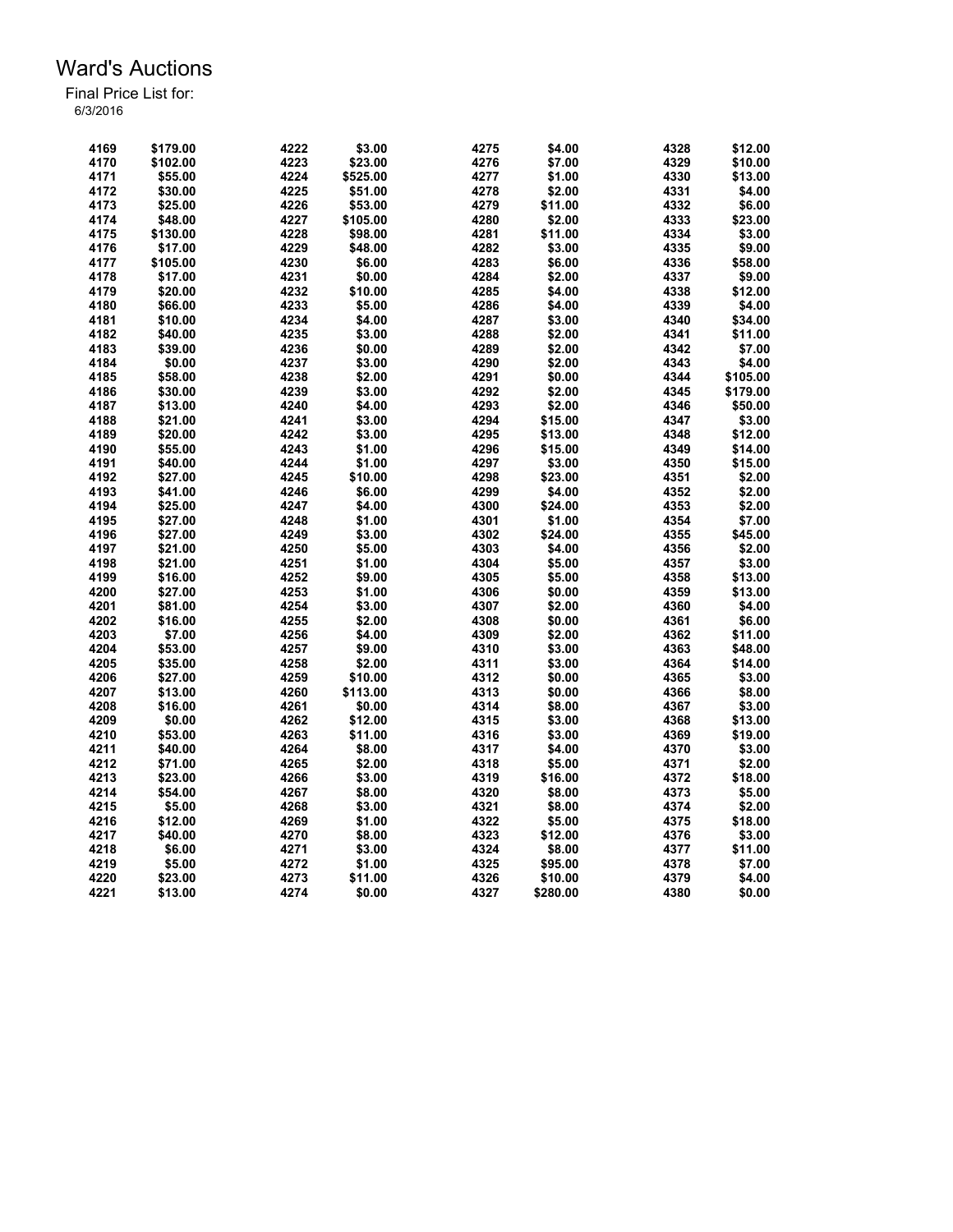| 4381 | \$7.00     | 4434 | \$21.00 | 4487 | \$8.00   | 4540         | \$263.00 |
|------|------------|------|---------|------|----------|--------------|----------|
| 4382 | \$51.00    | 4435 | \$12.00 | 4488 | \$0.00   | 4541         | \$74.00  |
| 4383 | \$10.00    | 4436 | \$36.00 | 4489 | \$5.00   | 4542         | \$54.00  |
| 4384 | \$36.00    | 4437 | \$7.00  | 4490 | \$3.00   | 4543         | \$58.00  |
| 4385 | \$57.00    | 4438 | \$39.00 | 4491 | \$3.00   | 4544         | \$47.00  |
| 4386 | \$128.00   | 4439 | \$36.00 | 4492 | \$4.00   | 4545         | \$42.00  |
| 4387 | \$34.00    | 4440 | \$11.00 | 4493 | \$70.00  | 4546         | \$20.00  |
| 4388 | \$1,733.00 | 4441 | \$13.00 | 4494 | \$35.00  | 4547         | \$20.00  |
| 4389 | \$38.00    | 4442 | \$42.00 | 4495 | \$16.00  | 4548         | \$44.00  |
| 4390 | \$23.00    | 4443 | \$34.00 | 4496 | \$70.00  | 4549         | \$51.00  |
| 4391 | \$7.00     | 4444 | \$51.00 | 4497 | \$42.00  | 4550         | \$16.00  |
| 4392 | \$74.00    | 4445 | \$25.00 | 4498 | \$18.00  | 4551         | \$10.00  |
| 4393 | \$87.00    | 4446 | \$15.00 | 4499 | \$71.00  | 4552         | \$45.00  |
| 4394 | \$91.00    | 4447 | \$15.00 | 4500 | \$30.00  | 4553         | \$26.00  |
| 4395 | \$32.00    | 4448 | \$49.00 | 4501 | \$40.00  | 4554         | \$65.00  |
| 4396 | \$70.00    | 4449 | \$3.00  | 4502 | \$15.00  | 4555         | \$163.00 |
| 4397 | \$33.00    | 4450 | \$6.00  | 4503 | \$95.00  | 4556         | \$53.00  |
| 4398 | \$93.00    | 4451 | \$5.00  | 4504 | \$268.00 | 4557         | \$37.00  |
| 4399 | \$70.00    |      |         |      |          |              |          |
| 4400 |            | 4452 | \$3.00  | 4505 | \$53.00  | 4558<br>4559 | \$65.00  |
|      | \$91.00    | 4453 | \$9.00  | 4506 | \$69.00  |              | \$60.00  |
| 4401 | \$21.00    | 4454 | \$2.00  | 4507 | \$70.00  | 4560         | \$35.00  |
| 4402 | \$18.00    | 4455 | \$13.00 | 4508 | \$42.00  | 4561         | \$40.00  |
| 4403 | \$231.00   | 4456 | \$10.00 | 4509 | \$71.00  | 4562         | \$29.00  |
| 4404 | \$0.00     | 4457 | \$32.00 | 4510 | \$35.00  | 4563         | \$30.00  |
| 4405 | \$5.00     | 4458 | \$8.00  | 4511 | \$62.00  | 4564         | \$29.00  |
| 4406 | \$5.00     | 4459 | \$3.00  | 4512 | \$45.00  | 4565         | \$26.00  |
| 4407 | \$50.00    | 4460 | \$70.00 | 4513 | \$42.00  | 4566         | \$23.00  |
| 4408 | \$116.00   | 4461 | \$53.00 | 4514 | \$100.00 | 4567         | \$35.00  |
| 4409 | \$32.00    | 4462 | \$9.00  | 4515 | \$30.00  | 4568         | \$36.00  |
| 4410 | \$4.00     | 4463 | \$16.00 | 4516 | \$45.00  | 4569         | \$32.00  |
| 4411 | \$3.00     | 4464 | \$1.00  | 4517 | \$18.00  | 4570         | \$21.00  |
| 4412 | \$20.00    | 4465 | \$0.00  | 4518 | \$42.00  | 4571         | \$18.00  |
| 4413 | \$18.00    | 4466 | \$5.00  | 4519 | \$33.00  | 4572         | \$26.00  |
| 4414 | \$12.00    | 4467 | \$24.00 | 4520 | \$30.00  | 4573         | \$23.00  |
| 4415 | \$63.00    | 4468 | \$16.00 | 4521 | \$27.00  | 4574         | \$46.00  |
| 4416 | \$5.00     | 4469 | \$8.00  | 4522 | \$37.00  | 4575         | \$0.00   |
| 4417 | \$18.00    | 4470 | \$12.00 | 4523 | \$83.00  | 4576         | \$63.00  |
| 4418 | \$29.00    | 4471 | \$5.00  | 4524 | \$30.00  | 4577         | \$42.00  |
| 4419 | \$13.00    | 4472 | \$6.00  | 4525 | \$18.00  | 4578         | \$42.00  |
| 4420 | \$2.00     | 4473 | \$28.00 | 4526 | \$38.00  | 4579         | \$42.00  |
| 4421 | \$315.00   | 4474 | \$4.00  | 4527 | \$15.00  | 4580         | \$30.00  |
| 4422 | \$3.00     | 4475 | \$14.00 | 4528 | \$18.00  | 4581         | \$0.00   |
| 4423 | \$8.00     | 4476 | \$3.00  | 4529 | \$16.00  | 4582         | \$24.00  |
| 4424 | \$13.00    | 4477 | \$3.00  | 4530 | \$20.00  | 4583         | \$41.00  |
| 4425 | \$8.00     | 4478 | \$23.00 | 4531 | \$28.00  | 4584         | \$21.00  |
| 4426 | \$7.00     | 4479 | \$31.00 | 4532 | \$11.00  | 4585         | \$40.00  |
| 4427 | \$69.00    | 4480 | \$45.00 | 4533 | \$23.00  | 4586         | \$45.00  |
| 4428 | \$53.00    | 4481 | \$4.00  | 4534 | \$18.00  | 4587         | \$0.00   |
| 4429 | \$21.00    | 4482 | \$21.00 | 4535 | \$70.00  | 4588         | \$70.00  |
| 4430 | \$32.00    | 4483 | \$32.00 | 4536 | \$24.00  | 4589         | \$28.00  |
| 4431 | \$11.00    | 4484 | \$16.00 | 4537 | \$83.00  | 4590         | \$40.00  |
| 4432 | \$16.00    | 4485 | \$8.00  | 4538 | \$0.00   | 4591         | \$21.00  |
| 4433 | \$15.00    | 4486 | \$3.00  | 4539 | \$175.00 | 4592         | \$21.00  |
|      |            |      |         |      |          |              |          |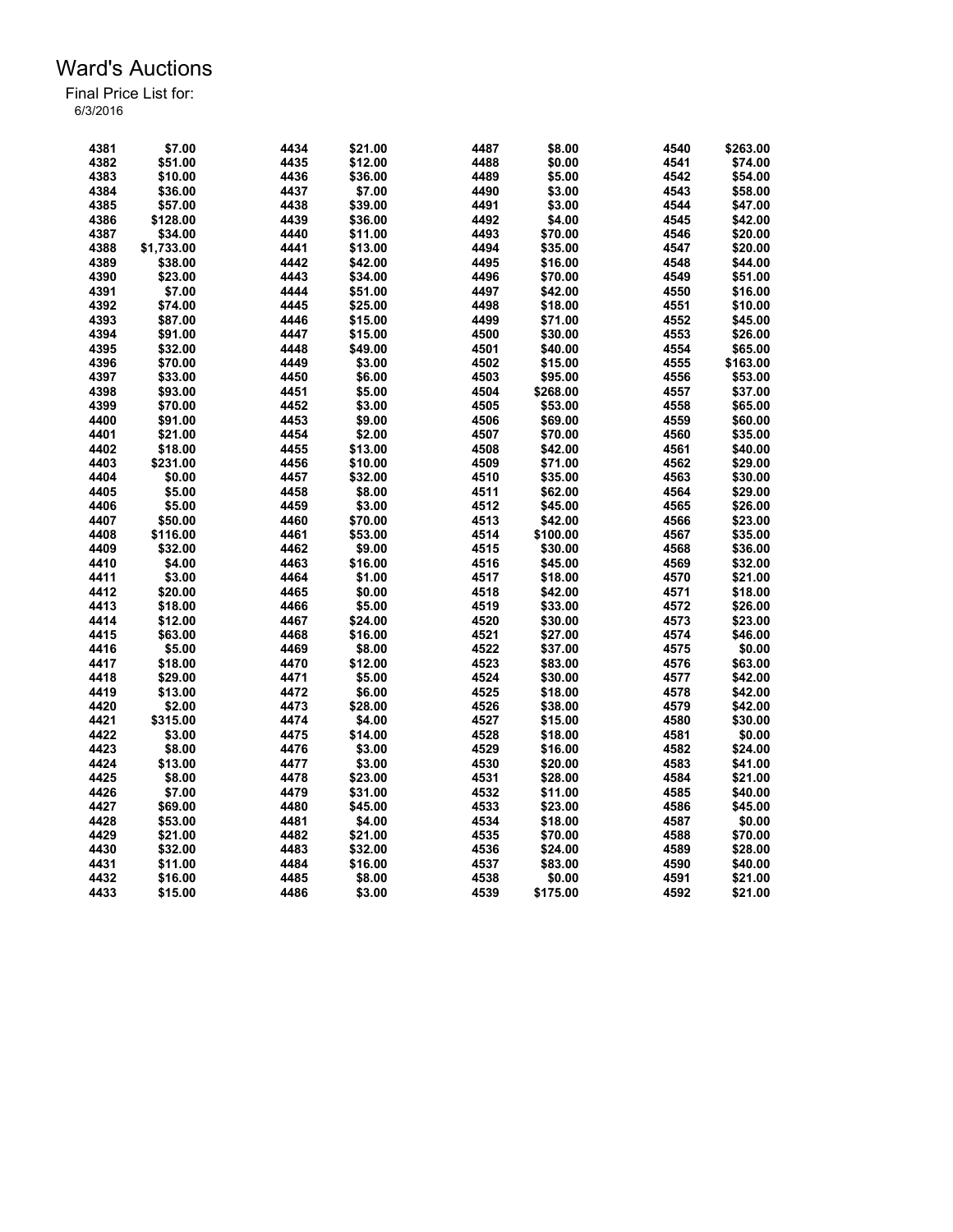| 4593 | \$30.00  | 4646 | \$42.00 | 4699 | \$20.00  | 4752 | \$30.00    |
|------|----------|------|---------|------|----------|------|------------|
| 4594 | \$14.00  | 4647 | \$57.00 | 4700 | \$24.00  | 4753 | \$15.00    |
| 4595 | \$15.00  | 4648 | \$81.00 | 4701 | \$33.00  | 4754 | \$10.00    |
| 4596 | \$47.00  | 4649 | \$23.00 | 4702 | \$21.00  | 4755 | \$222.00   |
| 4597 | \$32.00  | 4650 | \$25.00 | 4703 | \$0.00   | 4756 | \$32.00    |
| 4598 | \$38.00  | 4651 | \$21.00 | 4704 | \$15.00  | 4757 | \$24.00    |
| 4599 | \$0.00   | 4652 | \$47.00 | 4705 | \$15.00  | 4758 | \$35.00    |
| 4600 | \$11.00  | 4653 | \$20.00 | 4706 | \$69.00  | 4759 | \$35.00    |
| 4601 | \$36.00  | 4654 | \$47.00 | 4707 | \$18.00  | 4760 | \$0.00     |
| 4602 | \$14.00  | 4655 | \$70.00 | 4708 | \$34.00  | 4761 | \$48.00    |
| 4603 | \$44.00  | 4656 | \$32.00 | 4709 | \$58.00  | 4762 | \$0.00     |
| 4604 | \$75.00  | 4657 | \$38.00 | 4710 | \$152.00 | 4763 | \$30.00    |
| 4605 | \$37.00  | 4658 | \$19.00 | 4711 | \$35.00  | 4764 | \$10.00    |
| 4606 | \$26.00  | 4659 | \$16.00 | 4712 | \$10.00  | 4765 | \$29.00    |
| 4607 | \$23.00  | 4660 | \$35.00 | 4713 | \$111.00 | 4766 | \$10.00    |
| 4608 | \$41.00  | 4661 | \$20.00 | 4714 | \$20.00  | 4767 | \$10.00    |
| 4609 | \$10.00  | 4662 | \$25.00 | 4715 | \$47.00  | 4768 | \$55.00    |
| 4610 | \$53.00  | 4663 | \$15.00 | 4716 | \$0.00   | 4769 | \$117.00   |
|      |          |      |         |      |          |      |            |
| 4611 | \$25.00  | 4664 | \$87.00 | 4717 | \$27.00  | 4770 | \$49.00    |
| 4612 | \$24.00  | 4665 | \$32.00 | 4718 | \$20.00  | 4771 | \$17.00    |
| 4613 | \$40.00  | 4666 | \$29.00 | 4719 | \$16.00  | 4772 | \$21.00    |
| 4614 | \$32.00  | 4667 | \$32.00 | 4720 | \$16.00  | 4773 | \$0.00     |
| 4615 | \$39.00  | 4668 | \$49.00 | 4721 | \$35.00  | 4774 | \$0.00     |
| 4616 | \$20.00  | 4669 | \$17.00 | 4722 | \$10.00  | 4775 | \$10.00    |
| 4617 | \$195.00 | 4670 | \$97.00 | 4723 | \$10.00  | 4776 | \$13.00    |
| 4618 | \$467.00 | 4671 | \$24.00 | 4724 | \$17.00  | 4777 | \$10.00    |
| 4619 | \$153.00 | 4672 | \$21.00 | 4725 | \$25.00  | 4778 | \$15.00    |
| 4620 | \$184.00 | 4673 | \$15.00 | 4726 | \$56.00  | 5010 | \$1,759.00 |
| 4621 | \$175.00 | 4674 | \$0.00  | 4727 | \$84.00  | 5011 | \$709.00   |
| 4622 | \$60.00  | 4675 | \$41.00 | 4728 | \$47.00  | 5012 | \$173.00   |
| 4623 | \$79.00  | 4676 | \$32.00 | 4729 | \$27.00  | 5013 | \$686.00   |
| 4624 | \$107.00 | 4677 | \$18.00 | 4730 | \$64.00  | 5014 | \$26.00    |
| 4625 | \$120.00 | 4678 | \$15.00 | 4731 | \$25.00  | 5015 | \$21.00    |
| 4626 | \$50.00  | 4679 | \$14.00 | 4732 | \$21.00  | 5016 | \$33.00    |
| 4627 | \$50.00  | 4680 | \$10.00 | 4733 | \$23.00  | 5017 | \$0.00     |
| 4628 | \$59.00  | 4681 | \$26.00 | 4734 | \$10.00  | 5018 | \$10.00    |
| 4629 | \$50.00  | 4682 | \$12.00 | 4735 | \$29.00  | 5019 | \$11.00    |
| 4630 | \$50.00  | 4683 | \$16.00 | 4736 | \$10.00  | 5020 | \$11.00    |
| 4631 | \$88.00  | 4684 | \$0.00  | 4737 | \$20.00  | 5021 | \$10.00    |
| 4632 | \$54.00  | 4685 | \$24.00 | 4738 | \$10.00  | 5022 | \$10.00    |
| 4633 | \$237.00 | 4686 | \$18.00 | 4739 | \$54.00  | 5023 | \$10.00    |
| 4634 | \$185.00 | 4687 | \$10.00 | 4740 | \$49.00  | 5024 | \$10.00    |
| 4635 | \$62.00  | 4688 | \$0.00  | 4741 | \$16.00  | 5025 | \$21.00    |
| 4636 | \$81.00  | 4689 | \$93.00 | 4742 | \$22.00  | 5026 | \$32.00    |
| 4637 | \$49.00  | 4690 | \$50.00 | 4743 | \$10.00  | 5027 | \$12.00    |
| 4638 | \$84.00  | 4691 | \$26.00 | 4744 | \$95.00  | 5028 | \$58.00    |
| 4639 | \$71.00  | 4692 | \$75.00 | 4745 | \$10.00  | 5029 | \$53.00    |
| 4640 | \$48.00  | 4693 | \$20.00 | 4746 | \$10.00  | 5030 | \$58.00    |
| 4641 | \$47.00  | 4694 | \$39.00 | 4747 | \$17.00  | 5031 | \$53.00    |
| 4642 | \$40.00  | 4695 | \$32.00 | 4748 | \$26.00  | 5032 | \$20.00    |
| 4643 | \$45.00  | 4696 | \$53.00 | 4749 | \$10.00  | 5033 | \$6.00     |
| 4644 | \$38.00  | 4697 | \$77.00 | 4750 | \$15.00  | 5034 | \$55.00    |
| 4645 | \$53.00  | 4698 | \$21.00 | 4751 | \$15.00  | 5035 | \$0.00     |
|      |          |      |         |      |          |      |            |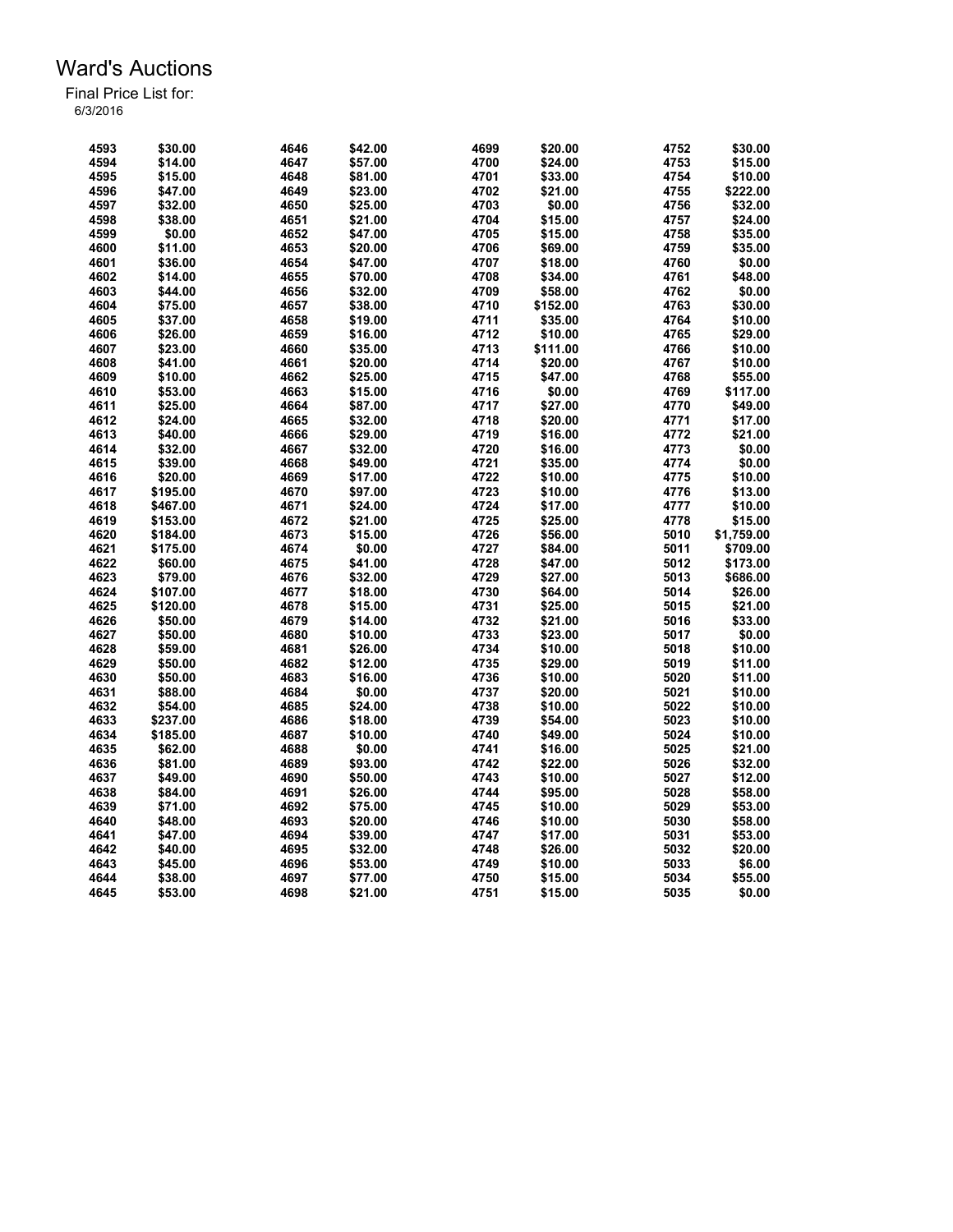| 5036 | \$8.00  | 5089 | \$0.00  | 5142         | \$53.00    | 6046 | \$67.00  |
|------|---------|------|---------|--------------|------------|------|----------|
| 5037 | \$0.00  | 5090 | \$27.00 | 5143         | \$90.00    | 6047 | \$95.00  |
| 5038 | \$6.00  | 5091 | \$16.00 | 5144         | \$45.00    | 6048 | \$315.00 |
| 5039 | \$0.00  | 5092 | \$0.00  | 5145         | \$48.00    | 6049 | \$0.00   |
| 5040 | \$0.00  | 5093 | \$7.00  | 5146         | \$66.00    | 6050 | \$69.00  |
| 5041 | \$0.00  | 5094 | \$0.00  | 5147         | \$29.00    | 6051 | \$478.00 |
| 5042 | \$0.00  | 5095 | \$1.00  | 5148         | \$15.00    | 6052 | \$34.00  |
| 5043 | \$42.00 | 5096 | \$12.00 | 5149         | \$31.00    | 6053 | \$37.00  |
| 5044 | \$42.00 | 5097 | \$4.00  | 5150         | \$16.00    | 6054 | \$250.00 |
| 5045 | \$37.00 | 5098 | \$16.00 | 5151         | \$3.00     | 6055 | \$53.00  |
| 5046 | \$0.00  | 5099 | \$16.00 | 5152         | \$34.00    | 6056 | \$143.00 |
| 5047 | \$34.00 | 5100 | \$42.00 | 5153         | \$2.00     | 6057 | \$221.00 |
| 5048 | \$0.00  | 5101 | \$36.00 | 6005         | \$5,363.00 | 6058 | \$111.00 |
| 5049 | \$0.00  | 5102 | \$16.00 | 6006         | \$945.00   | 6059 | \$50.00  |
| 5050 | \$5.00  | 5103 | \$1.00  | 6007         | \$945.00   | 6060 | \$100.00 |
| 5051 | \$5.00  | 5104 | \$1.00  | 6008         | \$473.00   | 6061 | \$58.00  |
| 5052 | \$11.00 | 5105 | \$6.00  | 6009         | \$274.00   | 6062 | \$48.00  |
|      |         |      |         |              |            |      |          |
| 5053 | \$21.00 | 5106 | \$3.00  | 6010         | \$216.00   | 6063 | \$40.00  |
| 5054 | \$10.00 | 5107 | \$3.00  | 6011         | \$105.00   | 6064 | \$60.00  |
| 5055 | \$0.00  | 5108 | \$4.00  | 6012         | \$140.00   | 6065 | \$200.00 |
| 5056 | \$0.00  | 5109 | \$18.00 | 6013         | \$70.00    | 6066 | \$53.00  |
| 5057 | \$0.00  | 5110 | \$37.00 | 6014         | \$29.00    | 6067 | \$84.00  |
| 5058 | \$5.00  | 5111 | \$0.00  | 6015         | \$58.00    | 6068 | \$66.00  |
| 5059 | \$5.00  | 5112 | \$11.00 | 6016         | \$69.00    | 6069 | \$70.00  |
| 5060 | \$0.00  | 5113 | \$0.00  | 6017         | \$79.00    | 6070 | \$47.00  |
| 5061 | \$7.00  | 5114 | \$9.00  | 6018         | \$68.00    | 6071 | \$30.00  |
| 5062 | \$8.00  | 5115 | \$4.00  | 6019         | \$177.00   | 6072 | \$37.00  |
| 5063 | \$11.00 | 5116 | \$24.00 | 6020         | \$59.00    | 6073 | \$34.00  |
| 5064 | \$5.00  | 5117 | \$84.00 | 6021         | \$100.00   | 6074 | \$53.00  |
| 5065 | \$5.00  | 5118 | \$21.00 | 6022         | \$47.00    | 6075 | \$100.00 |
| 5066 | \$7.00  | 5119 | \$21.00 | 6023         | \$441.00   | 6076 | \$44.00  |
| 5067 | \$17.00 | 5120 | \$36.00 | 6024         | \$263.00   | 6077 | \$66.00  |
| 5068 | \$11.00 | 5121 | \$4.00  | 6025         | \$250.00   | 6078 | \$50.00  |
| 5069 | \$11.00 | 5122 | \$2.00  | 6026         | \$223.00   | 6079 | \$50.00  |
| 5070 | \$0.00  | 5123 | \$27.00 | 6027         | \$106.00   | 6080 | \$50.00  |
| 5071 | \$58.00 | 5124 | \$40.00 | 6028         | \$125.00   | 6081 | \$147.00 |
| 5072 | \$11.00 | 5125 | \$41.00 | 6029         | \$546.00   | 6082 | \$0.00   |
| 5073 | \$6.00  | 5126 | \$20.00 | 6030         | \$228.00   | 6083 | \$0.00   |
| 5074 | \$8.00  | 5127 | \$2.00  | 6031         | \$182.00   | 6084 | \$0.00   |
| 5075 | \$31.00 | 5128 | \$0.00  | 6032         | \$53.00    | 6085 | \$90.00  |
| 5076 | \$18.00 | 5129 | \$0.00  | 6033         | \$65.00    | 6086 | \$20.00  |
| 5077 | \$27.00 | 5130 | \$0.00  | 6034         | \$168.00   | 6087 | \$20.00  |
| 5078 | \$10.00 | 5131 | \$0.00  | 6035         | \$32.00    | 6088 | \$30.00  |
| 5079 | \$0.00  | 5132 | \$0.00  | 6036         | \$48.00    | 6089 | \$195.00 |
| 5080 | \$9.00  | 5133 | \$0.00  | 6037         | \$347.00   | 6090 | \$36.00  |
| 5081 | \$19.00 | 5134 | \$0.00  | 6038         | \$115.00   | 6091 | \$37.00  |
|      |         |      |         |              |            | 6092 |          |
| 5082 | \$21.00 | 5135 | \$5.00  | 6039<br>6040 | \$237.00   | 6093 | \$35.00  |
| 5083 | \$5.00  | 5136 | \$4.00  |              | \$237.00   |      | \$63.00  |
| 5084 | \$19.00 | 5137 | \$38.00 | 6041         | \$48.00    | 6094 | \$0.00   |
| 5085 | \$21.00 | 5138 | \$84.00 | 6042         | \$0.00     | 6095 | \$50.00  |
| 5086 | \$42.00 | 5139 | \$10.00 | 6043         | \$210.00   | 6096 | \$30.00  |
| 5087 | \$21.00 | 5140 | \$27.00 | 6044         | \$200.00   | 6097 | \$163.00 |
| 5088 | \$4.00  | 5141 | \$38.00 | 6045         | \$100.00   | 6098 | \$95.00  |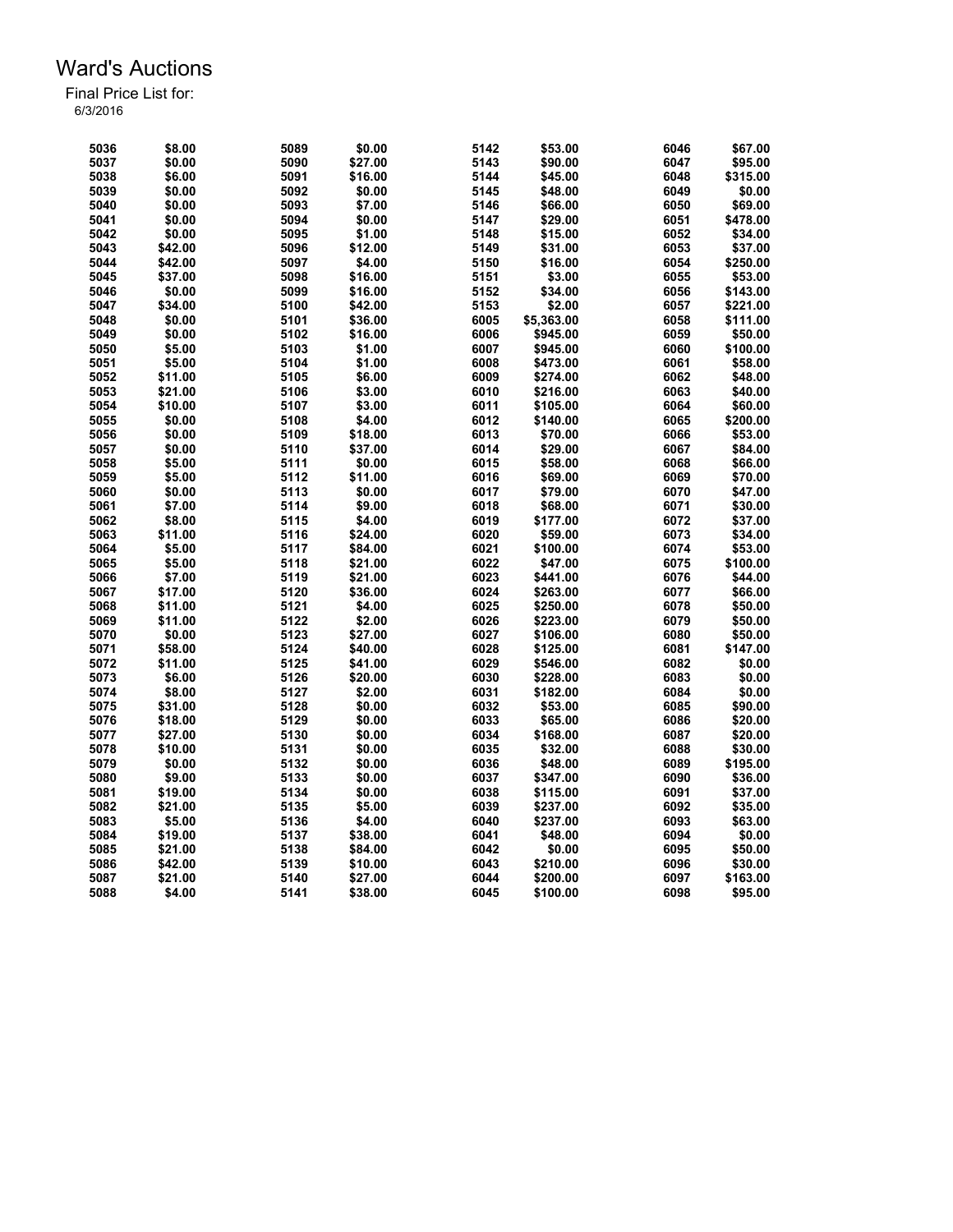| 6099 | \$71.00  | 6152 | \$13.00  | 6205 | \$42.00  | 7040 | \$41.00           |
|------|----------|------|----------|------|----------|------|-------------------|
| 6100 | \$30.00  | 6153 | \$16.00  | 6206 | \$42.00  | 7041 | \$142.00          |
| 6101 | \$150.00 | 6154 | \$35.00  | 6207 | \$16.00  | 7042 | \$50.00           |
| 6102 | \$30.00  | 6155 | \$33.00  | 6208 | \$40.00  | 7043 | \$0.00            |
| 6103 | \$70.00  | 6156 | \$42.00  | 6209 | \$47.00  | 7044 | \$11.00           |
| 6104 | \$53.00  | 6157 | \$116.00 | 6210 | \$29.00  | 7045 | \$11.00           |
| 6105 | \$0.00   | 6158 | \$25.00  | 6211 | \$14.00  | 7046 | \$11.00           |
| 6106 | \$0.00   | 6159 | \$32.00  | 6212 | \$0.00   | 7047 | \$50.00           |
| 6107 | \$48.00  | 6160 | \$54.00  | 6213 | \$25.00  | 7048 | \$0.00            |
| 6108 | \$28.00  | 6161 | \$32.00  | 6214 | \$5.00   | 7049 | \$21.00           |
| 6109 | \$132.00 | 6162 | \$20.00  | 6215 | \$27.00  | 7050 | \$5.00            |
| 6110 | \$88.00  | 6163 | \$0.00   | 6216 | \$5.00   | 7051 | \$16.00           |
| 6111 | \$0.00   | 6164 | \$73.00  | 6217 | \$16.00  | 7052 | \$0.00            |
| 6112 | \$17.00  | 6165 | \$36.00  | 6218 | \$33.00  | 7053 | \$0.00            |
| 6113 | \$95.00  | 6166 | \$48.00  | 6219 | \$11.00  | 7054 | \$8.00            |
| 6114 | \$93.00  | 6167 | \$61.00  | 6220 | \$6.00   | 7055 | \$55.00           |
| 6115 | \$0.00   | 6168 | \$23.00  | 6221 | \$10.00  | 7056 | \$30.00           |
| 6116 | \$0.00   | 6169 | \$42.00  | 6222 | \$7.00   | 7057 | \$11.00           |
| 6117 | \$177.00 |      |          | 6223 | \$5.00   | 7058 |                   |
|      |          | 6170 | \$53.00  | 6224 | \$5.00   | 7059 | \$65.00<br>\$0.00 |
| 6118 | \$50.00  | 6171 | \$20.00  |      |          |      |                   |
| 6119 | \$44.00  | 6172 | \$42.00  | 6225 | \$5.00   | 7060 | \$0.00            |
| 6120 | \$191.00 | 6173 | \$35.00  | 6226 | \$5.00   | 7061 | \$8.00            |
| 6121 | \$66.00  | 6174 | \$27.00  | 6227 | \$158.00 | 7062 | \$0.00            |
| 6122 | \$0.00   | 6175 | \$10.00  | 7010 | \$184.00 | 7063 | \$0.00            |
| 6123 | \$95.00  | 6176 | \$16.00  | 7011 | \$0.00   | 7064 | \$0.00            |
| 6124 | \$132.00 | 6177 | \$124.00 | 7012 | \$457.00 | 7065 | \$30.00           |
| 6125 | \$152.00 | 6178 | \$11.00  | 7013 | \$47.00  | 7066 | \$8.00            |
| 6126 | \$69.00  | 6179 | \$7.00   | 7014 | \$96.00  | 7067 | \$5.00            |
| 6127 | \$30.00  | 6180 | \$25.00  | 7015 | \$53.00  | 7068 | \$16.00           |
| 6128 | \$750.00 | 6181 | \$27.00  | 7016 | \$315.00 | 7069 | \$22.00           |
| 6129 | \$342.00 | 6182 | \$23.00  | 7017 | \$125.00 | 7070 | \$11.00           |
| 6130 | \$100.00 | 6183 | \$52.00  | 7018 | \$63.00  | 7071 | \$30.00           |
| 6131 | \$132.00 | 6184 | \$5.00   | 7019 | \$11.00  | 7072 | \$69.00           |
| 6132 | \$150.00 | 6185 | \$80.00  | 7020 | \$63.00  | 7073 | \$16.00           |
| 6133 | \$77.00  | 6186 | \$202.00 | 7021 | \$240.00 | 7074 | \$13.00           |
| 6134 | \$200.00 | 6187 | \$89.00  | 7022 | \$79.00  | 7075 | \$0.00            |
| 6135 | \$50.00  | 6188 | \$159.00 | 7023 | \$32.00  | 7076 | \$16.00           |
| 6136 | \$189.00 | 6189 | \$71.00  | 7024 | \$10.00  | 7077 | \$16.00           |
| 6137 | \$59.00  | 6190 | \$88.00  | 7025 | \$15.00  | 7078 | \$0.00            |
| 6138 | \$111.00 | 6191 | \$95.00  | 7026 | \$24.00  | 7079 | \$10.00           |
| 6139 | \$53.00  | 6192 | \$15.00  | 7027 | \$55.00  | 7080 | \$9.00            |
| 6140 | \$27.00  | 6193 | \$14.00  | 7028 | \$18.00  | 7081 | \$11.00           |
| 6141 | \$29.00  | 6194 | \$12.00  | 7029 | \$65.00  | 7082 | \$8.00            |
| 6142 | \$90.00  | 6195 | \$32.00  | 7030 | \$30.00  | 7083 | \$0.00            |
| 6143 | \$84.00  | 6196 | \$29.00  | 7031 | \$55.00  | 7084 | \$0.00            |
| 6144 | \$50.00  | 6197 | \$47.00  | 7032 | \$0.00   | 7085 | \$10.00           |
| 6145 | \$53.00  | 6198 | \$14.00  | 7033 | \$34.00  | 7086 | \$20.00           |
| 6146 | \$59.00  | 6199 | \$48.00  | 7034 | \$49.00  | 7087 | \$105.00          |
| 6147 | \$5.00   | 6200 | \$14.00  | 7035 | \$36.00  | 7088 | \$79.00           |
| 6148 | \$45.00  | 6201 | \$24.00  | 7036 | \$32.00  | 7089 | \$10.00           |
| 6149 | \$76.00  | 6202 | \$18.00  | 7037 | \$42.00  | 7090 | \$10.00           |
| 6150 | \$21.00  | 6203 | \$24.00  | 7038 | \$35.00  | 7091 | \$23.00           |
| 6151 | \$58.00  | 6204 | \$26.00  | 7039 | \$16.00  | 7092 | \$0.00            |
|      |          |      |          |      |          |      |                   |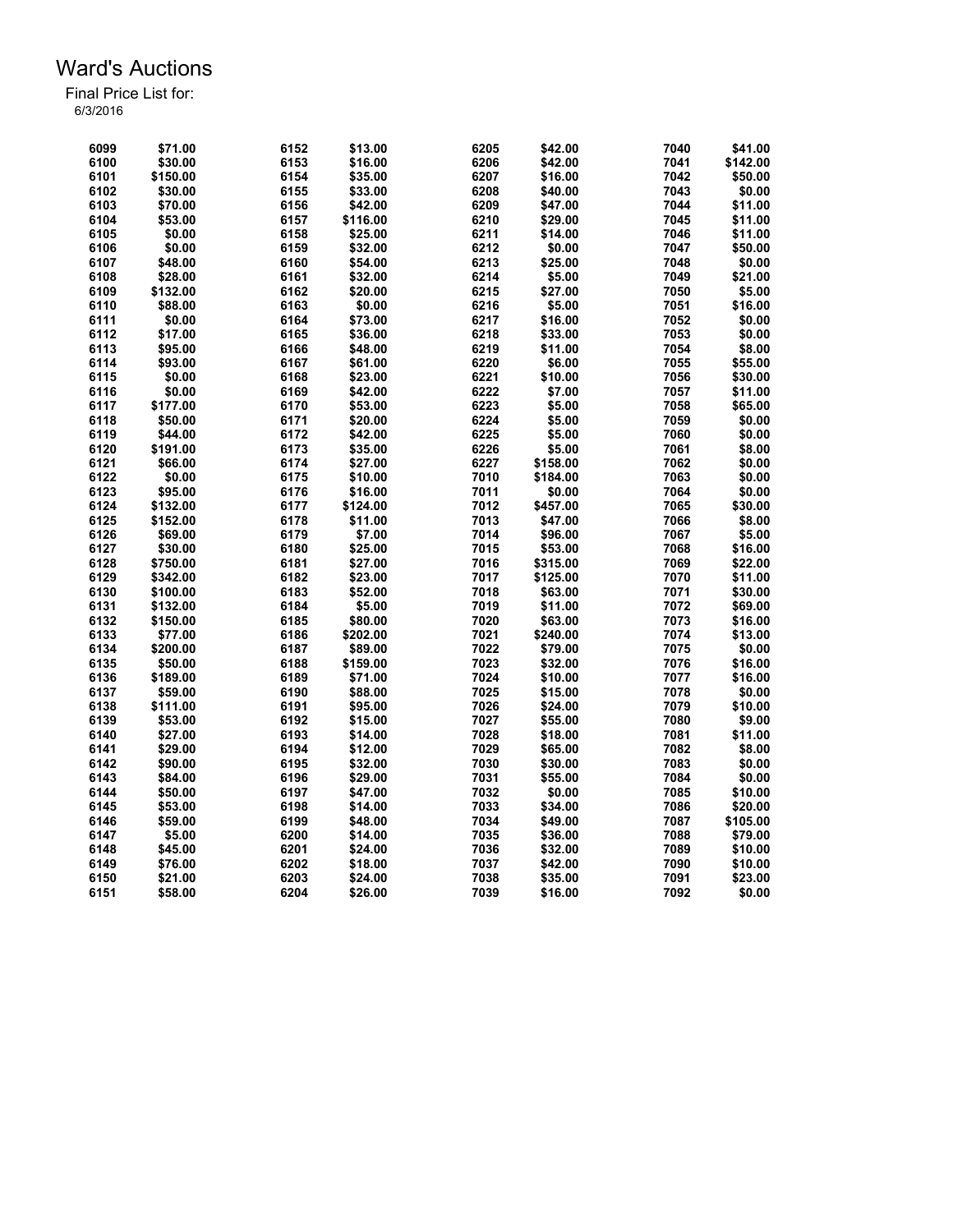| 7093 | \$20.00  | 7146 | \$15.00 | 7199 | \$70.00 | 7252 | \$17.00     |
|------|----------|------|---------|------|---------|------|-------------|
| 7094 | \$30.00  | 7147 | \$48.00 | 7200 | \$42.00 | 7253 | \$34.00     |
| 7095 | \$105.00 | 7148 | \$15.00 | 7201 | \$74.00 | 7254 | \$17.00     |
| 7096 | \$50.00  | 7149 | \$10.00 | 7202 | \$63.00 | 7255 | \$34.00     |
| 7097 | \$21.00  | 7150 | \$5.00  | 7203 | \$8.00  | 7256 | \$17.00     |
| 7098 | \$105.00 | 7151 | \$10.00 | 7204 | \$2.00  | 7257 | \$17.00     |
| 7099 | \$0.00   | 7152 | \$25.00 | 7205 | \$0.00  | 7258 | \$17.00     |
| 7100 | \$55.00  | 7153 | \$0.00  | 7206 | \$0.00  | 7259 | \$17.00     |
| 7101 | \$21.00  | 7154 | \$10.00 | 7207 | \$0.00  | 7260 | \$17.00     |
| 7102 | \$184.00 | 7155 | \$48.00 | 7208 | \$0.00  | 7261 | \$17.00     |
| 7103 | \$40.00  | 7156 | \$19.00 | 7209 | \$0.00  | 7262 | \$29.00     |
| 7104 | \$65.00  | 7157 | \$5.00  | 7210 | \$10.00 | 7263 | \$0.00      |
| 7105 | \$99.00  | 7158 | \$20.00 | 7211 | \$0.00  | 7264 | \$0.00      |
| 7106 | \$25.00  | 7159 | \$0.00  | 7212 | \$0.00  | 7265 | \$2.00      |
| 7107 | \$0.00   | 7160 | \$5.00  | 7213 | \$11.00 | 7266 | \$8.00      |
| 7108 | \$47.00  | 7161 | \$0.00  | 7214 | \$10.00 | 7267 | \$15.00     |
| 7109 | \$0.00   | 7162 | \$6.00  | 7215 | \$8.00  | 7268 | \$13.00     |
| 7110 | \$27.00  | 7163 | \$40.00 | 7216 | \$6.00  | 7269 | \$8.00      |
| 7111 | \$0.00   | 7164 | \$0.00  | 7217 | \$0.00  | 7270 | \$15.00     |
|      |          | 7165 | \$9.00  | 7218 | \$0.00  | 7271 |             |
| 7112 | \$172.00 |      |         | 7219 |         | 7272 | \$15.00     |
| 7113 | \$0.00   | 7166 | \$16.00 |      | \$6.00  |      | \$107.00    |
| 7114 | \$65.00  | 7167 | \$17.00 | 7220 | \$15.00 | 7273 | \$69.00     |
| 7115 | \$0.00   | 7168 | \$17.00 | 7221 | \$7.00  | 8010 | \$3,308.00  |
| 7116 | \$37.00  | 7169 | \$10.00 | 7222 | \$61.00 | 8011 | \$2,646.00  |
| 7117 | \$24.00  | 7170 | \$8.00  | 7223 | \$16.00 | 8012 | \$1,260.00  |
| 7118 | \$10.00  | 7171 | \$8.00  | 7224 | \$3.00  | 8013 | \$1,035.00  |
| 7119 | \$35.00  | 7172 | \$0.00  | 7225 | \$21.00 | 8014 | \$742.00    |
| 7120 | \$0.00   | 7173 | \$0.00  | 7226 | \$45.00 | 8015 | \$1,008.00  |
| 7121 | \$11.00  | 7174 | \$0.00  | 7227 | \$0.00  | 8016 | \$2,108.00  |
| 7122 | \$5.00   | 7175 | \$11.00 | 7228 | \$0.00  | 8017 | \$602.00    |
| 7123 | \$16.00  | 7176 | \$3.00  | 7229 | \$0.00  | 8018 | \$27.00     |
| 7124 | \$7.00   | 7177 | \$5.00  | 7230 | \$9.00  | 8019 | \$91.00     |
| 7125 | \$5.00   | 7178 | \$25.00 | 7231 | \$0.00  | 8020 | \$50.00     |
| 7126 | \$5.00   | 7179 | \$20.00 | 7232 | \$10.00 | 8021 | \$0.00      |
| 7127 | \$25.00  | 7180 | \$32.00 | 7233 | \$4.00  | 8022 | \$5,292.00  |
| 7128 | \$19.00  | 7181 | \$16.00 | 7234 | \$0.00  | 8023 | \$3,300.00  |
| 7129 | \$21.00  | 7182 | \$6.00  | 7235 | \$0.00  | 8024 | \$2,300.00  |
| 7130 | \$3.00   | 7183 | \$32.00 | 7236 | \$65.00 | 8025 | \$11,136.00 |
| 7131 | \$17.00  | 7184 | \$30.00 | 7237 | \$16.00 | 8026 | \$2,142.00  |
| 7132 | \$53.00  | 7185 | \$0.00  | 7238 | \$28.00 | 8027 | \$3,989.00  |
| 7133 | \$8.00   | 7186 | \$0.00  | 7239 | \$0.00  | 8028 | \$1,050.00  |
| 7134 | \$37.00  | 7187 | \$0.00  | 7240 | \$5.00  | 8029 | \$1,290.00  |
| 7135 | \$10.00  | 7188 | \$5.00  | 7241 | \$18.00 | 8030 | \$2,650.00  |
| 7136 | \$53.00  | 7189 | \$40.00 | 7242 | \$16.00 | 8031 | \$441.00    |
| 7137 | \$10.00  | 7190 | \$32.00 | 7243 | \$34.00 | 8032 | \$4,305.00  |
|      |          |      |         |      |         |      |             |
| 7138 | \$107.00 | 7191 | \$96.00 | 7244 | \$42.00 | 8033 | \$1,024.00  |
| 7139 | \$16.00  | 7192 | \$0.00  | 7245 | \$0.00  | 8034 | \$175.00    |
| 7140 | \$0.00   | 7193 | \$0.00  | 7246 | \$10.00 | 8035 | \$50.00     |
| 7141 | \$5.00   | 7194 | \$37.00 | 7247 | \$14.00 | 8036 | \$135.00    |
| 7142 | \$24.00  | 7195 | \$5.00  | 7248 | \$34.00 | 8037 | \$19.00     |
| 7143 | \$10.00  | 7196 | \$10.00 | 7249 | \$21.00 | 8038 | \$119.00    |
| 7144 | \$0.00   | 7197 | \$5.00  | 7250 | \$17.00 | 8039 | \$21.00     |
| 7145 | \$6.00   | 7198 | \$0.00  | 7251 | \$17.00 | 8040 | \$79.00     |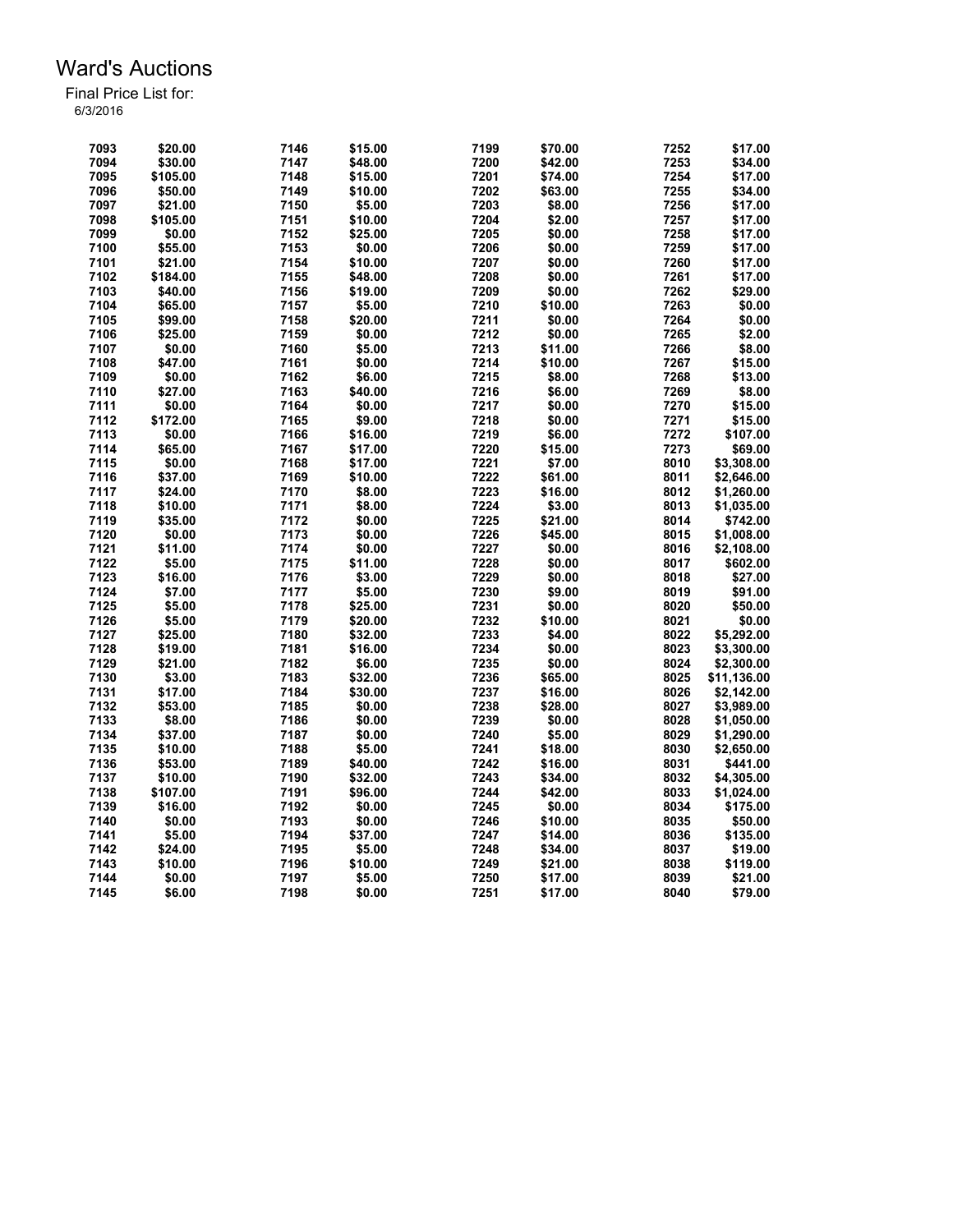| 8041 | \$154.00   | 8094 | \$277.00 | 8147 | \$95.00  | 8200 | \$21.00  |
|------|------------|------|----------|------|----------|------|----------|
| 8042 | \$10.00    | 8095 | \$126.00 | 8148 | \$33.00  | 8201 | \$67.00  |
| 8043 | \$71.00    | 8096 | \$27.00  | 8149 | \$38.00  | 8202 | \$9.00   |
| 8044 | \$84.00    | 8097 | \$63.00  | 8150 | \$0.00   | 8203 | \$49.00  |
| 8045 | \$58.00    | 8098 | \$132.00 | 8151 | \$0.00   | 8204 | \$5.00   |
| 8046 | \$1.00     | 8099 | \$25.00  | 8152 | \$11.00  | 8205 | \$21.00  |
| 8047 | \$32.00    | 8100 | \$16.00  | 8153 | \$47.00  | 8206 | \$39.00  |
| 8048 | \$985.00   | 8101 | \$15.00  | 8154 | \$130.00 | 8207 | \$61.00  |
| 8049 | \$179.00   | 8102 | \$0.00   | 8155 | \$32.00  | 8208 | \$37.00  |
| 8050 | \$940.00   | 8103 | \$93.00  | 8156 | \$35.00  | 8209 | \$14.00  |
| 8051 | \$1,890.00 | 8104 | \$15.00  | 8157 | \$35.00  | 8210 | \$11.00  |
| 8052 | \$1,801.00 | 8105 | \$81.00  | 8158 | \$15.00  | 8211 | \$10.00  |
| 8053 | \$1,890.00 | 8106 | \$16.00  | 8159 | \$7.00   | 8212 | \$9.00   |
| 8054 | \$1,015.00 | 8107 | \$15.00  | 8160 | \$93.00  | 8213 | \$10.00  |
| 8055 | \$2,625.00 | 8108 | \$15.00  | 8161 | \$18.00  | 8214 | \$10.00  |
| 8056 | \$1.890.00 | 8109 | \$24.00  | 8162 | \$65.00  | 8215 | \$0.00   |
| 8057 | \$800.00   | 8110 | \$0.00   | 8163 | \$100.00 | 8216 | \$5.00   |
| 8058 | \$1,052.00 | 8111 | \$37.00  | 8164 | \$73.00  | 8217 | \$0.00   |
| 8059 | \$500.00   | 8112 | \$10.00  | 8165 | \$50.00  | 8218 | \$10.00  |
| 8060 | \$359.00   | 8113 | \$0.00   | 8166 | \$21.00  | 8219 | \$0.00   |
| 8061 | \$2.100.00 | 8114 | \$5.00   | 8167 | \$11.00  | 8220 | \$48.00  |
| 8062 | \$1,213.00 | 8115 | \$328.00 | 8168 | \$6.00   | 8221 | \$0.00   |
| 8063 |            |      | \$79.00  |      |          |      |          |
|      | \$210.00   | 8116 |          | 8169 | \$15.00  | 8222 | \$5.00   |
| 8064 | \$1,122.00 | 8117 | \$24.00  | 8170 | \$116.00 | 8223 | \$16.00  |
| 8065 | \$646.00   | 8118 | \$69.00  | 8171 | \$30.00  | 8224 | \$24.00  |
| 8066 | \$1,155.00 | 8119 | \$20.00  | 8172 | \$51.00  | 8225 | \$24.00  |
| 8067 | \$525.00   | 8120 | \$16.00  | 8173 | \$50.00  | 8226 | \$24.00  |
| 8068 | \$1,270.00 | 8121 | \$117.00 | 8174 | \$27.00  | 8227 | \$16.00  |
| 8069 | \$760.00   | 8122 | \$27.00  | 8175 | \$104.00 | 8228 | \$21.00  |
| 8070 | \$1,250.00 | 8123 | \$96.00  | 8176 | \$11.00  | 8229 | \$21.00  |
| 8071 | \$132.00   | 8124 | \$50.00  | 8177 | \$15.00  | 8230 | \$16.00  |
| 8072 | \$357.00   | 8125 | \$258.00 | 8178 | \$3.00   | 8231 | \$16.00  |
| 8073 | \$25.00    | 8126 | \$85.00  | 8179 | \$5.00   | 8232 | \$21.00  |
| 8074 | \$25.00    | 8127 | \$91.00  | 8180 | \$42.00  | 8233 | \$0.00   |
| 8075 | \$50.00    | 8128 | \$71.00  | 8181 | \$42.00  | 8234 | \$5.00   |
| 8076 | \$268.00   | 8129 | \$0.00   | 8182 | \$21.00  | 8235 | \$42.00  |
| 8077 | \$357.00   | 8130 | \$105.00 | 8183 | \$48.00  | 8236 | \$0.00   |
| 8078 | \$95.00    | 8131 | \$126.00 | 8184 | \$45.00  | 8237 | \$0.00   |
| 8079 | \$54.00    | 8132 | \$315.00 | 8185 | \$34.00  | 8238 | \$8.00   |
| 8080 | \$18.00    | 8133 | \$116.00 | 8186 | \$45.00  | 8239 | \$16.00  |
| 8081 | \$268.00   | 8134 | \$300.00 | 8187 | \$63.00  | 8240 | \$6.00   |
| 8082 | \$4.00     | 8135 | \$524.00 | 8188 | \$47.00  | 8241 | \$0.00   |
| 8083 | \$81.00    | 8136 | \$268.00 | 8189 | \$53.00  | 8242 | \$58.00  |
| 8084 | \$15.00    | 8137 | \$205.00 | 8190 | \$34.00  | 8243 | \$18.00  |
| 8085 | \$15.00    | 8138 | \$242.00 | 8191 | \$37.00  | 8244 | \$7.00   |
| 8086 | \$742.00   | 8139 | \$53.00  | 8192 | \$32.00  | 8245 | \$6.00   |
| 8087 | \$96.00    | 8140 | \$221.00 | 8193 | \$12.00  | 8246 | \$107.00 |
| 8088 | \$231.00   | 8141 | \$23.00  | 8194 | \$21.00  | 8247 | \$16.00  |
| 8089 | \$150.00   | 8142 | \$72.00  | 8195 | \$5.00   | 8248 | \$0.00   |
| 8090 | \$150.00   | 8143 | \$42.00  | 8196 | \$5.00   | 8249 | \$17.00  |
| 8091 | \$754.00   | 8144 | \$93.00  | 8197 | \$32.00  | 8250 | \$11.00  |
| 8092 | \$315.00   | 8145 | \$431.00 | 8198 | \$32.00  | 8251 | \$6.00   |
| 8093 | \$100.00   | 8146 | \$70.00  | 8199 | \$14.00  | 8252 | \$32.00  |
|      |            |      |          |      |          |      |          |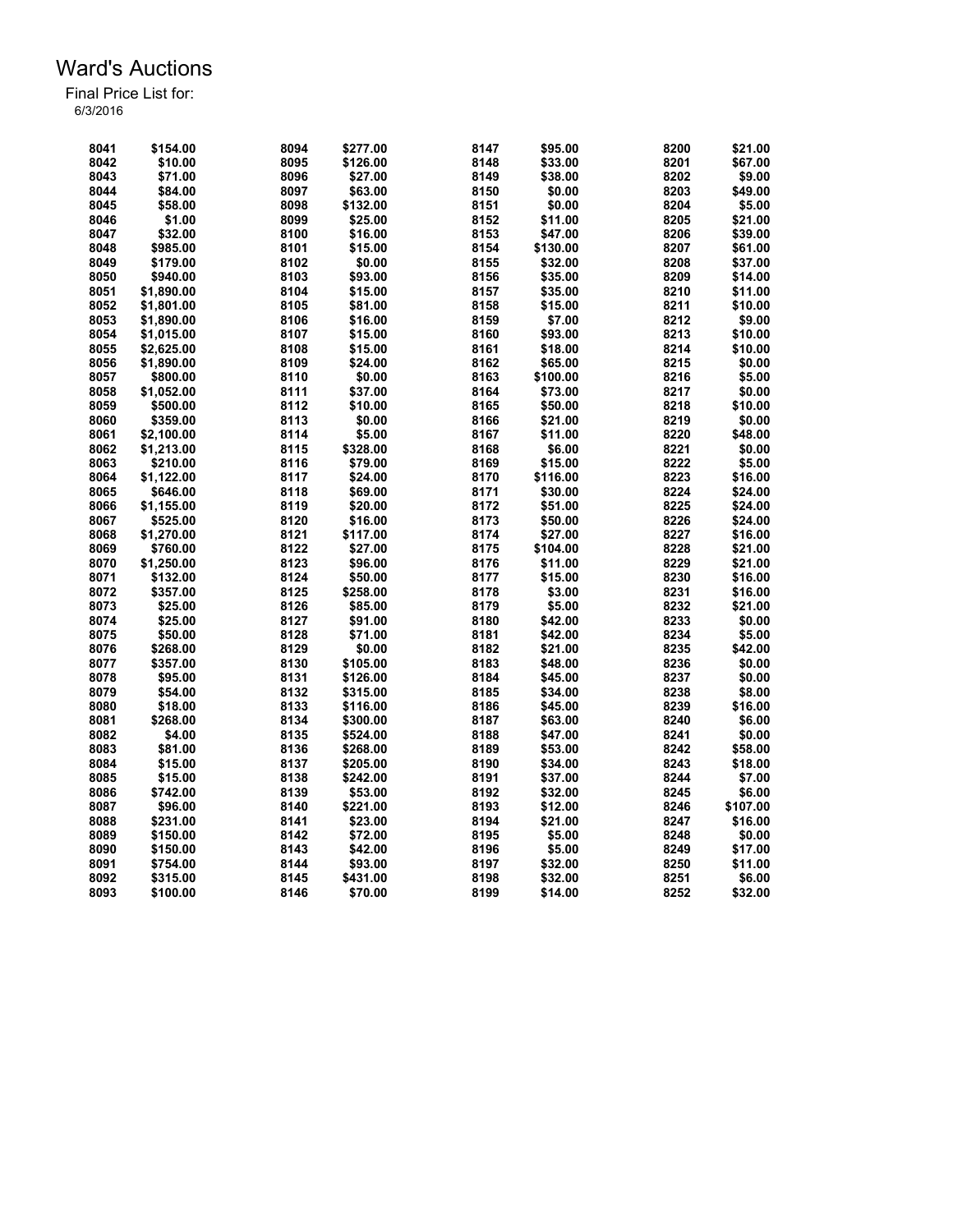| 8253 | \$8.00   | 9053 | \$19.00  | 9106 | \$306.00 | 9159 | \$42.00  |
|------|----------|------|----------|------|----------|------|----------|
| 8254 | \$4.00   | 9054 | \$19.00  | 9107 | \$12.00  | 9160 | \$16.00  |
| 8255 | \$5.00   | 9055 | \$24.00  | 9108 | \$21.00  | 9161 | \$63.00  |
| 8256 | \$10.00  | 9056 | \$24.00  | 9109 | \$5.00   | 9162 | \$14.00  |
| 8257 | \$25.00  | 9057 | \$21.00  | 9110 | \$14.00  | 9163 | \$11.00  |
| 8258 | \$5.00   | 9058 | \$17.00  | 9111 | \$10.00  | 9164 | \$11.00  |
| 8259 | \$0.00   | 9059 | \$13.00  | 9112 | \$11.00  | 9165 | \$6.00   |
| 8260 | \$524.00 | 9060 | \$11.00  | 9113 | \$45.00  | 9166 | \$25.00  |
| 8261 | \$0.00   | 9061 | \$5.00   | 9114 | \$37.00  | 9167 | \$75.00  |
| 8262 | \$0.00   | 9062 | \$20.00  | 9115 | \$12.00  | 9168 | \$29.00  |
| 9010 | \$422.00 | 9063 | \$15.00  | 9116 | \$23.00  | 9169 | \$25.00  |
| 9011 | \$128.00 | 9064 | \$74.00  | 9117 | \$8.00   | 9170 | \$24.00  |
| 9012 | \$90.00  | 9065 | \$16.00  | 9118 | \$8.00   | 9171 | \$25.00  |
| 9013 | \$331.00 | 9066 | \$11.00  | 9119 | \$5.00   | 9172 | \$23.00  |
| 9014 | \$122.00 | 9067 | \$11.00  | 9120 | \$5.00   | 9173 | \$31.00  |
| 9015 | \$525.00 | 9068 | \$12.00  | 9121 | \$11.00  | 9174 | \$27.00  |
| 9016 | \$249.00 | 9069 | \$31.00  | 9122 | \$5.00   | 9175 | \$615.00 |
| 9017 |          | 9070 | \$22.00  |      | \$12.00  | 9176 |          |
|      | \$223.00 |      |          | 9123 |          |      | \$212.00 |
| 9018 | \$42.00  | 9071 | \$6.00   | 9124 | \$10.00  | 9177 | \$137.00 |
| 9019 | \$10.00  | 9072 | \$27.00  | 9125 | \$10.00  | 9178 | \$70.00  |
| 9020 | \$42.00  | 9073 | \$17.00  | 9126 | \$16.00  | 9179 | \$24.00  |
| 9021 | \$33.00  | 9074 | \$12.00  | 9127 | \$5.00   | 9180 | \$70.00  |
| 9022 | \$15.00  | 9075 | \$24.00  | 9128 | \$29.00  | 9181 | \$103.00 |
| 9023 | \$55.00  | 9076 | \$30.00  | 9129 | \$8.00   | 9182 | \$74.00  |
| 9024 | \$10.00  | 9077 | \$16.00  | 9130 | \$25.00  | 9183 | \$16.00  |
| 9025 | \$33.00  | 9078 | \$58.00  | 9131 | \$0.00   | 9184 | \$60.00  |
| 9026 | \$27.00  | 9079 | \$24.00  | 9132 | \$0.00   | 9185 | \$126.00 |
| 9027 | \$23.00  | 9080 | \$5.00   | 9133 | \$4.00   | 9186 | \$132.00 |
| 9028 | \$6.00   | 9081 | \$19.00  | 9134 | \$5.00   | 9187 | \$33.00  |
| 9029 | \$16.00  | 9082 | \$12.00  | 9135 | \$39.00  | 9188 | \$74.00  |
| 9030 | \$111.00 | 9083 | \$53.00  | 9136 | \$12.00  | 9189 | \$5.00   |
| 9031 | \$32.00  | 9084 | \$27.00  | 9137 | \$10.00  | 9190 | \$23.00  |
| 9032 | \$119.00 | 9085 | \$142.00 | 9138 | \$10.00  | 9191 | \$48.00  |
| 9033 | \$34.00  | 9086 | \$66.00  | 9139 | \$15.00  | 9192 | \$30.00  |
| 9034 | \$252.00 | 9087 | \$70.00  | 9140 | \$0.00   | 9193 | \$26.00  |
| 9035 | \$53.00  | 9088 | \$35.00  | 9141 | \$7.00   | 9194 | \$16.00  |
| 9036 | \$16.00  | 9089 | \$42.00  | 9142 | \$16.00  | 9195 | \$32.00  |
| 9037 | \$15.00  | 9090 | \$81.00  | 9143 | \$84.00  | 9196 | \$20.00  |
| 9038 | \$10.00  | 9091 | \$37.00  | 9144 | \$84.00  | 9197 | \$26.00  |
| 9039 | \$15.00  | 9092 | \$32.00  | 9145 | \$39.00  | 9198 | \$0.00   |
| 9040 | \$20.00  | 9093 | \$39.00  | 9146 | \$552.00 | 9199 | \$18.00  |
| 9041 | \$0.00   | 9094 | \$27.00  | 9147 | \$58.00  | 9200 | \$4.00   |
| 9042 | \$12.00  | 9095 | \$29.00  | 9148 | \$40.00  | 9201 | \$4.00   |
| 9043 | \$40.00  | 9096 | \$34.00  | 9149 | \$20.00  | 9202 | \$5.00   |
| 9044 | \$28.00  | 9097 | \$37.00  | 9150 | \$126.00 | 9203 | \$5.00   |
| 9045 | \$22.00  | 9098 | \$25.00  | 9151 | \$12.00  | 9204 | \$58.00  |
| 9046 | \$42.00  | 9099 | \$105.00 | 9152 | \$6.00   | 9205 | \$5.00   |
| 9047 | \$74.00  | 9100 | \$318.00 | 9153 | \$12.00  | 9206 | \$5.00   |
|      |          |      |          |      |          |      |          |
| 9048 | \$15.00  | 9101 | \$525.00 | 9154 | \$32.00  | 9207 | \$5.00   |
| 9049 | \$23.00  | 9102 | \$27.00  | 9155 | \$16.00  | 9208 | \$5.00   |
| 9050 | \$18.00  | 9103 | \$86.00  | 9156 | \$16.00  | 9209 | \$9.00   |
| 9051 | \$25.00  | 9104 | \$28.00  | 9157 | \$16.00  | 9210 | \$5.00   |
| 9052 | \$32.00  | 9105 | \$48.00  | 9158 | \$42.00  | 9211 | \$5.00   |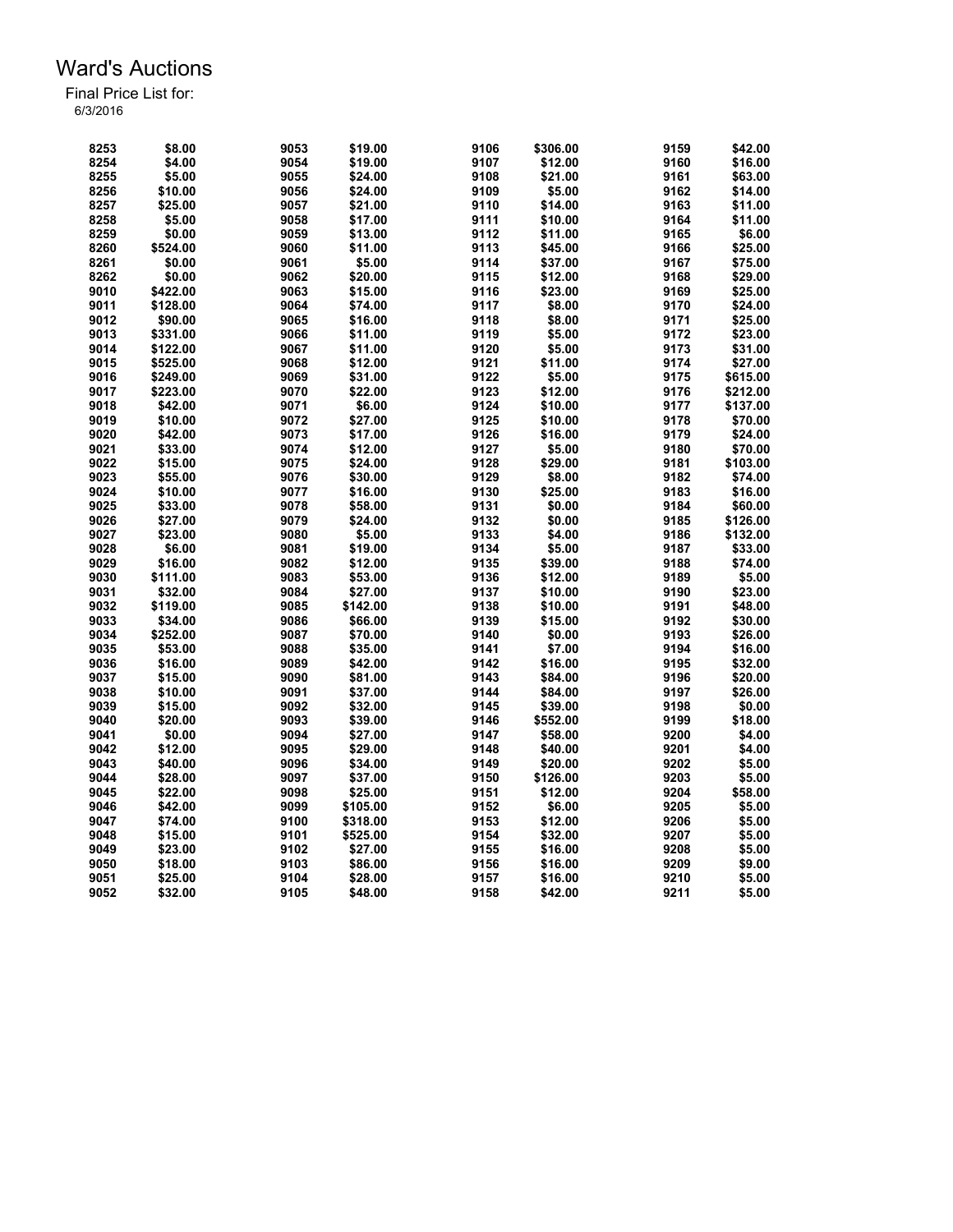| 9212 | \$50.00 | 9265 | \$27.00  | 9318 | \$23.00  | 9371 | \$0.00   |
|------|---------|------|----------|------|----------|------|----------|
| 9213 | \$0.00  | 9266 | \$5.00   | 9319 | \$23.00  | 9372 | \$9.00   |
| 9214 | \$83.00 | 9267 | \$3.00   | 9320 | \$6.00   | 9373 | \$32.00  |
| 9215 | \$16.00 | 9268 | \$6.00   | 9321 | \$0.00   | 9374 | \$12.00  |
| 9216 | \$62.00 | 9269 | \$32.00  | 9322 | \$40.00  | 9375 | \$0.00   |
| 9217 | \$16.00 | 9270 | \$48.00  | 9323 | \$13.00  | 9376 | \$14.00  |
| 9218 | \$27.00 | 9271 | \$32.00  | 9324 | \$5.00   | 9377 | \$7.00   |
| 9219 | \$20.00 | 9272 | \$30.00  | 9325 | \$21.00  | 9378 | \$410.00 |
| 9220 | \$6.00  | 9273 | \$32.00  | 9326 | \$46.00  | 9379 | \$27.00  |
| 9221 | \$5.00  | 9274 | \$58.00  | 9327 | \$11.00  | 9380 | \$37.00  |
| 9222 | \$24.00 | 9275 | \$58.00  | 9328 | \$15.00  | 9381 | \$30.00  |
| 9223 | \$8.00  | 9276 | \$16.00  | 9329 | \$32.00  | 9382 | \$39.00  |
| 9224 | \$5.00  | 9277 | \$21.00  | 9330 | \$44.00  | 9383 | \$34.00  |
| 9225 | \$13.00 | 9278 | \$61.00  | 9331 | \$0.00   | 9384 | \$81.00  |
| 9226 | \$52.00 | 9279 | \$16.00  | 9332 | \$6.00   | 9385 | \$5.00   |
| 9227 | \$32.00 | 9280 | \$10.00  | 9333 | \$25.00  | 9386 | \$20.00  |
| 9228 | \$15.00 | 9281 | \$42.00  | 9334 | \$17.00  | 9387 | \$0.00   |
| 9229 | \$55.00 | 9282 | \$29.00  | 9335 | \$25.00  | 9388 | \$29.00  |
| 9230 | \$5.00  | 9283 | \$0.00   | 9336 | \$6.00   | 9389 | \$16.00  |
| 9231 | \$6.00  | 9284 | \$10.00  | 9337 | \$14.00  | 9390 | \$130.00 |
| 9232 | \$4.00  | 9285 | \$16.00  | 9338 | \$5.00   | 9391 | \$37.00  |
| 9233 | \$16.00 | 9286 | \$28.00  | 9339 | \$5.00   | 9392 | \$35.00  |
| 9234 | \$13.00 | 9287 |          | 9340 |          | 9393 | \$0.00   |
|      |         |      | \$18.00  |      | \$23.00  |      |          |
| 9235 | \$5.00  | 9288 | \$50.00  | 9341 | \$5.00   | 9394 | \$0.00   |
| 9236 | \$0.00  | 9289 | \$37.00  | 9342 | \$25.00  | 9395 | \$7.00   |
| 9237 | \$4.00  | 9290 | \$51.00  | 9343 | \$27.00  | 9396 | \$0.00   |
| 9238 | \$7.00  | 9291 | \$55.00  | 9344 | \$32.00  | 9397 | \$5.00   |
| 9239 | \$10.00 | 9292 | \$205.00 | 9345 | \$16.00  | 9398 | \$0.00   |
| 9240 | \$59.00 | 9293 | \$9.00   | 9346 | \$18.00  | 9399 | \$8.00   |
| 9241 | \$50.00 | 9294 | \$30.00  | 9347 | \$9.00   | 9400 | \$18.00  |
| 9242 | \$4.00  | 9295 | \$10.00  | 9348 | \$5.00   | 9401 | \$5.00   |
| 9243 | \$0.00  | 9296 | \$16.00  | 9349 | \$40.00  | 9402 | \$7.00   |
| 9244 | \$4.00  | 9297 | \$11.00  | 9350 | \$5.00   | 9403 | \$58.00  |
| 9245 | \$49.00 | 9298 | \$16.00  | 9351 | \$13.00  | 9404 | \$84.00  |
| 9246 | \$16.00 | 9299 | \$20.00  | 9352 | \$22.00  | 9405 | \$27.00  |
| 9247 | \$11.00 | 9300 | \$15.00  | 9353 | \$21.00  | 9406 | \$36.00  |
| 9248 | \$30.00 | 9301 | \$0.00   | 9354 | \$16.00  | 9407 | \$18.00  |
| 9249 | \$0.00  | 9302 | \$10.00  | 9355 | \$210.00 | 9408 | \$21.00  |
| 9250 | \$13.00 | 9303 | \$15.00  | 9356 | \$44.00  | 9409 | \$10.00  |
| 9251 | \$13.00 | 9304 | \$33.00  | 9357 | \$31.00  | 9410 | \$5.00   |
| 9252 | \$15.00 | 9305 | \$45.00  | 9358 | \$30.00  | 9411 | \$7.00   |
| 9253 | \$17.00 | 9306 | \$0.00   | 9359 | \$53.00  | 9412 | \$24.00  |
| 9254 | \$12.00 | 9307 | \$10.00  | 9360 | \$10.00  | 9413 | \$9.00   |
| 9255 | \$9.00  | 9308 | \$17.00  | 9361 | \$12.00  | 9414 | \$10.00  |
| 9256 | \$15.00 | 9309 | \$10.00  | 9362 | \$31.00  | 9415 | \$21.00  |
| 9257 | \$48.00 | 9310 | \$23.00  | 9363 | \$350.00 | 9416 | \$37.00  |
| 9258 | \$24.00 | 9311 | \$23.00  | 9364 | \$105.00 | 9417 | \$100.00 |
| 9259 | \$27.00 | 9312 | \$9.00   | 9365 | \$41.00  | 9418 | \$17.00  |
| 9260 | \$15.00 | 9313 | \$41.00  | 9366 | \$7.00   | 9419 | \$5.00   |
| 9261 | \$90.00 | 9314 | \$21.00  | 9367 | \$7.00   | 9420 | \$26.00  |
| 9262 | \$23.00 | 9315 | \$10.00  | 9368 | \$7.00   | 9421 | \$58.00  |
| 9263 | \$55.00 | 9316 | \$17.00  | 9369 | \$89.00  | 9422 | \$32.00  |
| 9264 | \$11.00 | 9317 | \$5.00   | 9370 | \$53.00  | 9423 | \$16.00  |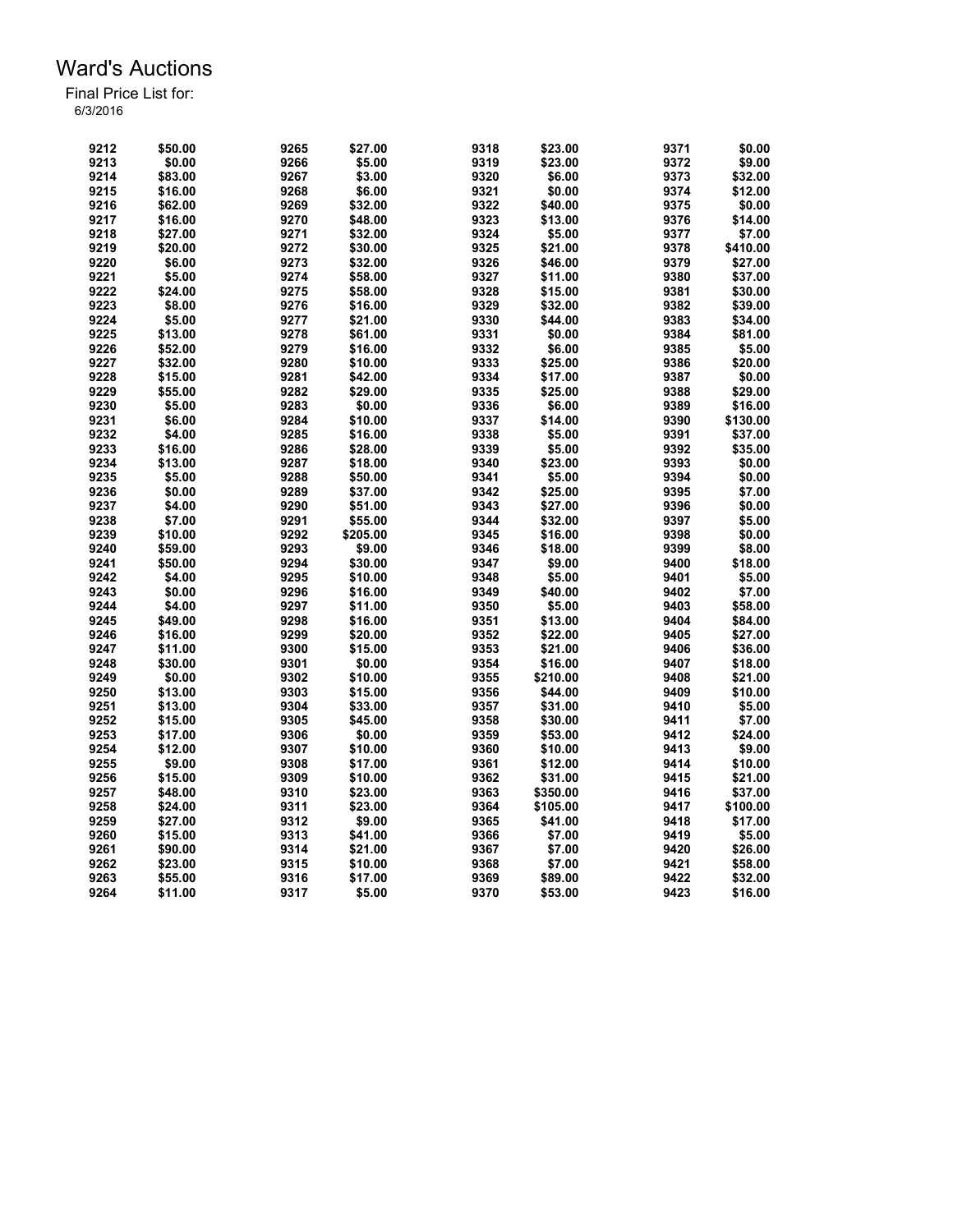| 9424 | \$0.00   | 9477 | \$150.00 | 9530 | \$41.00 | 9583 | \$5.00   |
|------|----------|------|----------|------|---------|------|----------|
| 9425 | \$10.00  | 9478 | \$28.00  | 9531 | \$5.00  | 9584 | \$21.00  |
| 9426 | \$69.00  | 9479 | \$21.00  | 9532 | \$12.00 | 9585 | \$135.00 |
| 9427 | \$5.00   | 9480 | \$95.00  | 9533 | \$6.00  | 9586 | \$322.00 |
| 9428 | \$9.00   | 9481 | \$45.00  | 9534 | \$6.00  | 9587 | \$62.00  |
| 9429 | \$5.00   | 9482 | \$8.00   | 9535 | \$5.00  | 9588 | \$134.00 |
| 9430 | \$5.00   | 9483 | \$16.00  | 9536 | \$17.00 | 9589 | \$158.00 |
| 9431 | \$40.00  | 9484 | \$23.00  | 9537 | \$8.00  | 9590 | \$34.00  |
| 9432 | \$79.00  | 9485 | \$26.00  | 9538 | \$6.00  | 9591 | \$32.00  |
| 9433 | \$21.00  | 9486 | \$16.00  | 9539 | \$6.00  | 9592 | \$11.00  |
| 9434 | \$0.00   | 9487 | \$19.00  | 9540 | \$6.00  | 9593 | \$0.00   |
| 9435 | \$35.00  | 9488 | \$40.00  | 9541 | \$12.00 | 9594 | \$13.00  |
| 9436 | \$55.00  | 9489 | \$67.00  | 9542 | \$5.00  | 9595 | \$80.00  |
| 9437 | \$20.00  | 9490 | \$21.00  | 9543 | \$11.00 | 9596 | \$95.00  |
| 9438 | \$21.00  | 9491 | \$0.00   | 9544 | \$6.00  | 9597 | \$0.00   |
| 9439 | \$567.00 | 9492 | \$107.00 | 9545 | \$6.00  | 9598 | \$53.00  |
| 9440 |          | 9493 | \$82.00  | 9546 | \$23.00 | 9599 | \$11.00  |
|      | \$45.00  |      |          |      |         |      |          |
| 9441 | \$65.00  | 9494 | \$37.00  | 9547 | \$44.00 | 9600 | \$10.00  |
| 9442 | \$69.00  | 9495 | \$31.00  | 9548 | \$37.00 | 9601 | \$8.00   |
| 9443 | \$53.00  | 9496 | \$0.00   | 9549 | \$11.00 | 9602 | \$8.00   |
| 9444 | \$0.00   | 9497 | \$42.00  | 9550 | \$11.00 | 9603 | \$10.00  |
| 9445 | \$315.00 | 9498 | \$20.00  | 9551 | \$5.00  | 9604 | \$16.00  |
| 9446 | \$150.00 | 9499 | \$84.00  | 9552 | \$11.00 | 9605 | \$8.00   |
| 9447 | \$263.00 | 9500 | \$42.00  | 9553 | \$11.00 | 9606 | \$8.00   |
| 9448 | \$264.00 | 9501 | \$20.00  | 9554 | \$11.00 | 9607 | \$5.00   |
| 9449 | \$150.00 | 9502 | \$60.00  | 9555 | \$6.00  | 9608 | \$8.00   |
| 9450 | \$184.00 | 9503 | \$67.00  | 9556 | \$24.00 | 9609 | \$0.00   |
| 9451 | \$27.00  | 9504 | \$10.00  | 9557 | \$5.00  | 9610 | \$12.00  |
| 9452 | \$25.00  | 9505 | \$42.00  | 9558 | \$26.00 | 9611 | \$0.00   |
| 9453 | \$15.00  | 9506 | \$27.00  | 9559 | \$58.00 | 9612 | \$130.00 |
| 9454 | \$5.00   | 9507 | \$16.00  | 9560 | \$11.00 | 9613 | \$90.00  |
| 9455 | \$5.00   | 9508 | \$10.00  | 9561 | \$16.00 | 9614 | \$24.00  |
| 9456 | \$17.00  | 9509 | \$47.00  | 9562 | \$19.00 | 9615 | \$5.00   |
| 9457 | \$5.00   | 9510 | \$20.00  | 9563 | \$33.00 | 9616 | \$48.00  |
| 9458 | \$21.00  | 9511 | \$79.00  | 9564 | \$27.00 | 9617 | \$210.00 |
| 9459 | \$0.00   | 9512 | \$20.00  | 9565 | \$75.00 | 9618 | \$23.00  |
| 9460 | \$5.00   | 9513 | \$20.00  | 9566 | \$40.00 | 9619 | \$10.00  |
| 9461 | \$6.00   | 9514 | \$20.00  | 9567 | \$16.00 | 9620 | \$21.00  |
| 9462 | \$74.00  | 9515 | \$24.00  | 9568 | \$24.00 | 9621 | \$24.00  |
|      |          | 9516 |          |      |         |      |          |
| 9463 | \$104.00 |      | \$63.00  | 9569 | \$21.00 | 9622 | \$12.00  |
| 9464 | \$93.00  | 9517 | \$27.00  | 9570 | \$22.00 | 9623 | \$0.00   |
| 9465 | \$0.00   | 9518 | \$52.00  | 9571 | \$30.00 | 9624 | \$7.00   |
| 9466 | \$29.00  | 9519 | \$21.00  | 9572 | \$14.00 | 9625 | \$5.00   |
| 9467 | \$16.00  | 9520 | \$0.00   | 9573 | \$57.00 | 9626 | \$20.00  |
| 9468 | \$16.00  | 9521 | \$71.00  | 9574 | \$0.00  | 9627 | \$7.00   |
| 9469 | \$5.00   | 9522 | \$0.00   | 9575 | \$33.00 | 9628 | \$5.00   |
| 9470 | \$5.00   | 9523 | \$10.00  | 9576 | \$5.00  | 9629 | \$216.00 |
| 9471 | \$20.00  | 9524 | \$6.00   | 9577 | \$10.00 | 9630 | \$90.00  |
| 9472 | \$48.00  | 9525 | \$6.00   | 9578 | \$10.00 | 9631 | \$53.00  |
| 9473 | \$30.00  | 9526 | \$33.00  | 9579 | \$30.00 | 9632 | \$125.00 |
| 9474 | \$37.00  | 9527 | \$25.00  | 9580 | \$12.00 | 9633 | \$84.00  |
| 9475 | \$59.00  | 9528 | \$32.00  | 9581 | \$63.00 | 9634 | \$60.00  |
| 9476 | \$11.00  | 9529 | \$6.00   | 9582 | \$15.00 | 9635 | \$42.00  |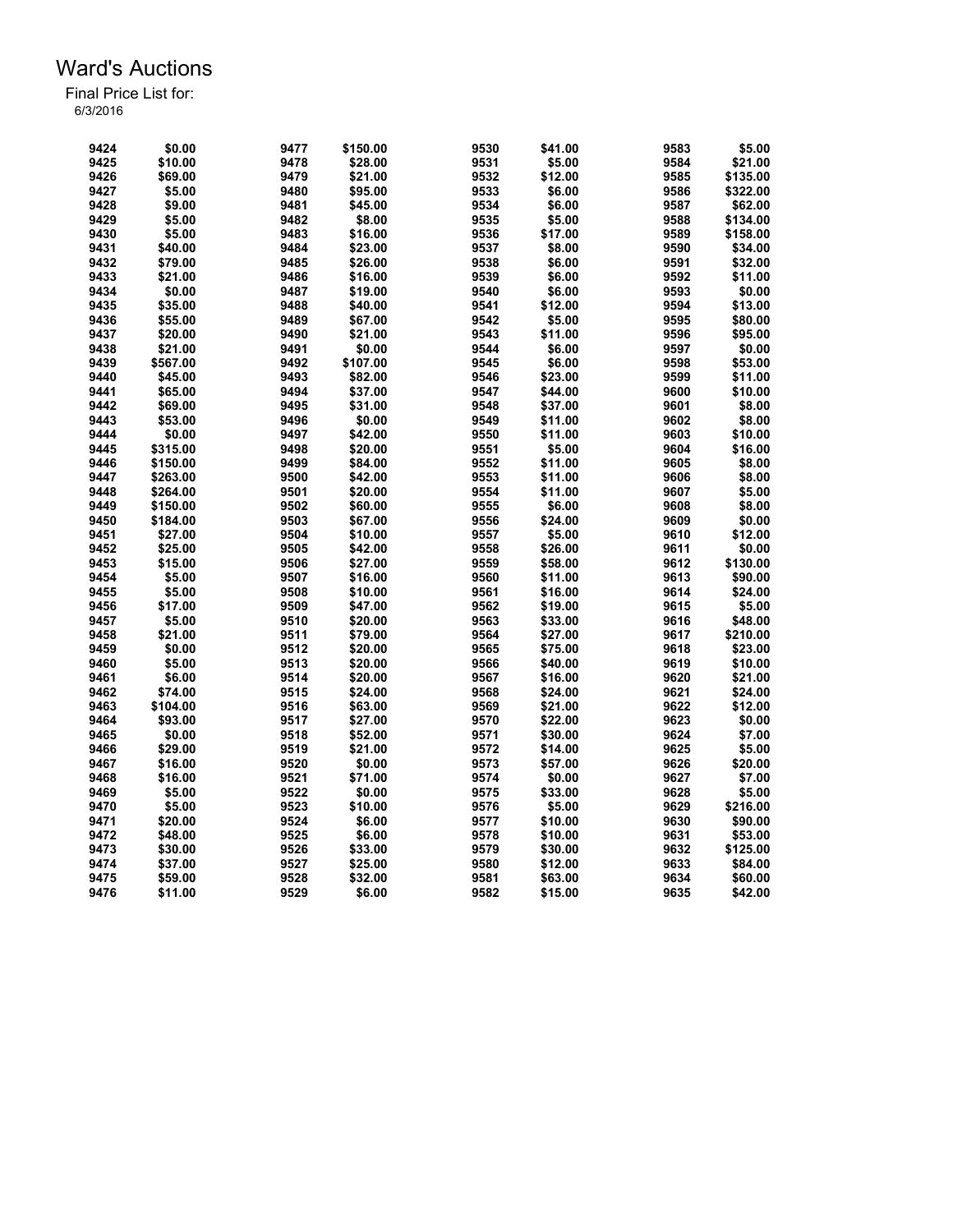| 9636 | \$10.00  | 9689 | \$11.00  | 9742 | \$47.00 | 9795 | \$9.00   |
|------|----------|------|----------|------|---------|------|----------|
| 9637 | \$5.00   | 9690 | \$23.00  | 9743 | \$15.00 | 9796 | \$10.00  |
| 9638 | \$44.00  | 9691 | \$5.00   | 9744 | \$21.00 | 9797 | \$42.00  |
| 9639 | \$38.00  | 9692 | \$0.00   | 9745 | \$39.00 | 9798 | \$9.00   |
| 9640 | \$140.00 | 9693 | \$0.00   | 9746 | \$27.00 | 9799 | \$0.00   |
| 9641 | \$5.00   | 9694 | \$0.00   | 9747 | \$52.00 | 9800 | \$0.00   |
| 9642 | \$21.00  | 9695 | \$7.00   | 9748 | \$9.00  | 9801 | \$59.00  |
| 9643 | \$70.00  | 9696 | \$5.00   | 9749 | \$27.00 | 9802 | \$10.00  |
| 9644 | \$71.00  | 9697 | \$75.00  | 9750 | \$31.00 | 9803 | \$40.00  |
| 9645 | \$70.00  | 9698 | \$0.00   | 9751 | \$35.00 | 9804 | \$19.00  |
| 9646 | \$15.00  | 9699 | \$42.00  | 9752 | \$21.00 | 9805 | \$21.00  |
| 9647 | \$21.00  | 9700 | \$27.00  | 9753 | \$18.00 | 9806 | \$0.00   |
| 9648 | \$36.00  | 9701 | \$23.00  | 9754 | \$30.00 | 9807 | \$20.00  |
| 9649 | \$63.00  | 9702 | \$23.00  | 9755 | \$4.00  | 9808 | \$42.00  |
| 9650 | \$5.00   | 9703 | \$33.00  | 9756 | \$14.00 | 9809 | \$11.00  |
| 9651 | \$9.00   | 9704 | \$33.00  | 9757 | \$14.00 | 9810 | \$0.00   |
| 9652 | \$14.00  | 9705 | \$33.00  | 9758 | \$6.00  | 9811 | \$32.00  |
| 9653 | \$12.00  | 9706 | \$18.00  | 9759 | \$5.00  | 9812 | \$54.00  |
|      |          |      |          |      |         |      |          |
| 9654 | \$13.00  | 9707 | \$0.00   | 9760 | \$12.00 | 9813 | \$16.00  |
| 9655 | \$33.00  | 9708 | \$37.00  | 9761 | \$9.00  | 9814 | \$18.00  |
| 9656 | \$16.00  | 9709 | \$74.00  | 9762 | \$5.00  | 9815 | \$7.00   |
| 9657 | \$11.00  | 9710 | \$15.00  | 9763 | \$2.00  | 9816 | \$5.00   |
| 9658 | \$13.00  | 9711 | \$42.00  | 9764 | \$20.00 | 9817 | \$25.00  |
| 9659 | \$23.00  | 9712 | \$27.00  | 9765 | \$69.00 | 9818 | \$13.00  |
| 9660 | \$17.00  | 9713 | \$32.00  | 9766 | \$21.00 | 9819 | \$16.00  |
| 9661 | \$9.00   | 9714 | \$24.00  | 9767 | \$12.00 | 9820 | \$20.00  |
| 9662 | \$6.00   | 9715 | \$32.00  | 9768 | \$6.00  | 9821 | \$30.00  |
| 9663 | \$32.00  | 9716 | \$32.00  | 9769 | \$33.00 | 9822 | \$16.00  |
| 9664 | \$7.00   | 9717 | \$30.00  | 9770 | \$47.00 | 9823 | \$10.00  |
| 9665 | \$7.00   | 9718 | \$0.00   | 9771 | \$0.00  | 9824 | \$24.00  |
| 9666 | \$7.00   | 9719 | \$5.00   | 9772 | \$8.00  | 9825 | \$79.00  |
| 9667 | \$0.00   | 9720 | \$42.00  | 9773 | \$11.00 | 9826 | \$6.00   |
| 9668 | \$7.00   | 9721 | \$57.00  | 9774 | \$6.00  | 9827 | \$8.00   |
| 9669 | \$5.00   | 9722 | \$124.00 | 9775 | \$27.00 | 9828 | \$13.00  |
| 9670 | \$5.00   | 9723 | \$237.00 | 9776 | \$4.00  | 9829 | \$7.00   |
| 9671 | \$8.00   | 9724 | \$132.00 | 9777 | \$2.00  | 9830 | \$8.00   |
| 9672 | \$15.00  | 9725 | \$15.00  | 9778 | \$48.00 | 9831 | \$4.00   |
| 9673 | \$16.00  | 9726 | \$10.00  | 9779 | \$4.00  | 9832 | \$7.00   |
| 9674 | \$13.00  | 9727 | \$48.00  | 9780 | \$58.00 | 9833 | \$4.00   |
| 9675 | \$23.00  | 9728 | \$10.00  | 9781 | \$29.00 | 9834 | \$0.00   |
| 9676 | \$15.00  | 9729 | \$35.00  | 9782 | \$7.00  | 9835 | \$10.00  |
| 9677 | \$27.00  | 9730 | \$28.00  | 9783 | \$36.00 | 9836 | \$0.00   |
| 9678 | \$29.00  | 9731 | \$21.00  | 9784 | \$5.00  | 9837 | \$37.00  |
| 9679 | \$0.00   | 9732 | \$58.00  | 9785 | \$8.00  | 9838 | \$9.00   |
| 9680 | \$9.00   | 9733 | \$15.00  | 9786 | \$61.00 | 9839 | \$29.00  |
| 9681 | \$9.00   | 9734 | \$12.00  | 9787 | \$8.00  | 9840 | \$53.00  |
| 9682 | \$5.00   | 9735 | \$79.00  | 9788 | \$4.00  | 9841 | \$12.00  |
| 9683 | \$5.00   | 9736 | \$24.00  | 9789 | \$5.00  | 9842 | \$1.00   |
| 9684 | \$5.00   | 9737 | \$69.00  | 9790 | \$12.00 | 9843 | \$126.00 |
| 9685 | \$21.00  | 9738 | \$8.00   | 9791 | \$54.00 | 9844 | \$26.00  |
| 9686 | \$18.00  | 9739 | \$20.00  | 9792 | \$49.00 | 9845 | \$4.00   |
| 9687 | \$13.00  | 9740 | \$11.00  | 9793 | \$53.00 | 9846 | \$1.00   |
| 9688 | \$18.00  | 9741 | \$47.00  | 9794 | \$4.00  | 9847 | \$1.00   |
|      |          |      |          |      |         |      |          |